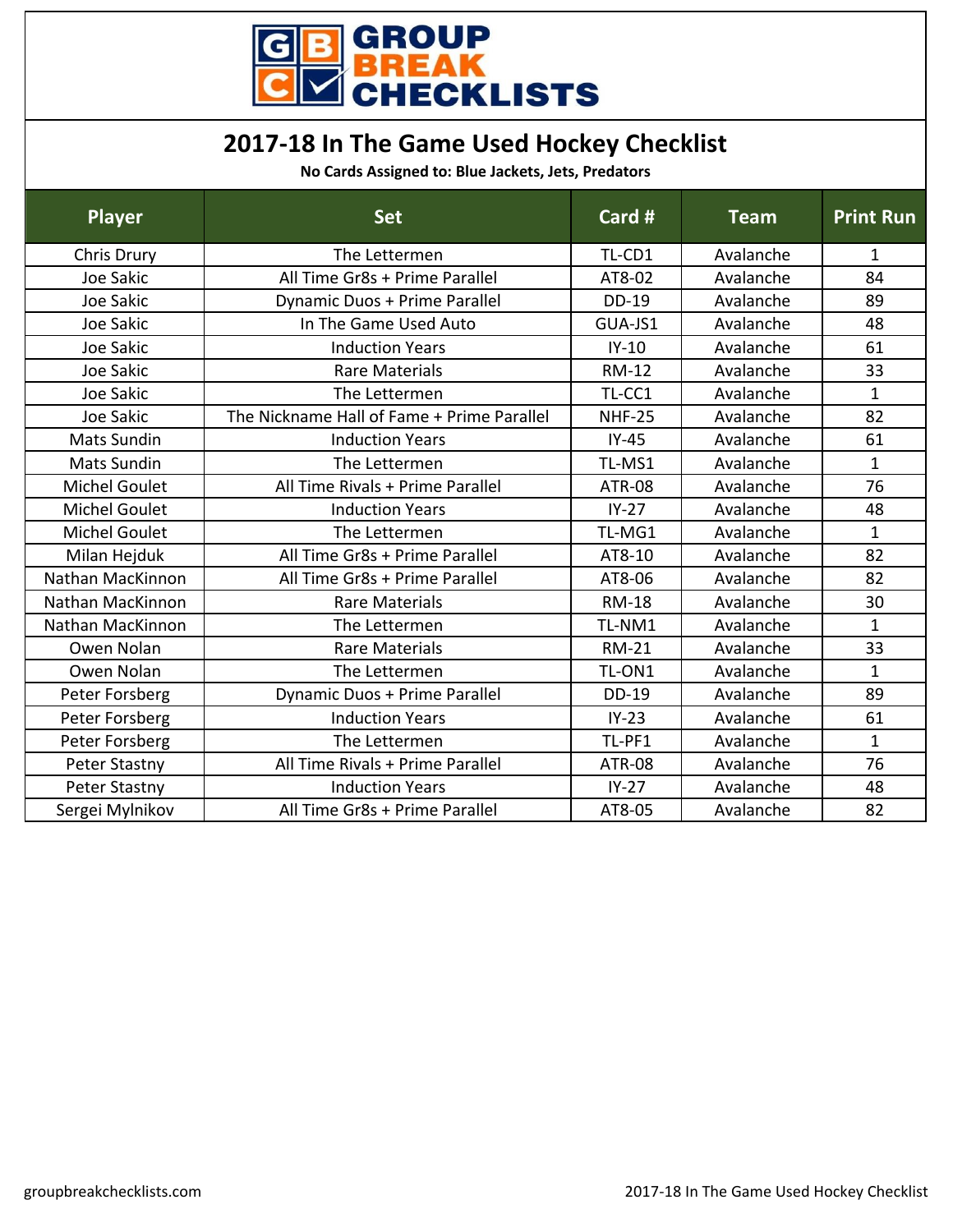| <b>Player</b>        | <b>Set</b>                                 | Card #        | <b>Team</b>       | <b>Print Run</b> |
|----------------------|--------------------------------------------|---------------|-------------------|------------------|
| Al Secord            | The Hard 8                                 | TH8-03        | <b>Blackhawks</b> | 41               |
| Al Secord            | The Lettermen                              | TL-AS1        | <b>Blackhawks</b> | $\mathbf 1$      |
| <b>Bill Gadsby</b>   | All Time Gr8s + Prime Parallel             | AT8-03        | <b>Blackhawks</b> | 82               |
| <b>Bill Gadsby</b>   | In The Game Used Auto                      | GUA-BG1       | <b>Blackhawks</b> | 38               |
| <b>Bill Gadsby</b>   | <b>Induction Years</b>                     | $IY-48$       | <b>Blackhawks</b> | 16               |
| <b>Bill Gadsby</b>   | Vintage Memorabilia                        | <b>VM-06</b>  | <b>Blackhawks</b> | 25               |
| <b>Bill Gadsby</b>   | Vintage Memorabilia 3                      | VM3-04        | <b>Blackhawks</b> | 12               |
| <b>Bill Gadsby</b>   | Vintage Memorabilia 6                      | VM6-05        | <b>Blackhawks</b> | 14               |
| <b>Bill Mosienko</b> | <b>Induction Years</b>                     | $IY-04$       | <b>Blackhawks</b> | 9                |
| <b>Bill Mosienko</b> | Vintage Memorabilia                        | <b>VM-07</b>  | <b>Blackhawks</b> | 18               |
| <b>Bill Mosienko</b> | Vintage Memorabilia 6                      | VM6-05        | <b>Blackhawks</b> | 14               |
| <b>Bill Mosienko</b> | Vintage Memorabilia 8                      | VM8-01        | <b>Blackhawks</b> | 9                |
| <b>Bill White</b>    | All Time Gr8s + Prime Parallel             | AT8-08        | <b>Blackhawks</b> | 82               |
| <b>Bobby Hull</b>    | All Time Gr8s + Prime Parallel             | AT8-07        | <b>Blackhawks</b> | 82               |
| <b>Bobby Hull</b>    | All Time Rivals + Prime Parallel           | <b>ATR-09</b> | <b>Blackhawks</b> | 76               |
| <b>Bobby Hull</b>    | <b>Induction Years</b>                     | $IY-17$       | <b>Blackhawks</b> | 31               |
| <b>Bobby Hull</b>    | The Chosen Few                             | TCF-BH1       | <b>Blackhawks</b> | $\mathbf 1$      |
| <b>Bobby Hull</b>    | The Final Curtain                          | <b>TFC-15</b> | <b>Blackhawks</b> | 30               |
| <b>Bobby Hull</b>    | The Nickname Hall of Fame + Prime Parallel | <b>NHF-06</b> | <b>Blackhawks</b> | 54               |
| <b>Bobby Hull</b>    | Vintage Memorabilia 4                      | VM4-03        | <b>Blackhawks</b> | 18               |
| <b>Bobby Hull</b>    | Vintage Memorabilia 6                      | VM6-05        | <b>Blackhawks</b> | 14               |
| <b>Bobby Hull</b>    | Vintage Memorabilia 8                      | VM8-03        | <b>Blackhawks</b> | 12               |
| Charlie Gardiner     | <b>Induction Years</b>                     | $IY-47$       | <b>Blackhawks</b> | 3                |
| Charlie Gardiner     | Vintage Memorabilia 2                      | VM2-03        | <b>Blackhawks</b> | 6                |
| Charlie Gardiner     | Vintage Memorabilia 4                      | VM4-01        | <b>Blackhawks</b> | 10               |
| Charlie Gardiner     | Vintage Memorabilia 6                      | VM6-05        | <b>Blackhawks</b> | 14               |
| Charlie Gardiner     | Vintage Memorabilia 8                      | VM8-06        | <b>Blackhawks</b> | 4                |
| Corey Crawford       | The Lettermen                              | TL-CC2        | <b>Blackhawks</b> | $\mathbf{1}$     |
| Dave Manson          | The Dirty Dozen                            | <b>TDD-02</b> | <b>Blackhawks</b> | 11               |
| Dave Manson          | The Hard 8                                 | TH8-02        | <b>Blackhawks</b> | 41               |
| Denis Savard         | <b>Induction Years</b>                     | $IY-28$       | <b>Blackhawks</b> | 48               |
| Dick Redmond         | All Time Gr8s + Prime Parallel             | AT8-08        | <b>Blackhawks</b> | 82               |
| <b>Ed Belfour</b>    | All Time Gr8s + Prime Parallel             | AT8-09        | <b>Blackhawks</b> | 82               |
| Ed Belfour           | <b>Induction Years</b>                     | $IY-36$       | <b>Blackhawks</b> | 61               |
| Ed Belfour           | The Nickname Hall of Fame + Prime Parallel | <b>NHF-13</b> | <b>Blackhawks</b> | 82               |
| Glenn Hall           | All Time Rivals + Prime Parallel           | ATR-09        | <b>Blackhawks</b> | 76               |
| <b>Glenn Hall</b>    | <b>Induction Years</b>                     | $IY-01$       | <b>Blackhawks</b> | 14               |
| Glenn Hall           | The Nickname Hall of Fame + Prime Parallel | <b>NHF-19</b> | <b>Blackhawks</b> | 41               |
| Glenn Hall           | Vintage Memorabilia 3                      | <b>VM3-08</b> | <b>Blackhawks</b> | 22               |
| Glenn Hall           | Vintage Memorabilia 6                      | VM6-05        | <b>Blackhawks</b> | 14               |
| Jeremy Roenick       | All Time Gr8s + Prime Parallel             | AT8-04        | <b>Blackhawks</b> | 82               |
| Jeremy Roenick       | All Time Rivals + Prime Parallel           | ATR-10        | <b>Blackhawks</b> | 76               |
| Jeremy Roenick       | The Lettermen                              | TL-JR1        | <b>Blackhawks</b> | $\mathbf{1}$     |
| Marian Hossa         | All Time Gr8s + Prime Parallel             | AT8-10        | <b>Blackhawks</b> | 82               |
| Patrick Kane         | All Time Gr8s + Prime Parallel             | AT8-06        | <b>Blackhawks</b> | 82               |
| Stan Mikita          | All Time Gr8s + Prime Parallel             | AT8-07        | <b>Blackhawks</b> | 82               |
| Stan Mikita          | All Time Rivals + Prime Parallel           | ATR-09        | <b>Blackhawks</b> | 76               |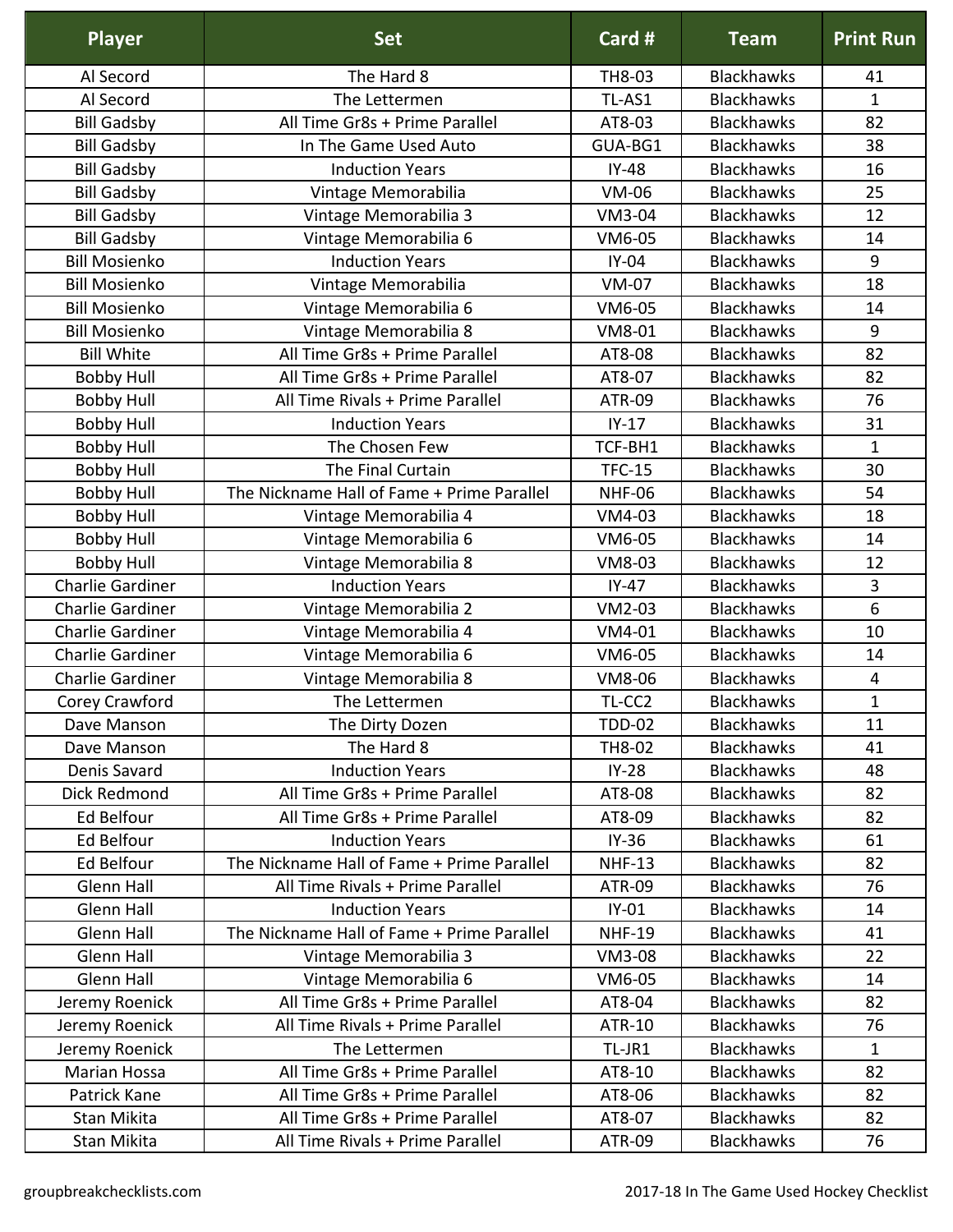| <b>Player</b>        | <b>Set</b>                       | Card $#$      | <b>Team</b>       | <b>Print Run</b> |
|----------------------|----------------------------------|---------------|-------------------|------------------|
| Stan Mikita          | <b>Induction Years</b>           | $IY-17$       | <b>Blackhawks</b> | 31               |
| Stan Mikita          | The Final Curtain                | <b>TFC-15</b> | <b>Blackhawks</b> | 30               |
| Stan Mikita          | Vintage Memorabilia 4            | VM4-03        | <b>Blackhawks</b> | 18               |
| Stan Mikita          | Vintage Memorabilia 6            | VM6-05        | <b>Blackhawks</b> | 14               |
| Stan Mikita          | Vintage Memorabilia 8            | VM8-03        | <b>Blackhawks</b> | 12               |
| Steve Larmer         | All Time Rivals + Prime Parallel | ATR-10        | <b>Blackhawks</b> | 76               |
| <b>Tony Esposito</b> | All Time Gr8s + Prime Parallel   | AT8-12        | <b>Blackhawks</b> | 82               |
| <b>Tony Esposito</b> | <b>Induction Years</b>           | $IY-18$       | <b>Blackhawks</b> | 31               |
| <b>Tony Esposito</b> | The Chosen Few                   | TCF-TE1       | <b>Blackhawks</b> |                  |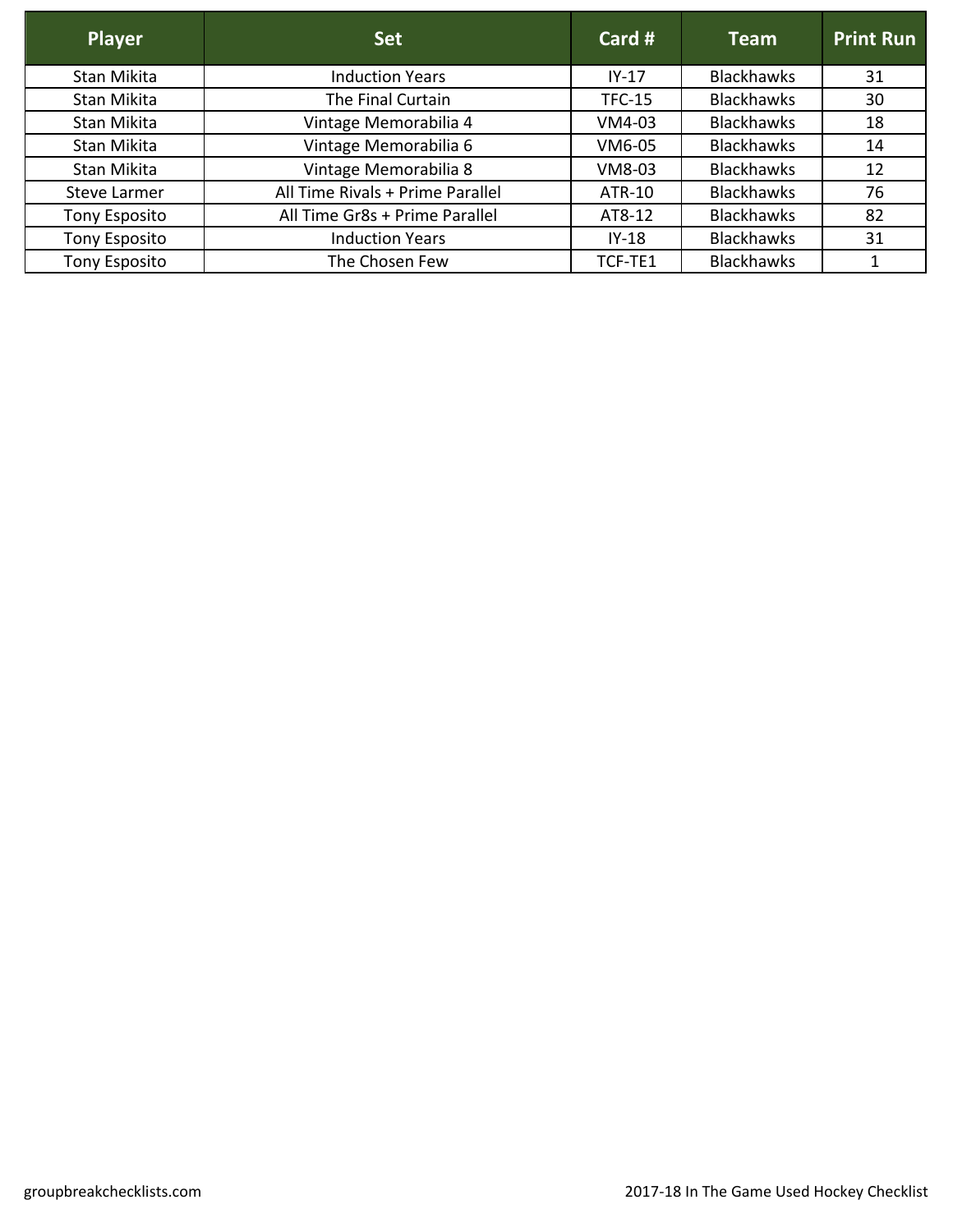| <b>Player</b>      | <b>Set</b>                                 | Card #        | <b>Team</b>  | <b>Print Run</b> |
|--------------------|--------------------------------------------|---------------|--------------|------------------|
| Al Arbour          | The Nickname Hall of Fame + Prime Parallel | NHF-01        | <b>Blues</b> | 75               |
| Bernie Federko     | <b>Induction Years</b>                     | $IY-20$       | <b>Blues</b> | 48               |
| <b>Brett Hull</b>  | All Time Gr8s + Prime Parallel             | AT8-04        | <b>Blues</b> | 82               |
| <b>Brett Hull</b>  | All Time Gr8s + Prime Parallel             | AT8-02        | <b>Blues</b> | 84               |
| <b>Brett Hull</b>  | All Time Rivals + Prime Parallel           | <b>ATR-10</b> | <b>Blues</b> | 76               |
| <b>Brett Hull</b>  | Dynamic Duos + Prime Parallel              | <b>DD-03</b>  | <b>Blues</b> | 89               |
| <b>Brett Hull</b>  | <b>Induction Years</b>                     | $IY-29$       | <b>Blues</b> | 61               |
| <b>Brett Hull</b>  | The Lettermen                              | TL-BH1        | <b>Blues</b> | $\mathbf{1}$     |
| <b>Brett Hull</b>  | The Nickname Hall of Fame + Prime Parallel | <b>NHF-07</b> | <b>Blues</b> | 82               |
| Chris Pronger      | <b>Induction Years</b>                     | $IY-38$       | <b>Blues</b> | 61               |
| Chris Pronger      | The Lettermen                              | TL-CP1        | <b>Blues</b> | $\mathbf{1}$     |
| Curtis Joseph      | All Time Gr8s + Prime Parallel             | AT8-09        | <b>Blues</b> | 82               |
| Curtis Joseph      | The Lettermen                              | TL-CJ1        | <b>Blues</b> | 1                |
| Curtis Joseph      | The Nickname Hall of Fame + Prime Parallel | <b>NHF-08</b> | <b>Blues</b> | 82               |
| <b>Garry Unger</b> | All Time Gr8s + Prime Parallel             | AT8-11        | <b>Blues</b> | 82               |
| <b>Garry Unger</b> | The Lettermen                              | TL-GU1        | <b>Blues</b> | $\mathbf{1}$     |
| Pavol Demitra      | The Lettermen                              | TL-PD2        | <b>Blues</b> | $\mathbf{1}$     |
| Pierre Turgeon     | All Time Gr8s + Prime Parallel             | AT8-04        | <b>Blues</b> | 82               |
| Pierre Turgeon     | All Time Gr8s + Prime Parallel             | AT8-02        | <b>Blues</b> | 84               |
| Pierre Turgeon     | Dynamic Duos + Prime Parallel              | <b>DD-04</b>  | <b>Blues</b> | 89               |
| Pierre Turgeon     | The Lettermen                              | TL-PT1        | <b>Blues</b> | $\mathbf{1}$     |
| <b>Tony Twist</b>  | The Dirty Dozen                            | <b>TDD-01</b> | <b>Blues</b> | 11               |
| <b>Tony Twist</b>  | The Hard 8                                 | TH8-01        | <b>Blues</b> | 41               |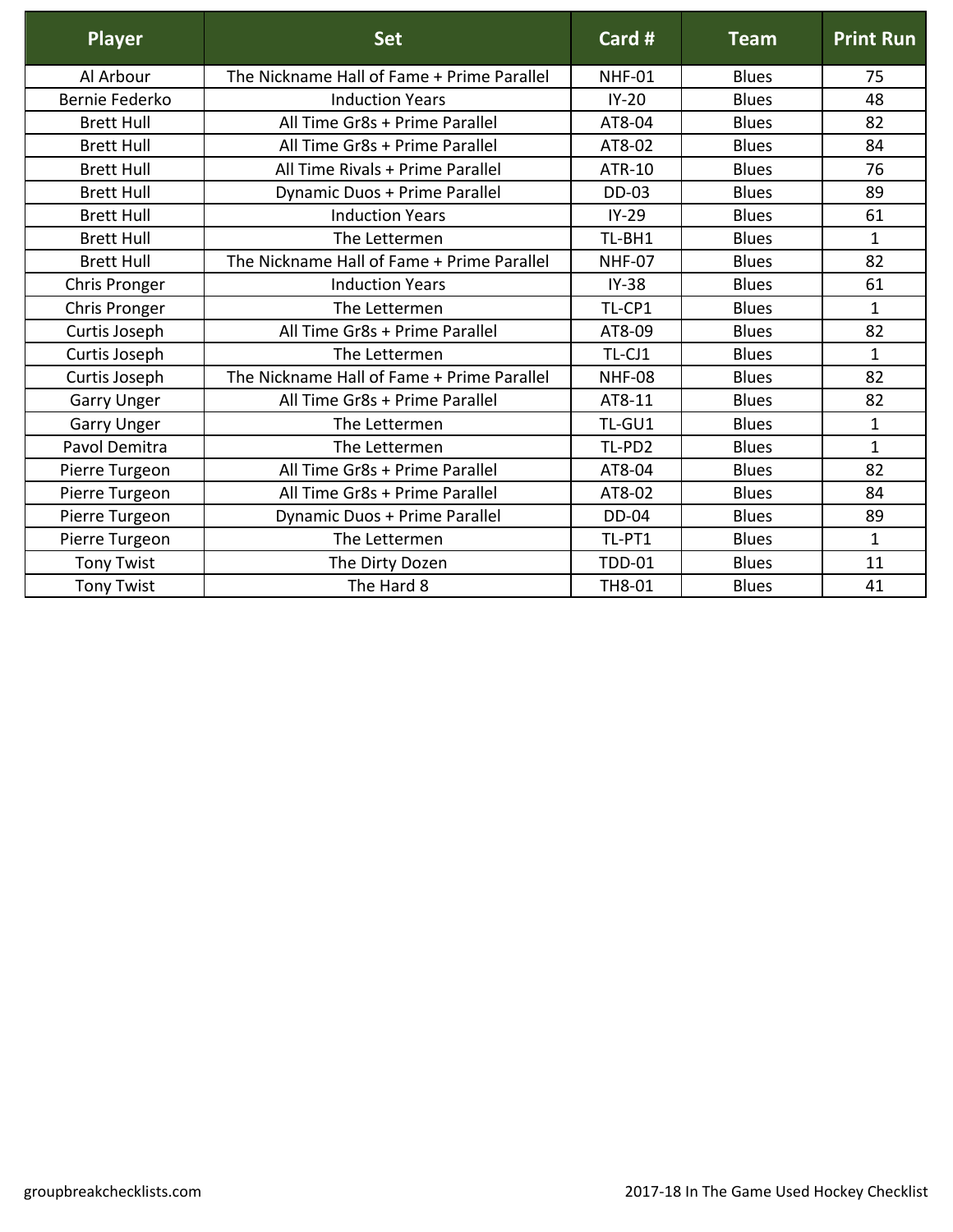| <b>Player</b>         | <b>Set</b>                                 | Card #         | <b>Team</b>   | <b>Print Run</b> |
|-----------------------|--------------------------------------------|----------------|---------------|------------------|
| <b>Bobby Orr</b>      | All Time Gr8s + Prime Parallel             | AT8-08         | <b>Bruins</b> | 82               |
| <b>Bobby Orr</b>      | All Time Rivals + Prime Parallel           | <b>ATR-03</b>  | <b>Bruins</b> | 75               |
| <b>Bobby Orr</b>      | Dynamic Duos + Prime Parallel              | <b>DD-15</b>   | <b>Bruins</b> | 76               |
| Bobby Orr             | <b>Induction Years</b>                     | $IY-39$        | <b>Bruins</b> | 13               |
| <b>Bobby Orr</b>      | The Final Curtain                          | <b>TFC-03</b>  | <b>Bruins</b> | 30               |
| <b>Bobby Orr</b>      | Vintage Memorabilia 6                      | VM6-01         | <b>Bruins</b> | 12               |
| <b>Bobby Orr</b>      | Vintage Memorabilia 6                      | VM6-02         | <b>Bruins</b> | 9                |
| <b>Brad Park</b>      | All Time Gr8s + Prime Parallel             | AT8-08         | <b>Bruins</b> | 82               |
| <b>Brad Park</b>      | <b>Induction Years</b>                     | $IY-18$        | <b>Bruins</b> | 31               |
| <b>Brad Park</b>      | The Chosen Few                             | TCF-BP1        | <b>Bruins</b> | $\mathbf{1}$     |
| <b>Byron Dafoe</b>    | The Lettermen                              | TL-BD1         | <b>Bruins</b> | $\mathbf{1}$     |
| Cam Neely             | <b>Induction Years</b>                     | $IY-33$        | <b>Bruins</b> | 48               |
| Dit Clapper           | <b>Induction Years</b>                     | $IY-12$        | <b>Bruins</b> | $\overline{7}$   |
| Dit Clapper           | Vintage Memorabilia                        | $VM-11$        | <b>Bruins</b> | 13               |
| Dit Clapper           | Vintage Memorabilia 2                      | $VM2-11$       | <b>Bruins</b> | 10               |
| Dit Clapper           | Vintage Memorabilia 3                      | VM3-07         | <b>Bruins</b> | 12               |
| Dit Clapper           | Vintage Memorabilia 4                      | VM4-07         | <b>Bruins</b> | 10               |
| Dit Clapper           | Vintage Memorabilia 6                      | VM6-01         | <b>Bruins</b> | 12               |
| Dit Clapper           | Vintage Memorabilia 6                      | VM6-02         | <b>Bruins</b> | $\boldsymbol{9}$ |
| Dit Clapper           | Vintage Memorabilia 8                      | <b>VM8-04</b>  | <b>Bruins</b> | 9                |
| <b>Eddie Johnston</b> | All Time Gr8s + Prime Parallel             | AT8-12         | <b>Bruins</b> | 82               |
| <b>Eddie Shore</b>    | <b>Induction Years</b>                     | $IY-46$        | <b>Bruins</b> | 3                |
| <b>Eddie Shore</b>    | The Nickname Hall of Fame + Prime Parallel | <b>NHF-14</b>  | <b>Bruins</b> | 12               |
| <b>Eddie Shore</b>    | Vintage Memorabilia                        | $VM-14$        | <b>Bruins</b> | 14               |
| <b>Eddie Shore</b>    | Vintage Memorabilia 2                      | VM2-06         | <b>Bruins</b> | 11               |
| <b>Eddie Shore</b>    | Vintage Memorabilia 4                      | VM4-07         | <b>Bruins</b> | 10               |
| <b>Eddie Shore</b>    | Vintage Memorabilia 6                      | VM6-02         | <b>Bruins</b> | 9                |
| <b>Eddie Shore</b>    | Vintage Memorabilia 6                      | VM6-01         | <b>Bruins</b> | 12               |
| <b>Eddie Shore</b>    | Vintage Memorabilia 8                      | <b>VM8-04</b>  | <b>Bruins</b> | 9                |
| <b>Frank Brimsek</b>  | <b>Induction Years</b>                     | <b>IY-08</b>   | <b>Bruins</b> | 10               |
| <b>Frank Brimsek</b>  | The Nickname Hall of Fame + Prime Parallel | <b>NHF-16</b>  | <b>Bruins</b> | 14               |
| <b>Frank Brimsek</b>  | Vintage Memorabilia                        | $VM-16$        | <b>Bruins</b> | 25               |
| <b>Frank Brimsek</b>  | Vintage Memorabilia 3                      | VM3-03         | <b>Bruins</b> | 12               |
| <b>Frank Brimsek</b>  | Vintage Memorabilia 6                      | VM6-01         | <b>Bruins</b> | 12               |
| <b>Frank Brimsek</b>  | Vintage Memorabilia 6                      | VM6-02         | <b>Bruins</b> | $9\,$            |
| <b>Frank Brimsek</b>  | Vintage Memorabilia 8                      | VM8-01         | <b>Bruins</b> | 9                |
| <b>Frank Patrick</b>  | Vintage Memorabilia                        | $VM-18$        | <b>Bruins</b> | 10               |
| <b>Gerry Cheevers</b> | All Time Gr8s + Prime Parallel             | AT8-12         | <b>Bruins</b> | 82               |
| <b>Gerry Cheevers</b> | <b>Induction Years</b>                     | $IY-11$        | <b>Bruins</b> | 36               |
| <b>Gerry Cheevers</b> | The Final Curtain                          | <b>TFC-07</b>  | <b>Bruins</b> | 35               |
| John Bucyk            | All Time Rivals + Prime Parallel           | ATR-03         | <b>Bruins</b> | 75               |
| John Bucyk            | <b>Induction Years</b>                     | IY-09          | <b>Bruins</b> | 13               |
| John Bucyk            | The Final Curtain                          | <b>TFC-12</b>  | <b>Bruins</b> | 29               |
| Mike Milbury          | The Dirty Dozen                            | <b>TDD-02</b>  | <b>Bruins</b> | 11               |
| Mike Milbury          | The Hard 8                                 | TH8-03         | <b>Bruins</b> | 41               |
| Milt Schmidt          | In The Game Used Triple Auto               | <b>GUA3-04</b> | <b>Bruins</b> | 16               |
| Milt Schmidt          | <b>Induction Years</b>                     | $IY-40$        | <b>Bruins</b> | 11               |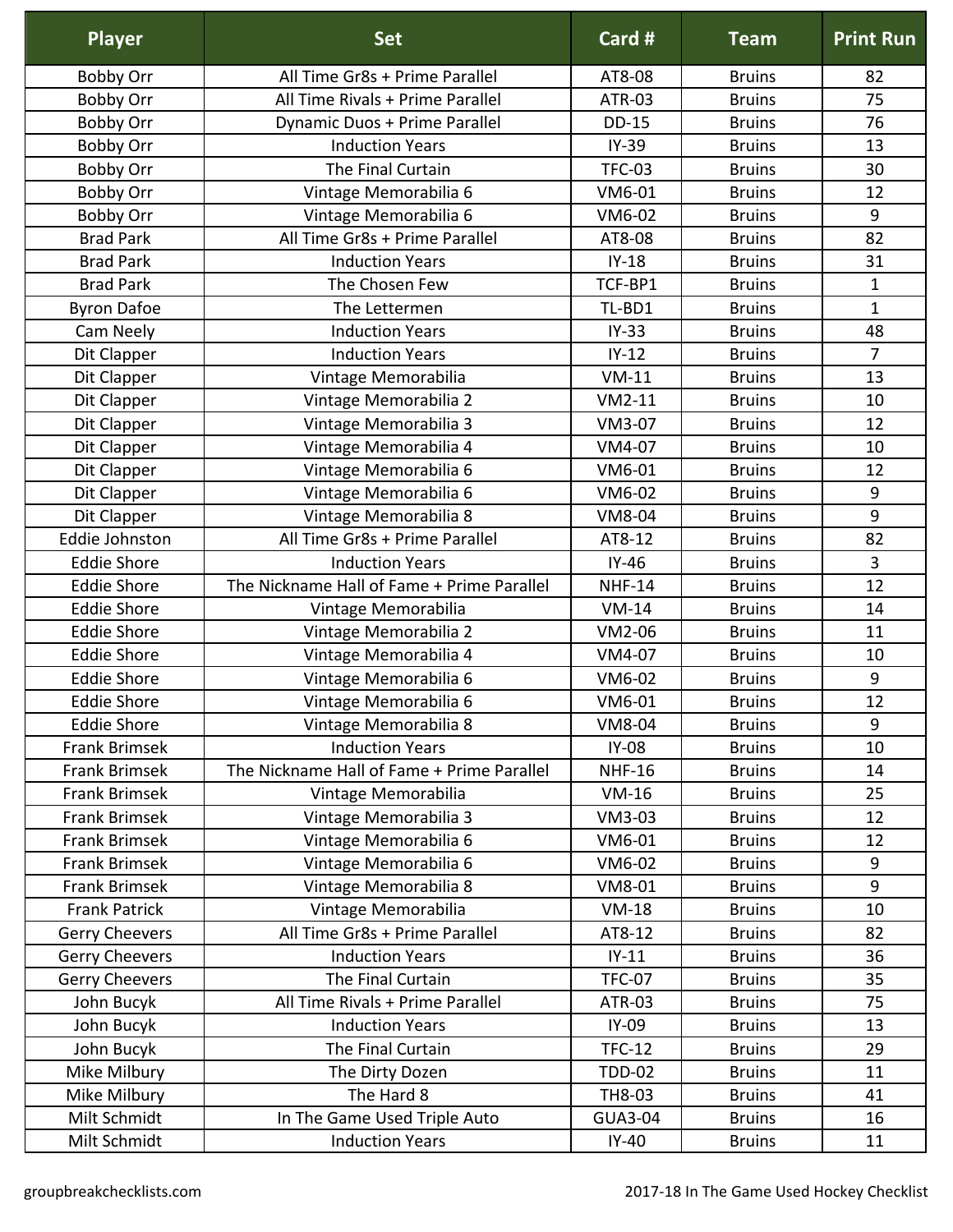| <b>Player</b>         | <b>Set</b>                       | Card #        | <b>Team</b>   | <b>Print Run</b> |
|-----------------------|----------------------------------|---------------|---------------|------------------|
| Milt Schmidt          | Vintage Memorabilia 6            | VM6-02        | <b>Bruins</b> | 9                |
| <b>Nels Stewart</b>   | <b>Induction Years</b>           | $IY-44$       | <b>Bruins</b> | 9                |
| <b>Nels Stewart</b>   | Vintage Memorabilia              | $VM-31$       | <b>Bruins</b> | 13               |
| <b>Nels Stewart</b>   | Vintage Memorabilia 12           | GU12-01       | <b>Bruins</b> | 3                |
| <b>Nels Stewart</b>   | Vintage Memorabilia 2            | $VM2-13$      | <b>Bruins</b> | 10               |
| <b>Nels Stewart</b>   | Vintage Memorabilia 2            | VM2-02        | <b>Bruins</b> | 12               |
| <b>Nels Stewart</b>   | Vintage Memorabilia 4            | VM4-07        | <b>Bruins</b> | 10               |
| <b>Nels Stewart</b>   | Vintage Memorabilia 6            | VM6-01        | <b>Bruins</b> | 12               |
| <b>Nels Stewart</b>   | Vintage Memorabilia 8            | <b>VM8-04</b> | <b>Bruins</b> | 9                |
| Phil Esposito         | All Time Gr8s + Prime Parallel   | AT8-11        | <b>Bruins</b> | 82               |
| Phil Esposito         | All Time Rivals + Prime Parallel | <b>ATR-03</b> | <b>Bruins</b> | 75               |
| Phil Esposito         | All Time Rivals + Prime Parallel | <b>ATR-05</b> | <b>Bruins</b> | 75               |
| Phil Esposito         | Dynamic Duos + Prime Parallel    | <b>DD-15</b>  | <b>Bruins</b> | 76               |
| Phil Esposito         | <b>Induction Years</b>           | $IY-19$       | <b>Bruins</b> | 25               |
| Phil Esposito         | The Final Curtain                | <b>TFC-14</b> | <b>Bruins</b> | 27               |
| Ray Bourque           | All Time Gr8s + Prime Parallel   | AT8-01        | <b>Bruins</b> | 82               |
| Ray Bourque           | <b>Induction Years</b>           | IY-06         | <b>Bruins</b> | 48               |
| Ray Bourque           | The Lettermen                    | TL-RB2        | <b>Bruins</b> | $\mathbf{1}$     |
| <b>Rick Middleton</b> | All Time Rivals + Prime Parallel | <b>ATR-06</b> | <b>Bruins</b> | 76               |
| <b>Rick Nash</b>      | <b>Rare Materials</b>            | <b>RM-23</b>  | <b>Bruins</b> | 34               |
| <b>Rick Nash</b>      | The Lettermen                    | TL-RN1        | <b>Bruins</b> | $\mathbf{1}$     |
| Stan Jonathan         | The Hard 8                       | TH8-03        | <b>Bruins</b> | 41               |
| Terry O'Reilly        | All Time Rivals + Prime Parallel | <b>ATR-06</b> | <b>Bruins</b> | 76               |
| Terry O'Reilly        | The Dirty Dozen                  | <b>TDD-01</b> | <b>Bruins</b> | 11               |
| Terry O'Reilly        | The Hard 8                       | TH8-03        | <b>Bruins</b> | 41               |
| <b>Tiny Thompson</b>  | Vintage Memorabilia              | <b>VM-38</b>  | <b>Bruins</b> | 11               |
| <b>Tiny Thompson</b>  | Vintage Memorabilia 2            | VM2-03        | <b>Bruins</b> | $6\phantom{1}6$  |
| <b>Tiny Thompson</b>  | Vintage Memorabilia 4            | VM4-07        | <b>Bruins</b> | 10               |
| <b>Tiny Thompson</b>  | Vintage Memorabilia 6            | VM6-01        | <b>Bruins</b> | 12               |
| <b>Tiny Thompson</b>  | Vintage Memorabilia 6            | VM6-02        | <b>Bruins</b> | 9                |
| <b>Tiny Thompson</b>  | Vintage Memorabilia 8            | VM8-06        | <b>Bruins</b> | $\overline{4}$   |
| Wayne Cashman         | All Time Rivals + Prime Parallel | <b>ATR-06</b> | <b>Bruins</b> | 76               |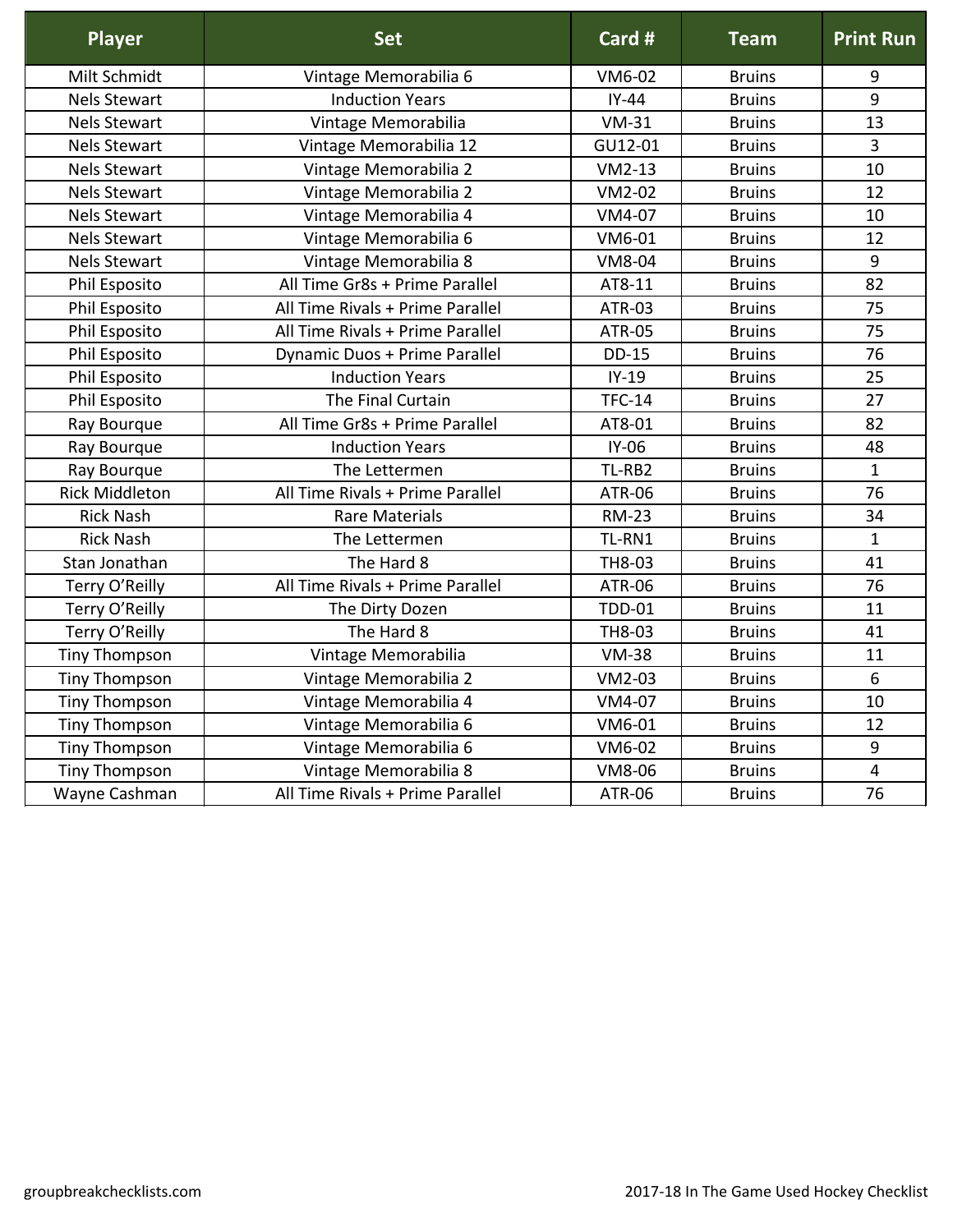| <b>Player</b>           | <b>Set</b>                                 | Card #        | <b>Team</b> | <b>Print Run</b> |
|-------------------------|--------------------------------------------|---------------|-------------|------------------|
| Aurèle Joliat           | All Time Rivals + Prime Parallel           | ATR-12        | Canadiens   | 7                |
| Aurèle Joliat           | <b>Induction Years</b>                     | $IY-12$       | Canadiens   | 7                |
| Aurèle Joliat           | The Chosen Few                             | TCF-AJ1       | Canadiens   | $\mathbf{1}$     |
| Aurèle Joliat           | The Nickname Hall of Fame + Prime Parallel | NHF-04        | Canadiens   | 13               |
| Aurèle Joliat           | Vintage Memorabilia                        | <b>VM-02</b>  | Canadiens   | 13               |
| Aurèle Joliat           | Vintage Memorabilia 12                     | GU12-02       | Canadiens   | 3                |
| Aurèle Joliat           | Vintage Memorabilia 12                     | GU12-01       | Canadiens   | 3                |
| Aurèle Joliat           | Vintage Memorabilia 2                      | $VM2-01$      | Canadiens   | 10               |
| Aurèle Joliat           | Vintage Memorabilia 4                      | VM4-04        | Canadiens   | 10               |
| Aurèle Joliat           | Vintage Memorabilia 6                      | VM6-08        | Canadiens   | 13               |
| Aurèle Joliat           | Vintage Memorabilia 8                      | VM8-04        | Canadiens   | 9                |
| <b>Bernie Geoffrion</b> | <b>Induction Years</b>                     | $IY-03$       | Canadiens   | 14               |
| <b>Bernie Geoffrion</b> | The Final Curtain                          | <b>TFC-05</b> | Canadiens   | 22               |
| <b>Bernie Geoffrion</b> | Vintage Memorabilia 8                      | VM8-02        | Canadiens   | 12               |
| <b>Bert Olmstead</b>    | <b>Induction Years</b>                     | $IY-11$       | Canadiens   | 36               |
| <b>Bert Olmstead</b>    | Vintage Memorabilia                        | $VM-03$       | Canadiens   | 18               |
| <b>Bert Olmstead</b>    | Vintage Memorabilia 2                      | $VM2-10$      | Canadiens   | 14               |
| <b>Bill Durnan</b>      | <b>Induction Years</b>                     | $IY-44$       | Canadiens   | 9                |
| <b>Bill Durnan</b>      | Vintage Memorabilia                        | <b>VM-05</b>  | Canadiens   | 14               |
| <b>Bill Durnan</b>      | Vintage Memorabilia 12                     | GU12-02       | Canadiens   | 3                |
| <b>Bill Durnan</b>      | Vintage Memorabilia 2                      | $VM2-15$      | Canadiens   | 11               |
| <b>Bill Durnan</b>      | Vintage Memorabilia 3                      | VM3-03        | Canadiens   | 12               |
| <b>Bill Durnan</b>      | Vintage Memorabilia 4                      | VM4-05        | Canadiens   | 13               |
| <b>Bill Durnan</b>      | Vintage Memorabilia 8                      | VM8-01        | Canadiens   | 9                |
| <b>Bob Gainey</b>       | <b>Induction Years</b>                     | $IY-16$       | Canadiens   | 38               |
| <b>Bob Gainey</b>       | The Final Curtain                          | <b>TFC-01</b> | Canadiens   | 33               |
| <b>Bobby Rousseau</b>   | The Final Curtain                          | <b>TFC-09</b> | Canadiens   | 25               |
| Carey Price             | The Chosen Few                             | TCF-CP1       | Canadiens   | $\mathbf{1}$     |
| Dickie Moore            | In The Game Used Triple Auto               | GUA3-04       | Canadiens   | 16               |
| Dickie Moore            | The Final Curtain                          | <b>TFC-05</b> | Canadiens   | 22               |
| Doug Harvey             | All Time Gr8s + Prime Parallel             | AT8-03        | Canadiens   | 82               |
| Doug Harvey             | <b>Induction Years</b>                     | $IY-30$       | Canadiens   | 12               |
| Doug Harvey             | The Chosen Few                             | TCF-DH2       | Canadiens   | $\mathbf{1}$     |
| Doug Harvey             | Vintage Memorabilia                        | $VM-12$       | Canadiens   | 25               |
| Doug Harvey             | Vintage Memorabilia 12                     | GU12-02       | Canadiens   | $\overline{3}$   |
| Doug Harvey             | Vintage Memorabilia 2                      | VM2-05        | Canadiens   | 11               |
| Doug Harvey             | Vintage Memorabilia 3                      | VM3-04        | Canadiens   | 12               |
| Doug Harvey             | Vintage Memorabilia 8                      | VM8-03        | Canadiens   | 12               |
| Doug Harvey             | Vintage Memorabilia 8                      | VM8-05        | Canadiens   | 11               |
| Doug Harvey             | Vintage Memorabilia 8                      | VM8-02        | Canadiens   | 12               |
| Elmer Lach              | <b>Induction Years</b>                     | $IY-08$       | Canadiens   | 10               |
| Elmer Lach              | The Chosen Few                             | TCF-EL1       | Canadiens   | $\mathbf{1}$     |
| Elmer Lach              | Vintage Memorabilia                        | $VM-15$       | Canadiens   | 13               |
| Elmer Lach              | Vintage Memorabilia 12                     | GU12-02       | Canadiens   | $\overline{3}$   |
| Elmer Lach              | Vintage Memorabilia 4                      | VM4-05        | Canadiens   | 13               |
| Elmer Lach              | Vintage Memorabilia 6                      | VM6-08        | Canadiens   | 13               |
| Elmer Lach              | Vintage Memorabilia 8                      | VM8-02        | Canadiens   | 12               |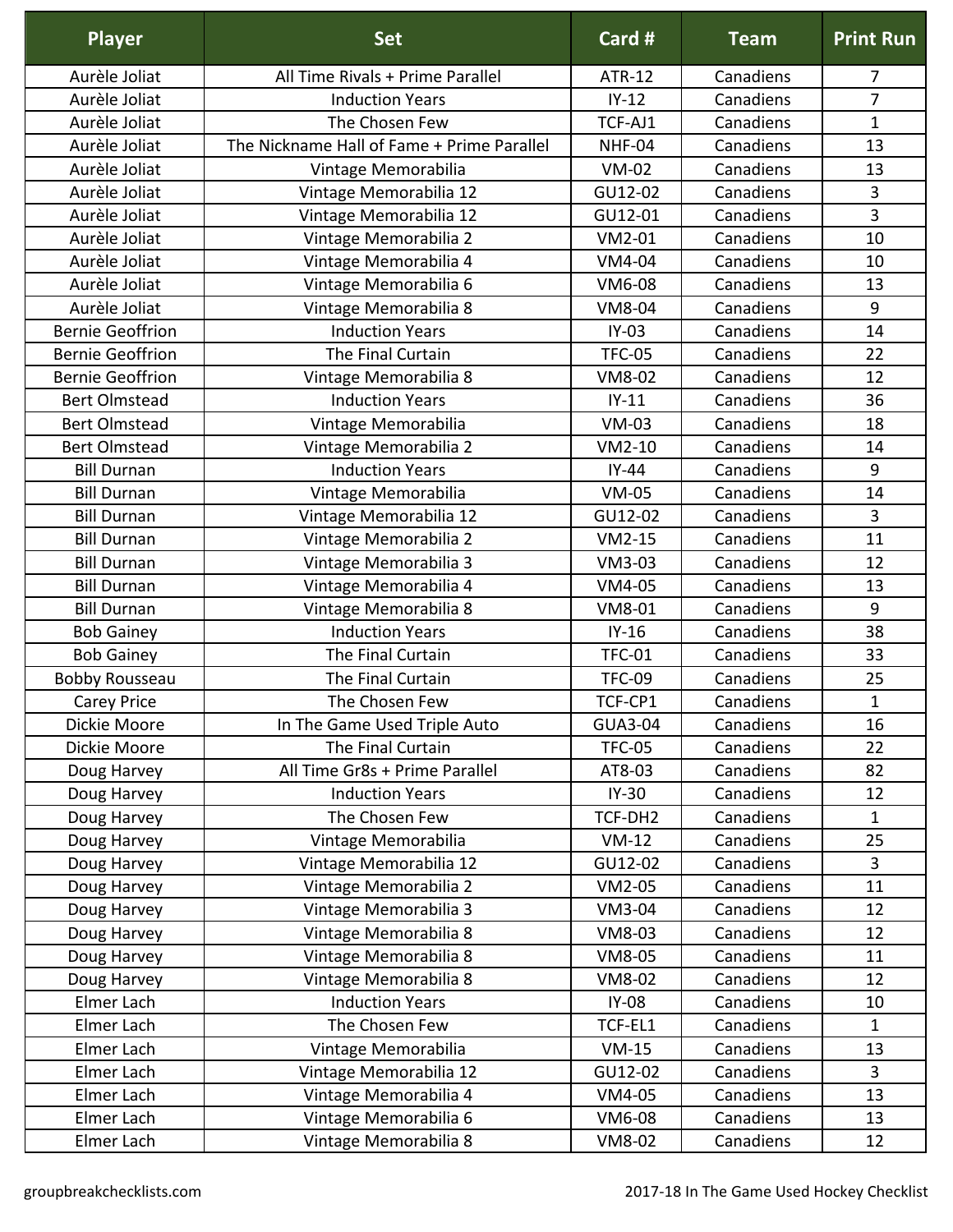| <b>Player</b>       | <b>Set</b>                                 | Card #         | <b>Team</b> | <b>Print Run</b> |
|---------------------|--------------------------------------------|----------------|-------------|------------------|
| George Hainsworth   | <b>Induction Years</b>                     | $IY-14$        | Canadiens   | 4                |
| George Hainsworth   | Vintage Memorabilia                        | $VM-20$        | Canadiens   | 10               |
| George Hainsworth   | Vintage Memorabilia 12                     | GU12-02        | Canadiens   | 3                |
| George Hainsworth   | Vintage Memorabilia 2                      | VM2-08         | Canadiens   | 8                |
| George Hainsworth   | Vintage Memorabilia 4                      | VM4-01         | Canadiens   | 10               |
| George Hainsworth   | Vintage Memorabilia 8                      | VM8-06         | Canadiens   | $\overline{4}$   |
| Georges Vézina      | All Time Rivals + Prime Parallel           | <b>ATR-12</b>  | Canadiens   | 7                |
| Georges Vézina      | <b>Induction Years</b>                     | $IY-47$        | Canadiens   | 3                |
| Georges Vézina      | The Nickname Hall of Fame + Prime Parallel | <b>NHF-18</b>  | Canadiens   | 5                |
| Georges Vézina      | Vintage Memorabilia                        | $VM-21$        | Canadiens   | 5                |
| Georges Vézina      | Vintage Memorabilia 12                     | GU12-01        | Canadiens   | 3                |
| Georges Vézina      | Vintage Memorabilia 12                     | GU12-02        | Canadiens   | 3                |
| Georges Vézina      | Vintage Memorabilia 2                      | VM2-09         | Canadiens   | 4                |
| Georges Vézina      | Vintage Memorabilia 3                      | VM3-09         | Canadiens   | $\overline{4}$   |
| Georges Vézina      | Vintage Memorabilia 8                      | VM8-06         | Canadiens   | $\overline{4}$   |
| Guy Carbonneau      | All Time Rivals + Prime Parallel           | <b>ATR-08</b>  | Canadiens   | 76               |
| <b>Guy Lafleur</b>  | All Time Rivals + Prime Parallel           | ATR-06         | Canadiens   | 76               |
| <b>Guy Lafleur</b>  | All Time Rivals + Prime Parallel           | <b>ATR-08</b>  | Canadiens   | 76               |
| <b>Guy Lafleur</b>  | Dynamic Duos + Prime Parallel              | <b>DD-14</b>   | Canadiens   | 89               |
| <b>Guy Lafleur</b>  | In The Game Used Triple Auto               | <b>GUA3-05</b> | Canadiens   | 16               |
| <b>Guy Lafleur</b>  | <b>Induction Years</b>                     | $IY-18$        | Canadiens   | 31               |
| <b>Guy Lafleur</b>  | The Nickname Hall of Fame + Prime Parallel | <b>NHF-21</b>  | Canadiens   | 82               |
| <b>Guy Lapointe</b> | <b>Induction Years</b>                     | $IY-35$        | Canadiens   | 36               |
| Henri Richard       | <b>Induction Years</b>                     | $IY-39$        | Canadiens   | 13               |
| Henri Richard       | The Final Curtain                          | <b>TFC-09</b>  | Canadiens   | 25               |
| <b>Howie Morenz</b> | All Time Rivals + Prime Parallel           | <b>ATR-12</b>  | Canadiens   | 7                |
| <b>Howie Morenz</b> | <b>Induction Years</b>                     | $IY-47$        | Canadiens   | 3                |
| Howie Morenz        | The Nickname Hall of Fame + Prime Parallel | <b>NHF-23</b>  | Canadiens   | 11               |
| <b>Howie Morenz</b> | Vintage Memorabilia                        | $VM-24$        | Canadiens   | 13               |
| <b>Howie Morenz</b> | Vintage Memorabilia 12                     | GU12-02        | Canadiens   | $\overline{3}$   |
| <b>Howie Morenz</b> | Vintage Memorabilia 3                      | <b>VM3-07</b>  | Canadiens   | 12               |
| <b>Howie Morenz</b> | Vintage Memorabilia 4                      | VM4-04         | Canadiens   | 10               |
| <b>Howie Morenz</b> | Vintage Memorabilia 6                      | VM6-08         | Canadiens   | 13               |
| <b>Howie Morenz</b> | Vintage Memorabilia 8                      | VM8-04         | Canadiens   | 9                |
| Jacques Laperrière  | All Time Rivals + Prime Parallel           | ATR-01         | Canadiens   | 75               |
| Jacques Laperrière  | <b>Induction Years</b>                     | $IY-13$        | Canadiens   | 36               |
| Jacques Laperrière  | The Final Curtain                          | <b>TFC-19</b>  | Canadiens   | 35               |
| Jacques Lemaire     | <b>Induction Years</b>                     | $IY-19$        | Canadiens   | 25               |
| Jacques Lemaire     | The Final Curtain                          | <b>TFC-03</b>  | Canadiens   | 30               |
| Jacques Plante      | All Time Gr8s + Prime Parallel             | AT8-03         | Canadiens   | 82               |
| Jacques Plante      | All Time Rivals + Prime Parallel           | ATR-01         | Canadiens   | 75               |
| Jacques Plante      | <b>Induction Years</b>                     | $IY-02$        | Canadiens   | 16               |
| Jacques Plante      | The Final Curtain                          | <b>TFC-10</b>  | Canadiens   | 34               |
| Jacques Plante      | Vintage Memorabilia                        | $VM-26$        | Canadiens   | 25               |
| Jacques Plante      | Vintage Memorabilia 12                     | GU12-02        | Canadiens   | $\overline{3}$   |
| Jacques Plante      | Vintage Memorabilia 3                      | <b>VM3-08</b>  | Canadiens   | 22               |
| Jacques Plante      | Vintage Memorabilia 8                      | VM8-05         | Canadiens   | 11               |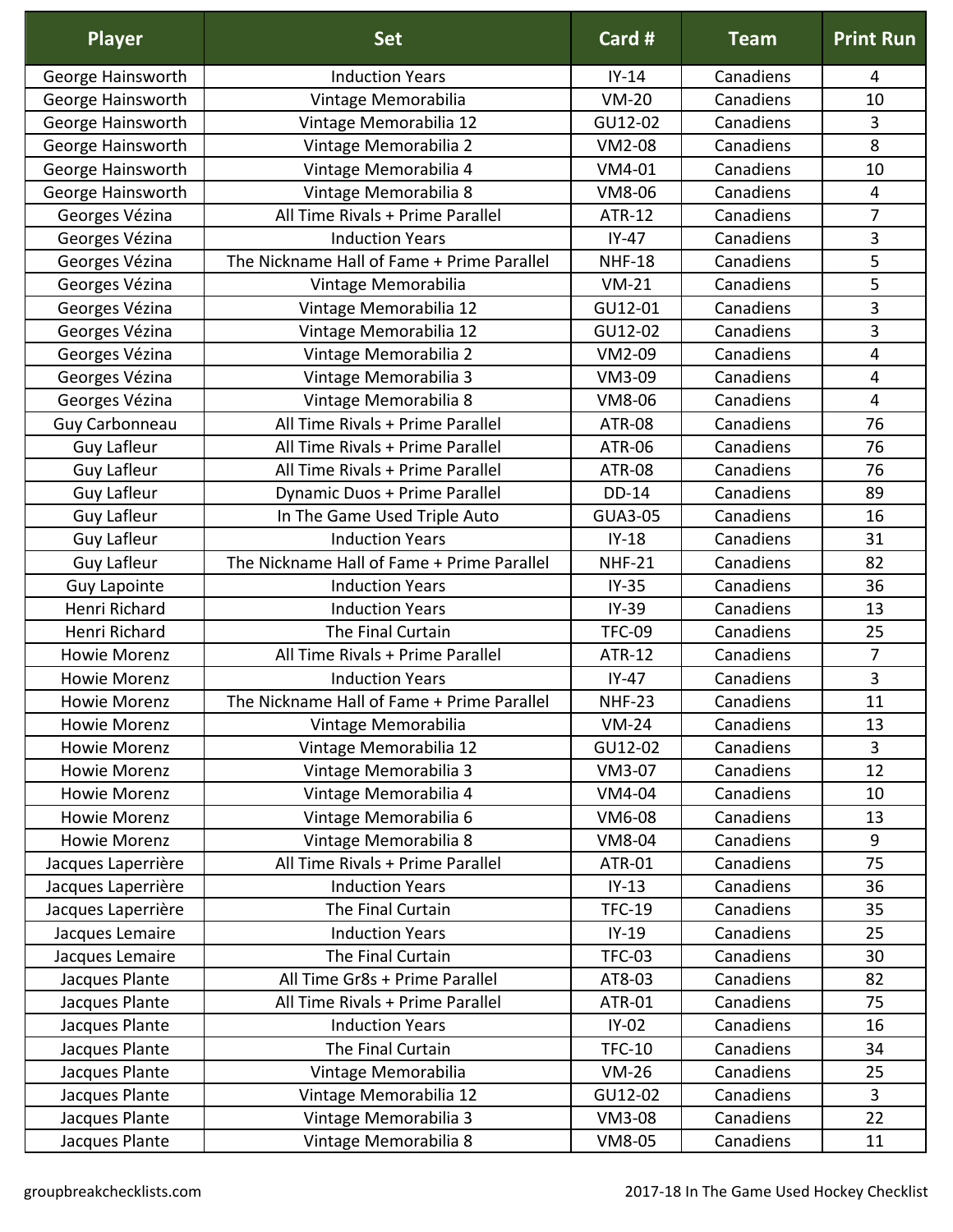| <b>Player</b>          | <b>Set</b>                                 | Card #        | <b>Team</b> | <b>Print Run</b> |
|------------------------|--------------------------------------------|---------------|-------------|------------------|
| Jean Béliveau          | All Time Gr8s + Prime Parallel             | AT8-07        | Canadiens   | 82               |
| Jean Béliveau          | All Time Rivals + Prime Parallel           | <b>ATR-01</b> | Canadiens   | 75               |
| Jean Béliveau          | <b>Induction Years</b>                     | $IY-03$       | Canadiens   | 14               |
| Jean Béliveau          | The Final Curtain                          | <b>TFC-11</b> | Canadiens   | 29               |
| Jean Béliveau          | The Nickname Hall of Fame + Prime Parallel | <b>NHF-24</b> | Canadiens   | 38               |
| Jean Béliveau          | Vintage Memorabilia                        | $VM-27$       | Canadiens   | 25               |
| Jean Béliveau          | Vintage Memorabilia 12                     | GU12-02       | Canadiens   | 3                |
| Jean Béliveau          | Vintage Memorabilia 2                      | $VM2-10$      | Canadiens   | 14               |
| Jean Béliveau          | Vintage Memorabilia 4                      | VM4-02        | Canadiens   | 14               |
| Jean Béliveau          | Vintage Memorabilia 6                      | VM6-08        | Canadiens   | 13               |
| Jean Béliveau          | Vintage Memorabilia 8                      | VM8-05        | Canadiens   | 11               |
| Jean Béliveau          | Vintage Memorabilia 8                      | VM8-03        | Canadiens   | 12               |
| Ken Dryden             | All Time Gr8s + Prime Parallel             | AT8-12        | Canadiens   | 82               |
| Ken Dryden             | All Time Rivals + Prime Parallel           | <b>ATR-06</b> | Canadiens   | 76               |
| Ken Dryden             | <b>Induction Years</b>                     | $IY-17$       | Canadiens   | 31               |
| Ken Dryden             | The Final Curtain                          | <b>TFC-13</b> | Canadiens   | 27               |
| Larry Robinson         | All Time Gr8s + Prime Parallel             | AT8-08        | Canadiens   | 82               |
| Larry Robinson         | <b>Induction Years</b>                     | $IY-35$       | Canadiens   | 36               |
| Larry Robinson         | The Lettermen                              | TL-DH1        | Canadiens   | $\mathbf 1$      |
| Larry Robinson         | The Nickname Hall of Fame + Prime Parallel | <b>NHF-27</b> | Canadiens   | 82               |
| Mats Näslund           | All Time Rivals + Prime Parallel           | <b>ATR-08</b> | Canadiens   | 76               |
| Maurice Richard        | <b>Induction Years</b>                     | $IY-40$       | Canadiens   | 11               |
| Maurice Richard        | The Nickname Hall of Fame + Prime Parallel | <b>NHF-31</b> | Canadiens   | 31               |
| <b>Maurice Richard</b> | Vintage Memorabilia                        | <b>VM-30</b>  | Canadiens   | 23               |
| Maurice Richard        | Vintage Memorabilia 12                     | GU12-02       | Canadiens   | 3                |
| Maurice Richard        | Vintage Memorabilia 2                      | $VM2-12$      | Canadiens   | 11               |
| Maurice Richard        | Vintage Memorabilia 4                      | VM4-05        | Canadiens   | 13               |
| Maurice Richard        | Vintage Memorabilia 4                      | VM4-02        | Canadiens   | 14               |
| Maurice Richard        | Vintage Memorabilia 6                      | VM6-08        | Canadiens   | 13               |
| Maurice Richard        | Vintage Memorabilia 8                      | VM8-05        | Canadiens   | 11               |
| Maurice Richard        | Vintage Memorabilia 8                      | <b>VM8-02</b> | Canadiens   | 12               |
| <b>Maurice Richard</b> | Vintage Memorabilia 8                      | VM8-01        | Canadiens   | $\boldsymbol{9}$ |
| Newsy Lalonde          | <b>Induction Years</b>                     | $IY-34$       | Canadiens   | 8                |
| Newsy Lalonde          | Vintage Memorabilia                        | $VM-32$       | Canadiens   | 13               |
| Newsy Lalonde          | Vintage Memorabilia 12                     | GU12-01       | Canadiens   | 3                |
| Newsy Lalonde          | Vintage Memorabilia 12                     | GU12-02       | Canadiens   | 3                |
| Newsy Lalonde          | Vintage Memorabilia 3                      | VM3-05        | Canadiens   | 12               |
| Newsy Lalonde          | Vintage Memorabilia 6                      | VM6-08        | Canadiens   | 13               |
| Patrick Roy            | All Time Gr8s + Prime Parallel             | AT8-09        | Canadiens   | 82               |
| Patrick Roy            | All Time Gr8s + Prime Parallel             | AT8-03        | Canadiens   | 82               |
| Patrick Roy            | Dynamic Duos + Prime Parallel              | <b>DD-05</b>  | Canadiens   | 89               |
| Patrick Roy            | <b>Induction Years</b>                     | $IY-33$       | Canadiens   | 48               |
| Patrick Roy            | Rare Materials                             | <b>RM-22</b>  | Canadiens   | 34               |
| Patrick Roy            | The Chosen Few                             | TCF-PR1       | Canadiens   | $\mathbf{1}$     |
| Patrick Roy            | The Lettermen                              | TL-PR1        | Canadiens   | $\mathbf{1}$     |
| Patrick Roy            | The Nickname Hall of Fame + Prime Parallel | <b>NHF-34</b> | Canadiens   | 82               |
| Pete Mahovlich         | All Time Gr8s + Prime Parallel             | AT8-11        | Canadiens   | 82               |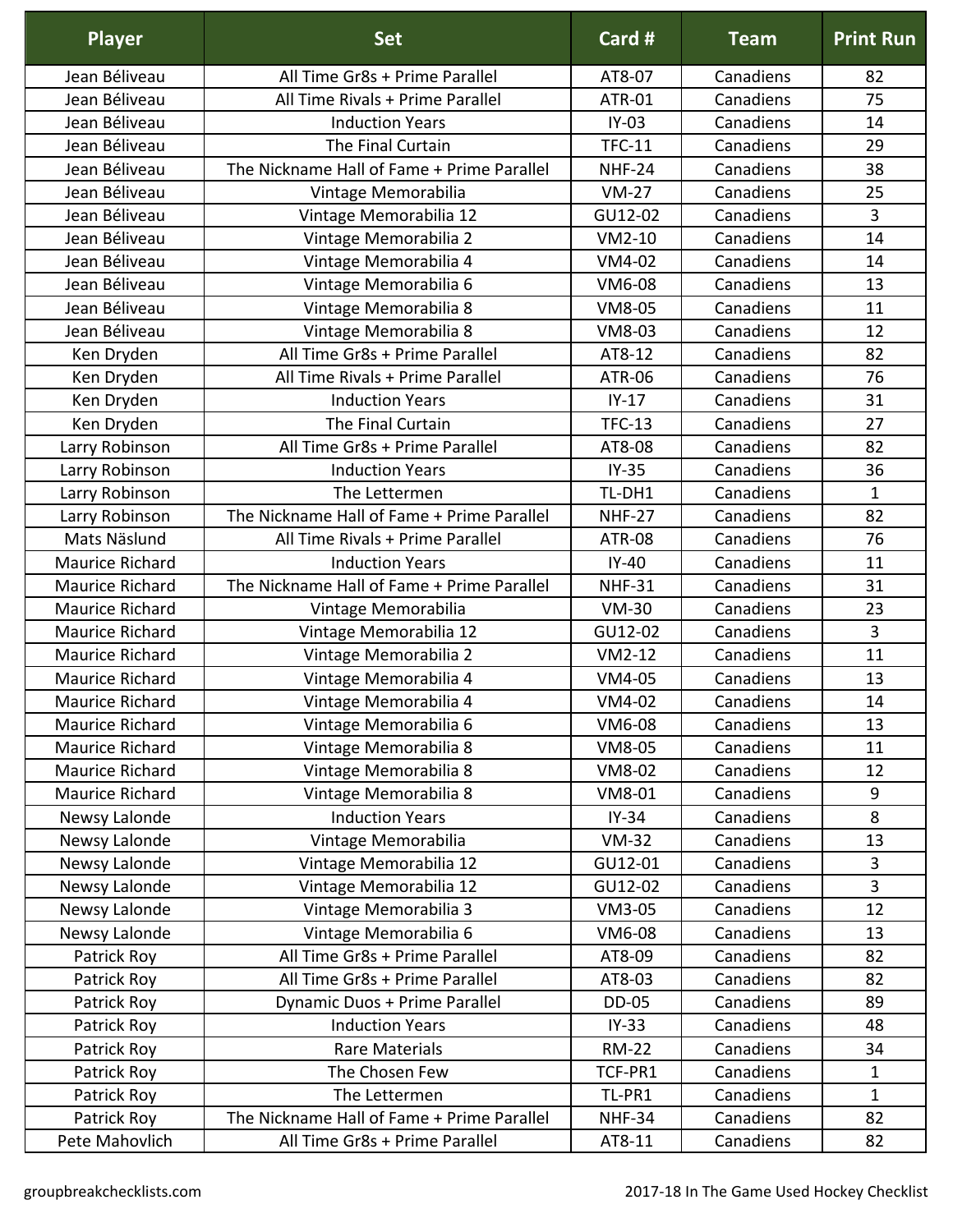| <b>Player</b>         | <b>Set</b>                       | Card #        | <b>Team</b> | <b>Print Run</b> |
|-----------------------|----------------------------------|---------------|-------------|------------------|
| <b>Robert Fillion</b> | Vintage Memorabilia              | $VM-35$       | Canadiens   | 13               |
| Serge Savard          | All Time Gr8s + Prime Parallel   | AT8-08        | Canadiens   | 82               |
| Serge Savard          | <b>Induction Years</b>           | $IY-32$       | Canadiens   | 36               |
| <b>Steve Shutt</b>    | All Time Rivals + Prime Parallel | ATR-06        | Canadiens   | 76               |
| <b>Steve Shutt</b>    | Dynamic Duos + Prime Parallel    | DD-14         | Canadiens   | 89               |
| <b>Steve Shutt</b>    | <b>Induction Years</b>           | $IY-35$       | Canadiens   | 36               |
| <b>Steve Shutt</b>    | The Final Curtain                | <b>TFC-16</b> | Canadiens   | 42               |
| Toe Blake             | <b>Induction Years</b>           | $IY-04$       | Canadiens   | 9                |
| <b>Toe Blake</b>      | The Chosen Few                   | TCF-TB2       | Canadiens   | $\mathbf{1}$     |
| <b>Toe Blake</b>      | Vintage Memorabilia              | <b>VM-39</b>  | Canadiens   | 17               |
| <b>Toe Blake</b>      | Vintage Memorabilia 12           | GU12-02       | Canadiens   | 3                |
| <b>Toe Blake</b>      | Vintage Memorabilia 2            | $VM2-12$      | Canadiens   | 11               |
| Toe Blake             | Vintage Memorabilia 4            | VM4-05        | Canadiens   | 13               |
| Tom Johnson           | <b>Induction Years</b>           | $IY-48$       | Canadiens   | 16               |
| Tom Johnson           | The Final Curtain                | <b>TFC-17</b> | Canadiens   | 33               |
| Tom Johnson           | Vintage Memorabilia 2            | VM2-05        | Canadiens   | 11               |
| Tom Johnson           | Vintage Memorabilia 8            | VM8-02        | Canadiens   | 12               |
| Vincent Damphousse    | The Lettermen                    | TL-VD1        | Canadiens   | 1                |
| Yvan Cournoyer        | <b>Induction Years</b>           | $IY-15$       | Canadiens   | 31               |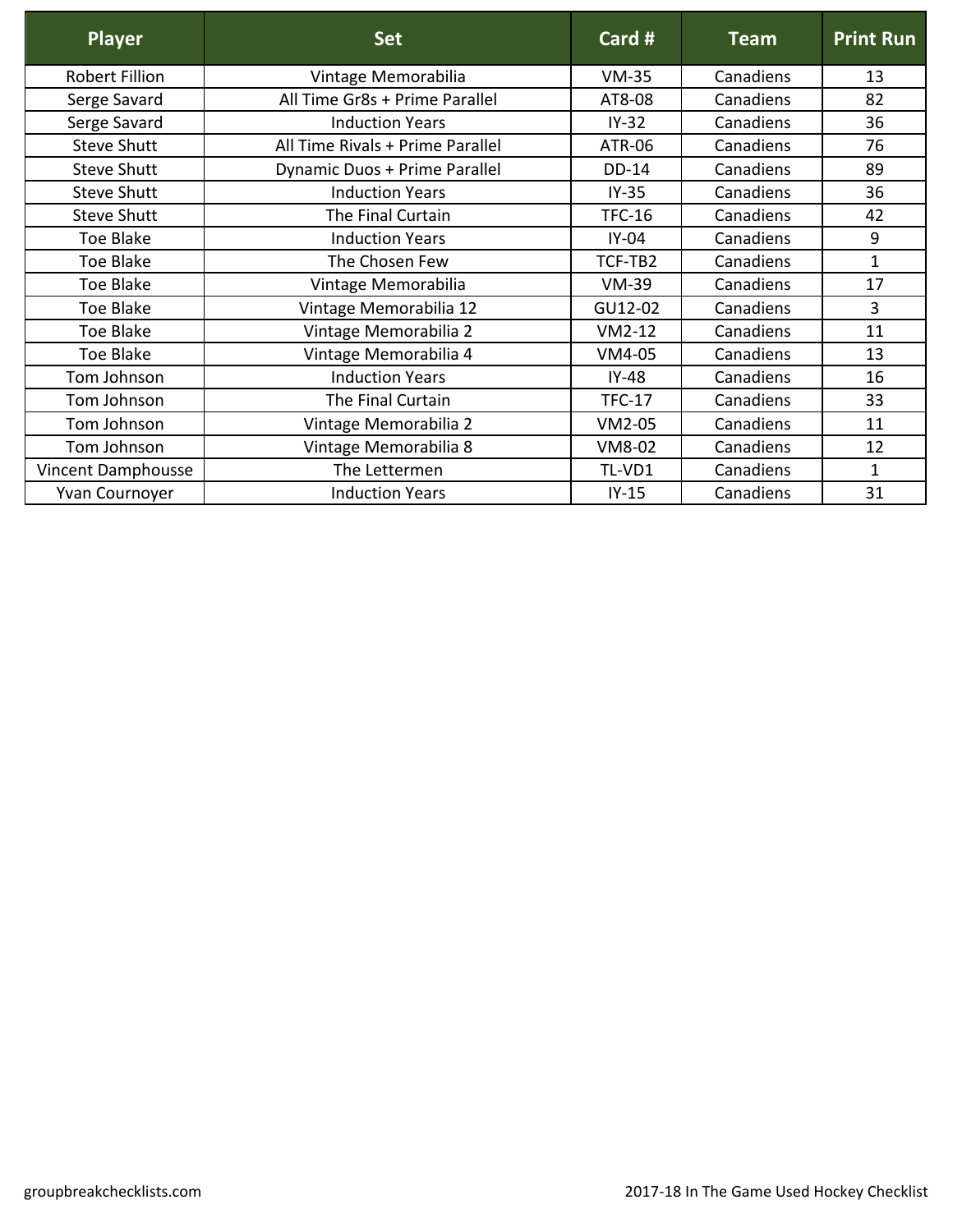| Player               | <b>Set</b>                                 | Card #        | <b>Team</b> | <b>Print Run</b> |
|----------------------|--------------------------------------------|---------------|-------------|------------------|
| Daniel Sedin         | Dynamic Duos + Prime Parallel              | <b>DD-18</b>  | Canucks     | 89               |
| Dave Babych          | Dynamic Duos + Prime Parallel              | <b>DD-09</b>  | Canucks     | 89               |
| Donald Brashear      | The Dirty Dozen                            | <b>TDD-01</b> | Canucks     | 11               |
| Donald Brashear      | The Hard 8                                 | TH8-02        | Canucks     | 41               |
| Donald Brashear      | The Hard 8                                 | TH8-01        | Canucks     | 41               |
| Ed Jovanovski        | The Lettermen                              | TL-EJ1        | Canucks     | 1                |
| Gino Odjick          | The Dirty Dozen                            | <b>TDD-01</b> | Canucks     | 11               |
| Gino Odjick          | The Hard 8                                 | TH8-02        | Canucks     | 41               |
| Henrik Sedin         | Dynamic Duos + Prime Parallel              | <b>DD-18</b>  | Canucks     | 89               |
| Pavel Bure           | All Time Gr8s + Prime Parallel             | AT8-02        | Canucks     | 84               |
| Pavel Bure           | <b>Induction Years</b>                     | $IY-10$       | Canucks     | 61               |
| Pavel Bure           | The Nickname Hall of Fame + Prime Parallel | <b>NHF-35</b> | Canucks     | 82               |
| <b>Trevor Linden</b> | Rare Materials                             | <b>RM-25</b>  | Canucks     | 33               |
| <b>Trevor Linden</b> | The Nickname Hall of Fame + Prime Parallel | <b>NHF-39</b> | Canucks     | 81               |
| Vladimir Krutov      | All Time Gr8s + Prime Parallel             | AT8-05        | Canucks     | 82               |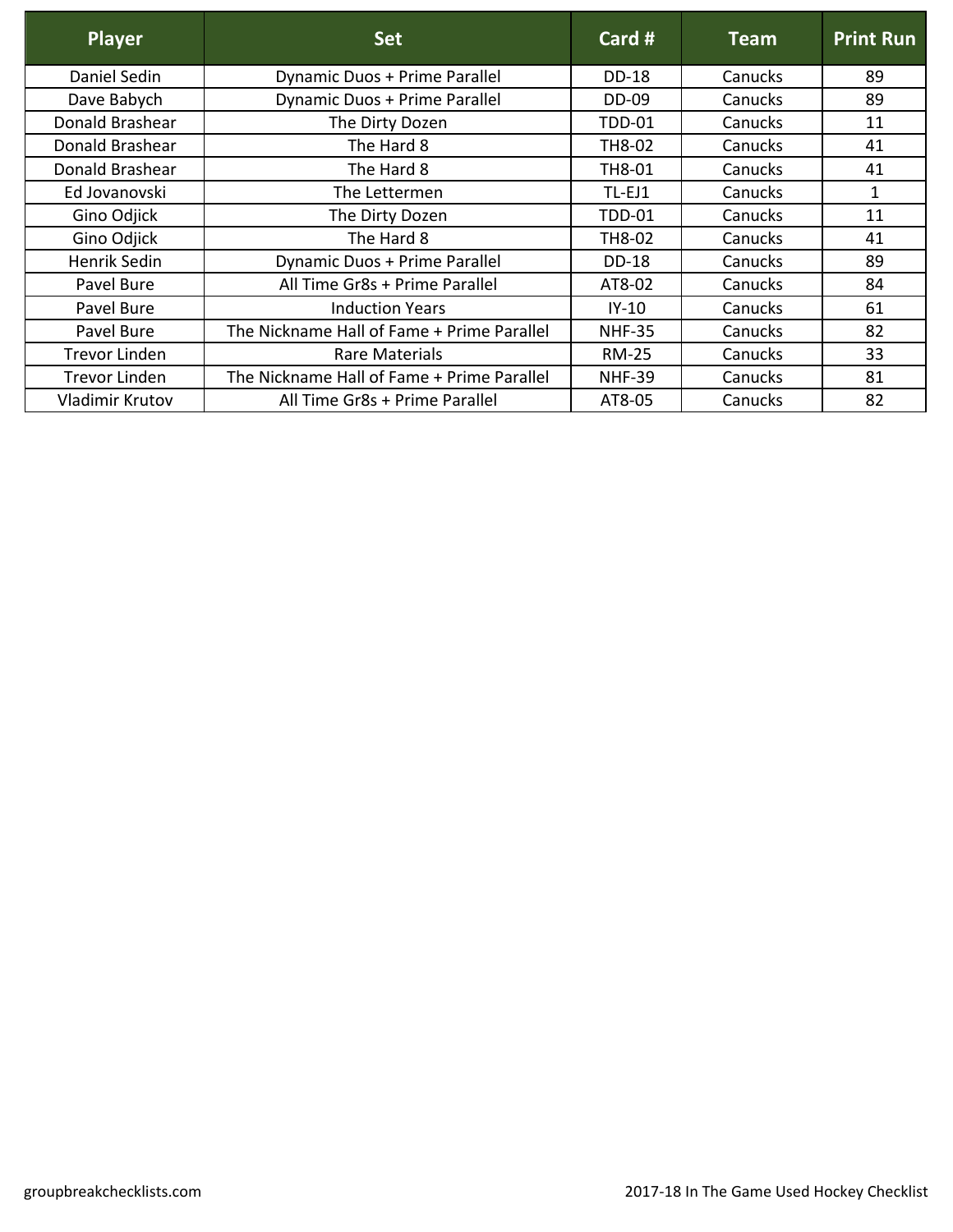| <b>Player</b>      | <b>Set</b>                                 | Card #        | <b>Team</b> | <b>Print Run</b> |
|--------------------|--------------------------------------------|---------------|-------------|------------------|
| <b>Adam Oates</b>  | All Time Rivals + Prime Parallel           | ATR-10        | Capitals    | 76               |
| <b>Adam Oates</b>  | Dynamic Duos + Prime Parallel              | <b>DD-03</b>  | Capitals    | 89               |
| <b>Adam Oates</b>  | <b>Induction Years</b>                     | $IY-10$       | Capitals    | 61               |
| <b>Adam Oates</b>  | The Chosen Few                             | TCF-AO2       | Capitals    | 1                |
| <b>Adam Oates</b>  | The Lettermen                              | TL-AO1        | Capitals    | 1                |
| Alexander Ovechkin | All Time Gr8s + Prime Parallel             | AT8-06        | Capitals    | 82               |
| Alexander Ovechkin | The Chosen Few                             | TCF-AO1       | Capitals    | 1                |
| Alexander Ovechkin | The Nickname Hall of Fame + Prime Parallel | <b>NHF-03</b> | Capitals    | 82               |
| Craig Berube       | The Dirty Dozen                            | <b>TDD-02</b> | Capitals    | 11               |
| Craig Berube       | The Hard 8                                 | TH8-01        | Capitals    | 41               |
| Dale Hunter        | The Dirty Dozen                            | <b>TDD-02</b> | Capitals    | 11               |
| Dale Hunter        | The Hard 8                                 | TH8-03        | Capitals    | 41               |
| Larry Murphy       | <b>Induction Years</b>                     | $IY-06$       | Capitals    | 48               |
| Larry Murphy       | The Lettermen                              | TL-DC1        | Capitals    | 1                |
| Mike Gartner       | <b>Induction Years</b>                     | $IY-25$       | Capitals    | 48               |
| Olaf Kolzig        | The Lettermen                              | TL-OK1        | Capitals    | $\mathbf{1}$     |
| Rod Langway        | <b>Induction Years</b>                     | $IY-20$       | Capitals    | 48               |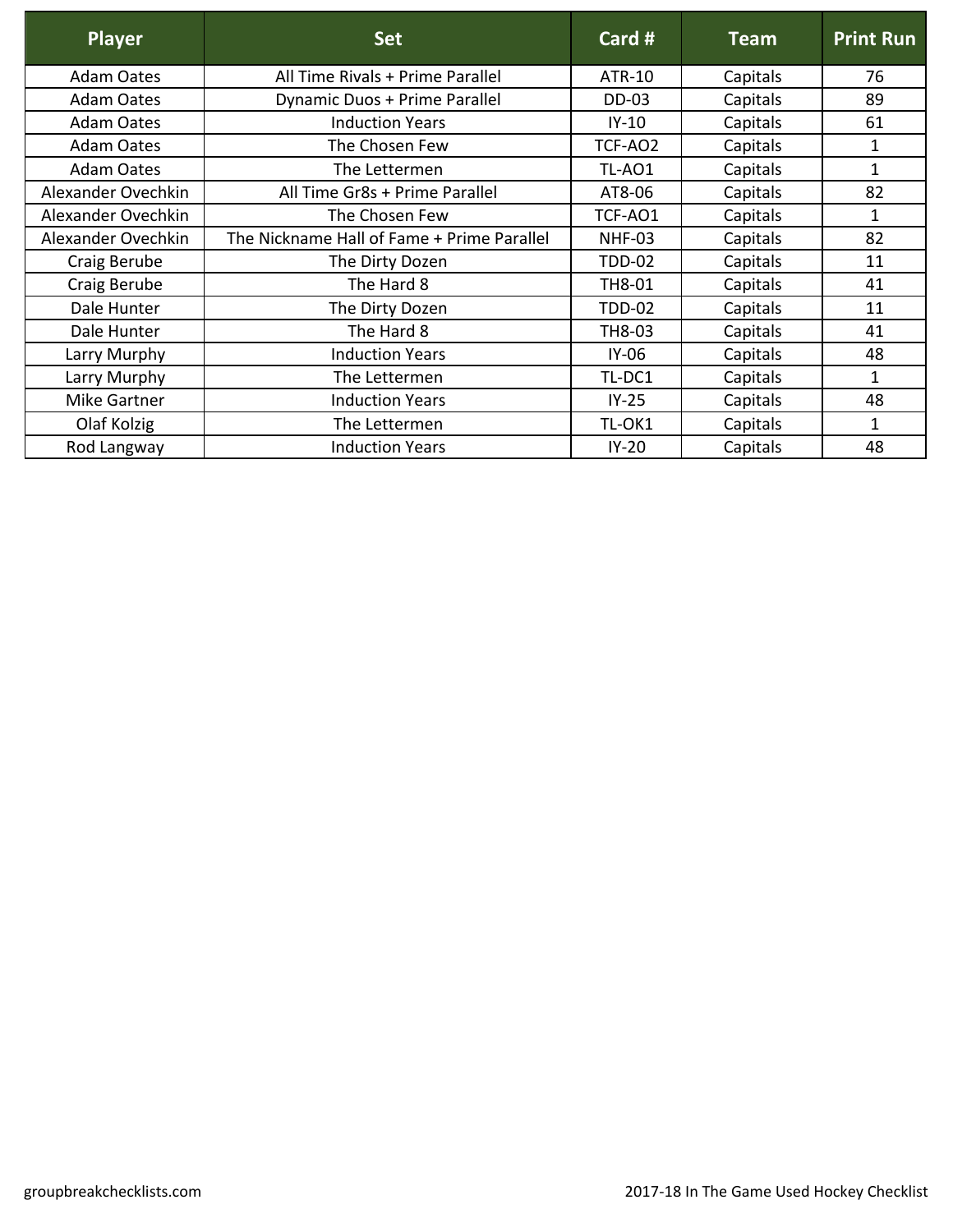| <b>Player</b>      | <b>Set</b>                                 | Card #        | <b>Team</b> | <b>Print Run</b> |
|--------------------|--------------------------------------------|---------------|-------------|------------------|
| Dale Hawerchuk     | Dynamic Duos + Prime Parallel              | <b>DD-09</b>  | Coyotes     | -89              |
| Dale Hawerchuk     | <b>Induction Years</b>                     | $IY-25$       | Coyotes     | 48               |
| Dale Hawerchuk     | Rare Materials                             | <b>RM-05</b>  | Coyotes     | 33               |
| Nikolai Khabibulin | The Nickname Hall of Fame + Prime Parallel | <b>NHF-32</b> | Coyotes     | 82               |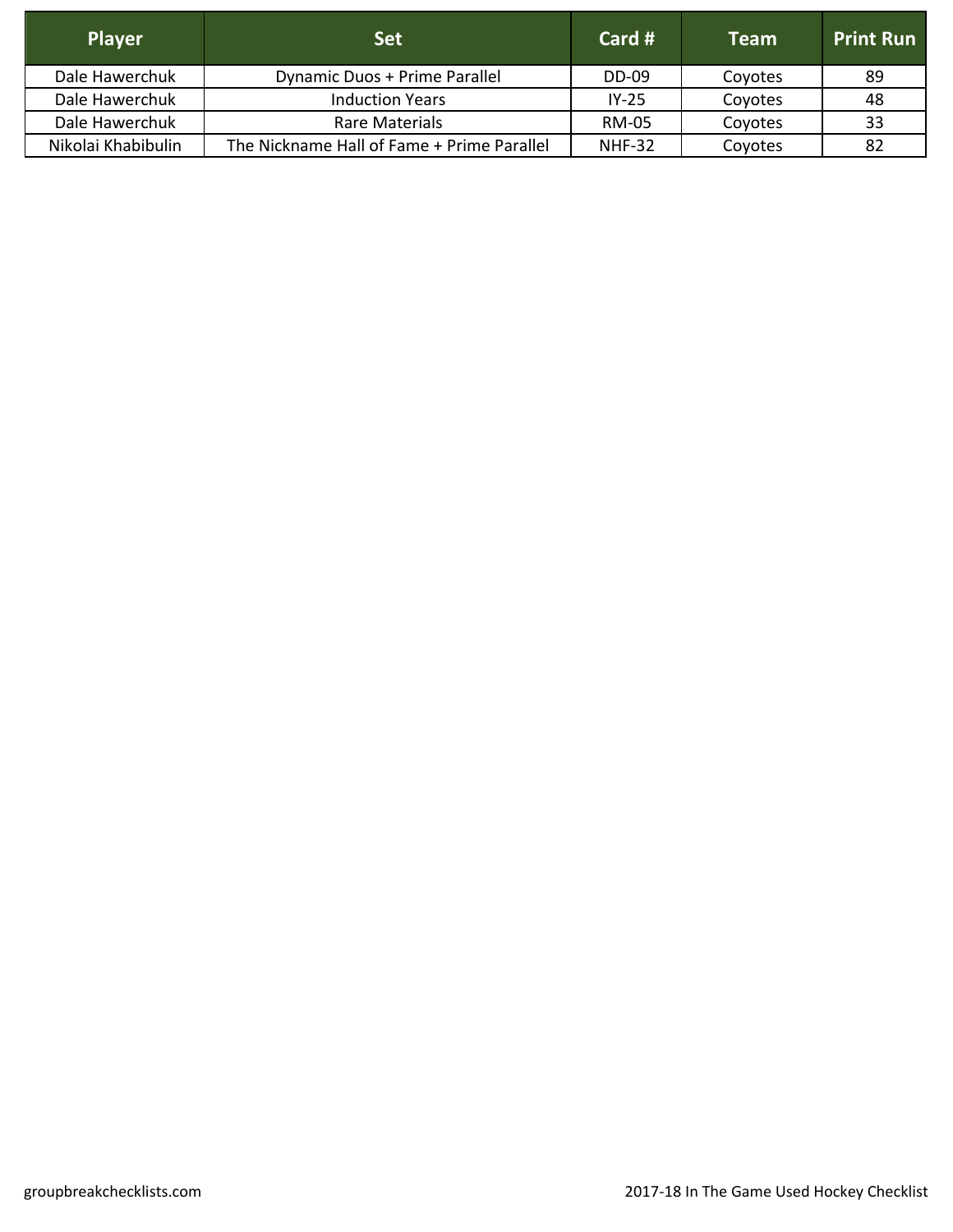| <b>Player</b>            | <b>Set</b>                                 | Card #         | <b>Team</b>   | <b>Print Run</b> |
|--------------------------|--------------------------------------------|----------------|---------------|------------------|
| <b>Bill Guerin</b>       | The Lettermen                              | TL-BG1         | Devils        | 1                |
| Ken Daneyko              | The Dirty Dozen                            | <b>TDD-02</b>  | Devils        | 11               |
| <b>Martin Brodeur</b>    | All Time Gr8s + Prime Parallel             | AT8-09         | <b>Devils</b> | 82               |
| <b>Martin Brodeur</b>    | All Time Rivals + Prime Parallel           | <b>ATR-07</b>  | <b>Devils</b> | 76               |
| <b>Martin Brodeur</b>    | Dynamic Duos + Prime Parallel              | <b>DD-05</b>   | <b>Devils</b> | 89               |
| <b>Martin Brodeur</b>    | In The Game Used Auto                      | GUA-MB1        | <b>Devils</b> | 43               |
| <b>Martin Brodeur</b>    | In The Game Used Dual Auto                 | <b>GUA2-09</b> | <b>Devils</b> | 26               |
| Nico Hischier            | Dynamic Duos + Prime Parallel              | <b>DD-06</b>   | <b>Devils</b> | 89               |
| Nico Hischier            | In The Game Used Auto                      | GUA-NH1        | <b>Devils</b> | 73               |
| Nico Hischier            | In The Game Used Dual Auto                 | <b>GUA2-05</b> | <b>Devils</b> | 60               |
| Nico Hischier            | In The Game Used Dual Auto                 | <b>GUA2-11</b> | Devils        | 60               |
| Nico Hischier            | In The Game Used Triple Auto               | <b>GUA3-02</b> | Devils        | 52               |
| Nico Hischier            | In The Game Used Triple Auto               | <b>GUA3-01</b> | <b>Devils</b> | 52               |
| Nico Hischier            | <b>Rare Materials</b>                      | <b>RM-19</b>   | <b>Devils</b> | 34               |
| Nico Hischier            | Super Patch Exclusive Signatures           | SPES-NH1       | Devils        | 73               |
| Pat Verbeek              | The Nickname Hall of Fame + Prime Parallel | <b>NHF-33</b>  | Devils        | 82               |
| <b>Patrik Elias</b>      | The Lettermen                              | TL-PK1         | <b>Devils</b> | $\mathbf{1}$     |
| Scott Niedermayer        | All Time Rivals + Prime Parallel           | <b>ATR-07</b>  | <b>Devils</b> | 76               |
| <b>Scott Niedermayer</b> | <b>Induction Years</b>                     | $IY-38$        | Devils        | 61               |
| <b>Scott Stevens</b>     | All Time Gr8s + Prime Parallel             | AT8-01         | <b>Devils</b> | 82               |
| <b>Scott Stevens</b>     | All Time Rivals + Prime Parallel           | <b>ATR-07</b>  | <b>Devils</b> | 76               |
| <b>Scott Stevens</b>     | All Time Rivals + Prime Parallel           | <b>ATR-10</b>  | <b>Devils</b> | 76               |
| <b>Scott Stevens</b>     | Dynamic Duos + Prime Parallel              | <b>DD-08</b>   | <b>Devils</b> | 89               |
| <b>Scott Stevens</b>     | <b>Induction Years</b>                     | $IY-43$        | Devils        | 61               |
| Viacheslav Fetisov       | <b>Induction Years</b>                     | $IY-22$        | <b>Devils</b> | 48               |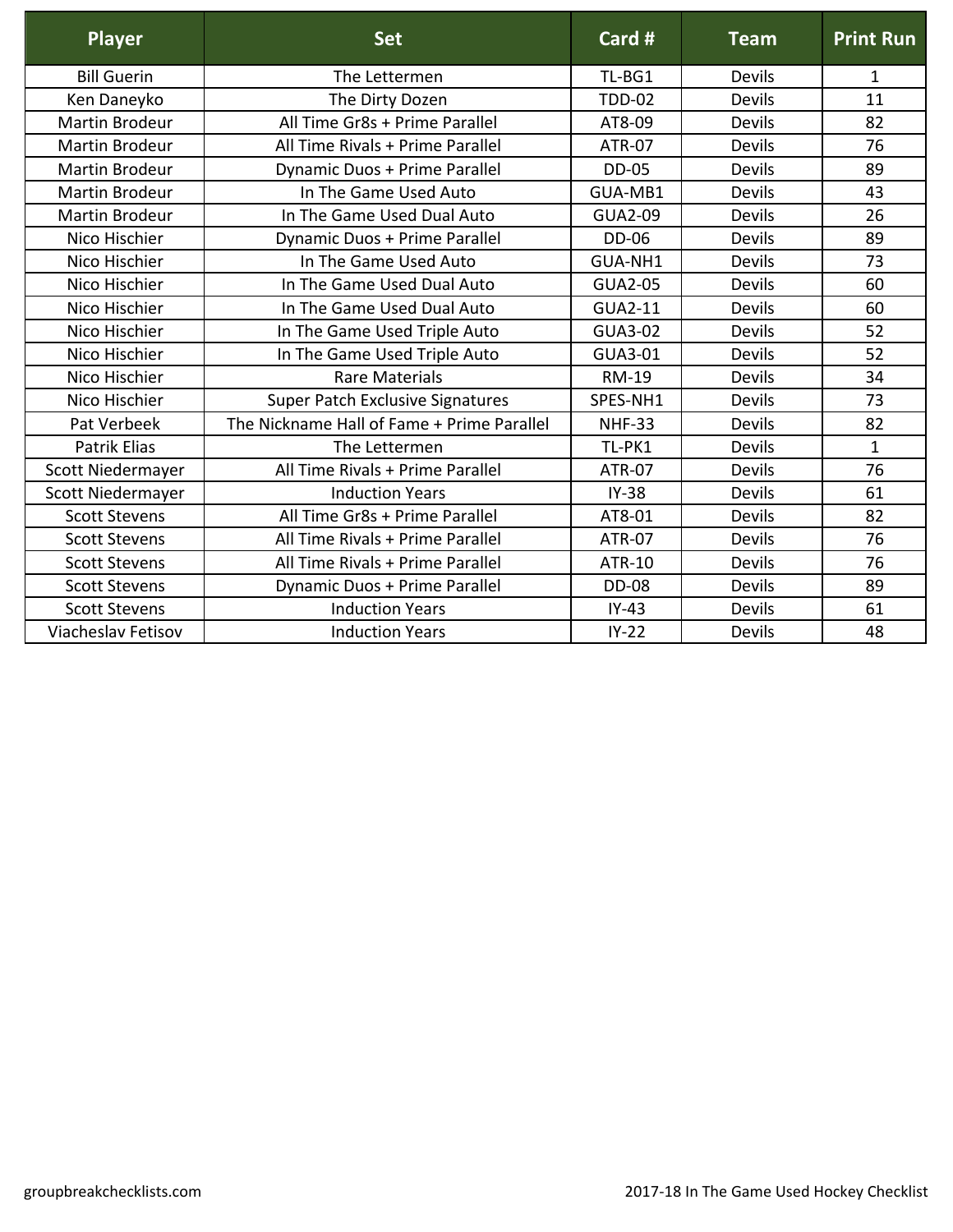| <b>Player</b> | <b>Set</b>                                 | Card $#$      | <b>Team</b>  | <b>Print Run</b> |
|---------------|--------------------------------------------|---------------|--------------|------------------|
| Paul Kariya   | All Time Gr8s + Prime Parallel             | AT8-04        | <b>Ducks</b> | 82               |
| Paul Kariya   | Dynamic Duos + Prime Parallel              | <b>DD-02</b>  | <b>Ducks</b> | 89               |
| Paul Kariya   | <b>Induction Years</b>                     | $IY-31$       | <b>Ducks</b> | 61               |
| Paul Kariya   | The Chosen Few                             | TCF-PK1       | <b>Ducks</b> | 1                |
| Paul Kariya   | The Lettermen                              | TL-PK2        | <b>Ducks</b> | 1                |
| Stu Grimson   | The Dirty Dozen                            | <b>TDD-01</b> | <b>Ducks</b> | 11               |
| Stu Grimson   | The Hard 8                                 | TH8-02        | <b>Ducks</b> | 41               |
| Stu Grimson   | The Nickname Hall of Fame + Prime Parallel | <b>NHF-36</b> | <b>Ducks</b> | 82               |
| Teemu Selanne | All Time Gr8s + Prime Parallel             | AT8-04        | <b>Ducks</b> | 82               |
| Teemu Selanne | Dynamic Duos + Prime Parallel              | <b>DD-02</b>  | <b>Ducks</b> | 89               |
| Teemu Selanne | <b>Induction Years</b>                     | $IY-31$       | <b>Ducks</b> | 61               |
| Teemu Selanne | The Nickname Hall of Fame + Prime Parallel | <b>NHF-38</b> | <b>Ducks</b> | 82               |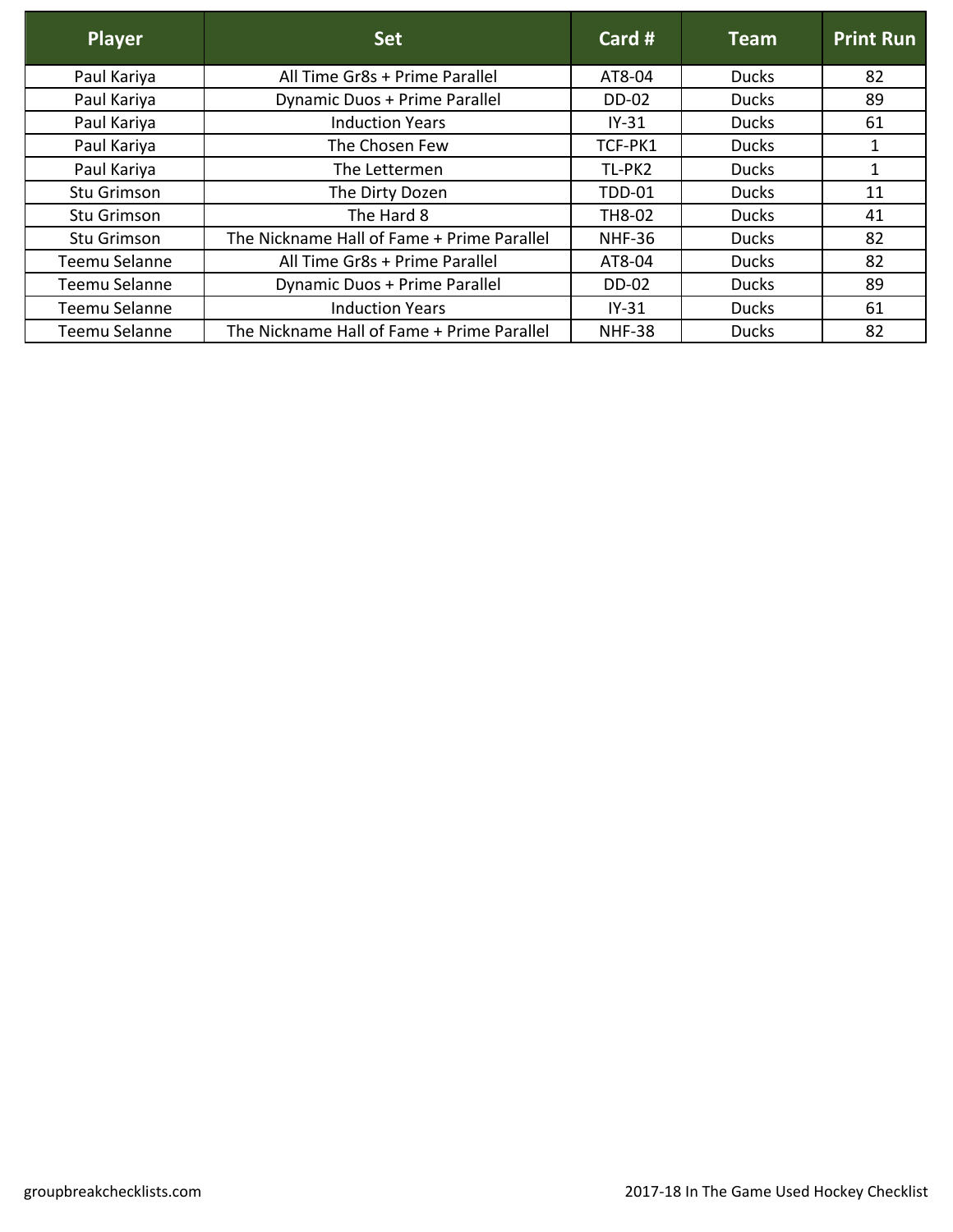| <b>Player</b>  | <b>Set</b>                       | Card #        | <b>Team</b>   | <b>Print Run</b> |
|----------------|----------------------------------|---------------|---------------|------------------|
| Al MacInnis    | All Time Gr8s + Prime Parallel   | AT8-01        | <b>Flames</b> | 82               |
| Al MacInnis    | All Time Rivals + Prime Parallel | ATR-11        | <b>Flames</b> | 76               |
| Al MacInnis    | <b>Induction Years</b>           | $IY-24$       | Flames        | 61               |
| Dan Bouchard   | All Time Rivals + Prime Parallel | <b>ATR-08</b> | <b>Flames</b> | 76               |
| Hakan Loob     | Dynamic Duos + Prime Parallel    | <b>DD-11</b>  | <b>Flames</b> | 89               |
| Hakan Loob     | The Final Curtain                | <b>TFC-08</b> | Flames        | 42               |
| Jarome Iginla  | All Time Gr8s + Prime Parallel   | AT8-10        | <b>Flames</b> | 82               |
| Jarome Iginla  | The Lettermen                    | $TL-J11$      | Flames        | 1                |
| Joe Nieuwendyk | <b>Induction Years</b>           | $IY-26$       | Flames        | 61               |
| Lanny McDonald | All Time Rivals + Prime Parallel | ATR-11        | <b>Flames</b> | 76               |
| Lanny McDonald | Dynamic Duos + Prime Parallel    | DD-11         | Flames        | 89               |
| Lanny McDonald | <b>Induction Years</b>           | $IY-16$       | <b>Flames</b> | 38               |
| Lanny McDonald | Rare Materials                   | RM-13         | Flames        | 30               |
| Lanny McDonald | The Final Curtain                | <b>TFC-08</b> | Flames        | 42               |
| Roman Turek    | The Lettermen                    | TL-RT1        | Flames        | $\mathbf{1}$     |
| Theoren Fleury | The Lettermen                    | TL-TF1        | <b>Flames</b> | $\mathbf{1}$     |
| Tim Hunter     | The Dirty Dozen                  | <b>TDD-02</b> | <b>Flames</b> | 11               |
| Tim Hunter     | The Hard 8                       | TH8-03        | Flames        | 41               |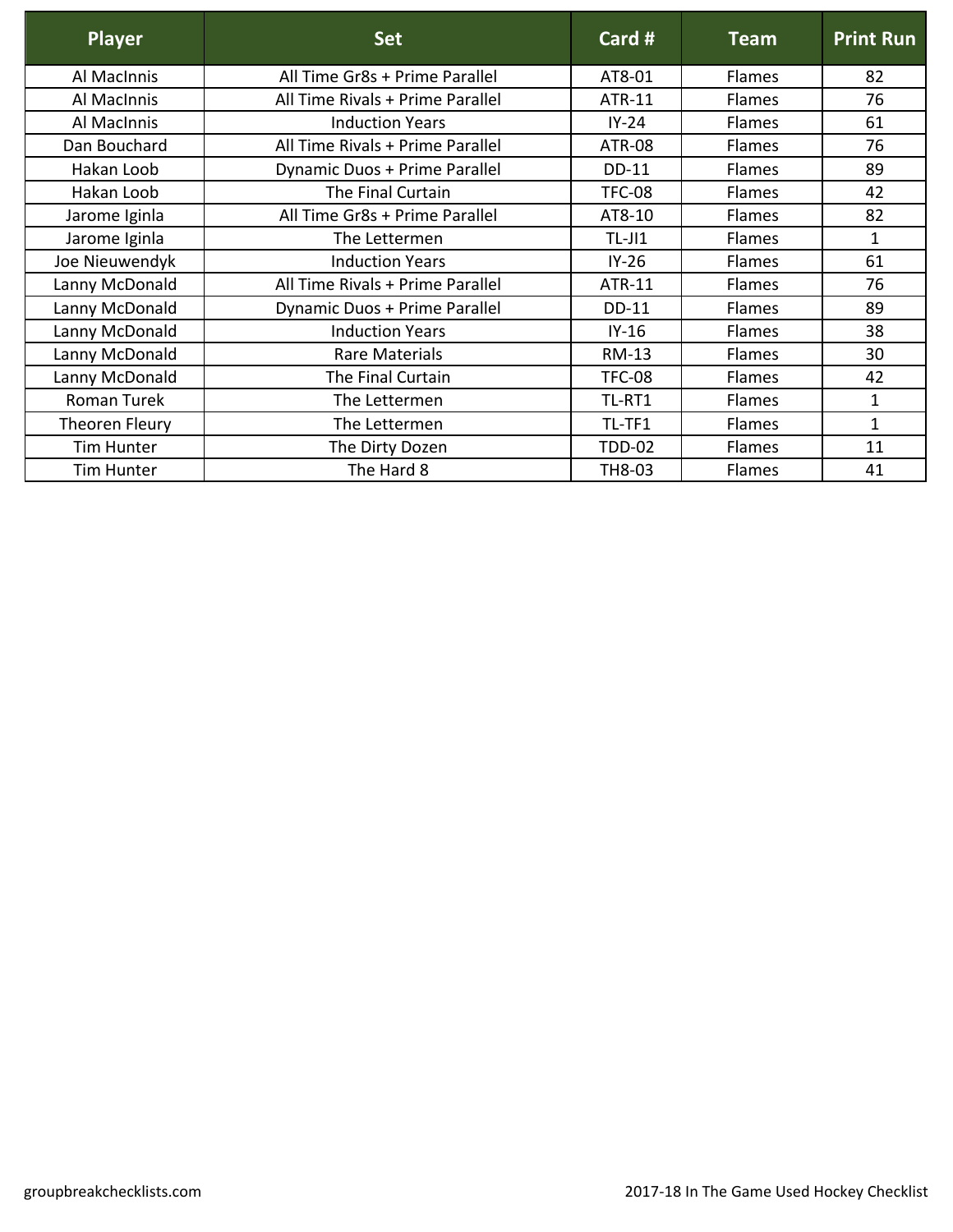| <b>Player</b>        | <b>Set</b>                       | Card #         | <b>Team</b>   | <b>Print Run</b> |
|----------------------|----------------------------------|----------------|---------------|------------------|
| <b>Bernie Parent</b> | All Time Gr8s + Prime Parallel   | AT8-12         | <b>Flyers</b> | 82               |
| <b>Bernie Parent</b> | All Time Rivals + Prime Parallel | <b>ATR-03</b>  | Flyers        | 75               |
| <b>Bernie Parent</b> | In The Game Used Auto            | GUA-BP1        | Flyers        | 48               |
| <b>Bernie Parent</b> | <b>Induction Years</b>           | $IY-19$        | Flyers        | 25               |
| <b>Bernie Parent</b> | The Final Curtain                | <b>TFC-13</b>  | Flyers        | 27               |
| <b>Bill Barber</b>   | All Time Rivals + Prime Parallel | <b>ATR-02</b>  | Flyers        | 75               |
| <b>Bill Barber</b>   | All Time Rivals + Prime Parallel | <b>ATR-03</b>  | Flyers        | 75               |
| <b>Bill Barber</b>   | <b>Induction Years</b>           | $IY-32$        | Flyers        | 36               |
| <b>Bill Barber</b>   | The Final Curtain                | <b>TFC-02</b>  | Flyers        | 42               |
| <b>Bobby Clarke</b>  | All Time Gr8s + Prime Parallel   | AT8-11         | Flyers        | 82               |
| <b>Bobby Clarke</b>  | All Time Rivals + Prime Parallel | <b>ATR-03</b>  | Flyers        | 75               |
| <b>Bobby Clarke</b>  | All Time Rivals + Prime Parallel | <b>ATR-02</b>  | Flyers        | 75               |
| <b>Bobby Clarke</b>  | Dynamic Duos + Prime Parallel    | DD-12          | Flyers        | 89               |
| <b>Bobby Clarke</b>  | In The Game Used Triple Auto     | <b>GUA3-05</b> | Flyers        | 16               |
| <b>Bobby Clarke</b>  | <b>Induction Years</b>           | $IY-13$        | Flyers        | 36               |
| <b>Bobby Clarke</b>  | The Final Curtain                | <b>TFC-02</b>  | Flyers        | 42               |
| Dave Brown           | The Dirty Dozen                  | <b>TDD-02</b>  | Flyers        | 11               |
| Dave Brown           | The Hard 8                       | TH8-01         | Flyers        | 41               |
| <b>Eric Lindros</b>  | All Time Gr8s + Prime Parallel   | AT8-04         | Flyers        | 82               |
| <b>Eric Lindros</b>  | Dynamic Duos + Prime Parallel    | <b>DD-17</b>   | Flyers        | 89               |
| <b>Eric Lindros</b>  | <b>Induction Years</b>           | $IY-37$        | <b>Flyers</b> | 61               |
| Jimmy Watson         | The Lettermen                    | TL-JW1         | Flyers        | $\mathbf{1}$     |
| John LeClair         | Dynamic Duos + Prime Parallel    | <b>DD-17</b>   | Flyers        | 89               |
| John LeClair         | In The Game Used Dual Auto       | <b>GUA2-06</b> | Flyers        | 50               |
| Mark Howe            | <b>Induction Years</b>           | $IY-26$        | Flyers        | 61               |
| Mark Recchi          | <b>Induction Years</b>           | $IY-31$        | Flyers        | 61               |
| Mark Recchi          | <b>Rare Materials</b>            | <b>RM-16</b>   | Flyers        | 33               |
| Nolan Patrick        | Dynamic Duos + Prime Parallel    | DD-06          | <b>Flyers</b> | 89               |
| Nolan Patrick        | In The Game Used Auto            | GUA-NP1        | <b>Flyers</b> | 73               |
| Nolan Patrick        | In The Game Used Dual Auto       | GUA2-10        | <b>Flyers</b> | 60               |
| Nolan Patrick        | In The Game Used Dual Auto       | GUA2-11        | <b>Flyers</b> | 60               |
| Nolan Patrick        | In The Game Used Dual Auto       | <b>GUA2-04</b> | <b>Flyers</b> | 60               |
| Nolan Patrick        | In The Game Used Dual Auto       | GUA2-06        | <b>Flyers</b> | 50               |
| Nolan Patrick        | In The Game Used Triple Auto     | GUA3-01        | Flyers        | 52               |
| Nolan Patrick        | In The Game Used Triple Auto     | GUA3-02        | <b>Flyers</b> | 52               |
| Nolan Patrick        | <b>Rare Materials</b>            | <b>RM-20</b>   | Flyers        | 34               |
| Nolan Patrick        | Super Patch Exclusive Signatures | SPES-NP1       | <b>Flyers</b> | 73               |
| Reggie Leach         | All Time Rivals + Prime Parallel | <b>ATR-02</b>  | Flyers        | 75               |
| Reggie Leach         | Dynamic Duos + Prime Parallel    | DD-12          | <b>Flyers</b> | 89               |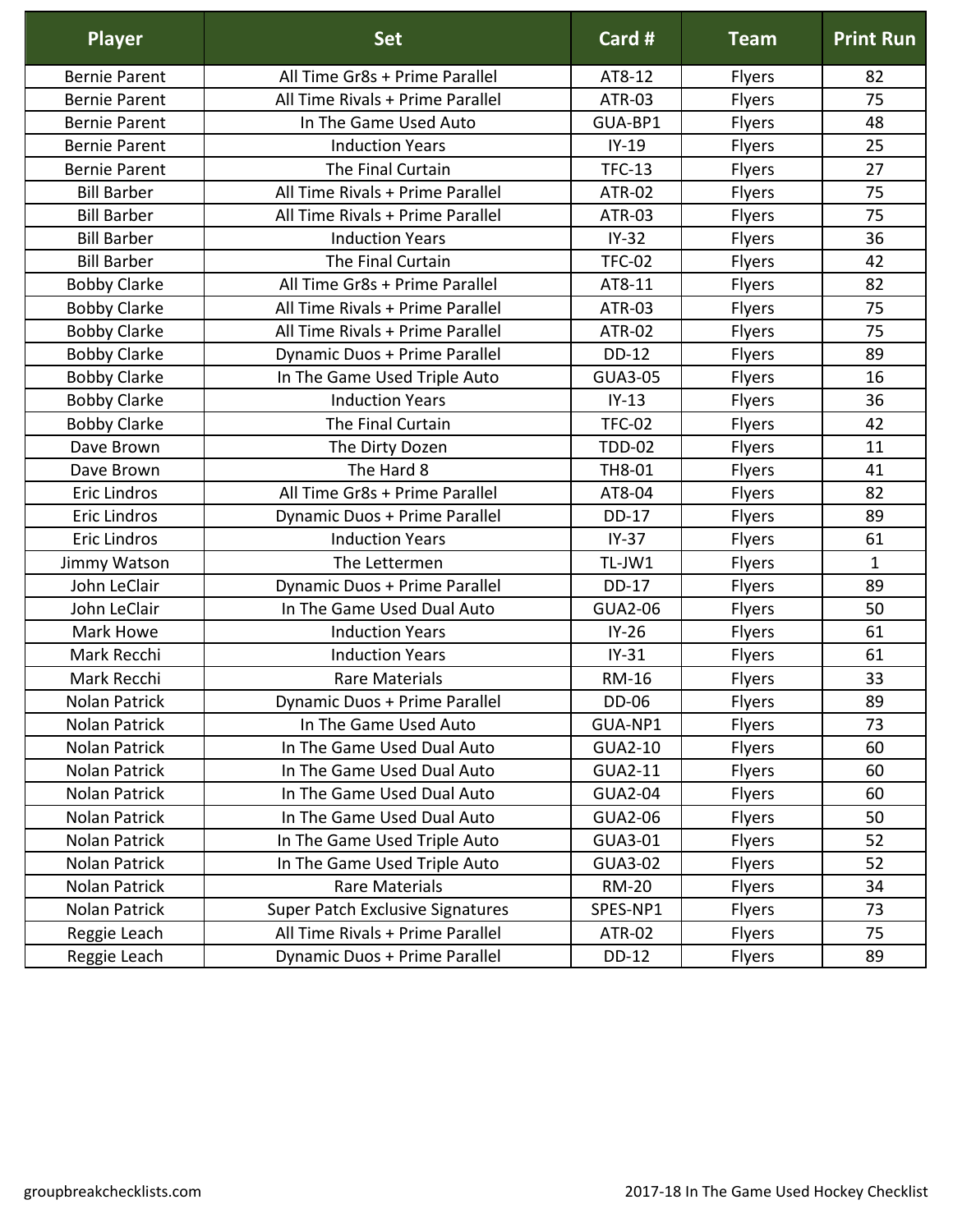| Player            | Set            | Card # | $\mathsf{T}$ eam' | <b>Print Run</b> |
|-------------------|----------------|--------|-------------------|------------------|
| Marc-André Fleury | Rare Materials | RM-14  | Golden Knights    | 30               |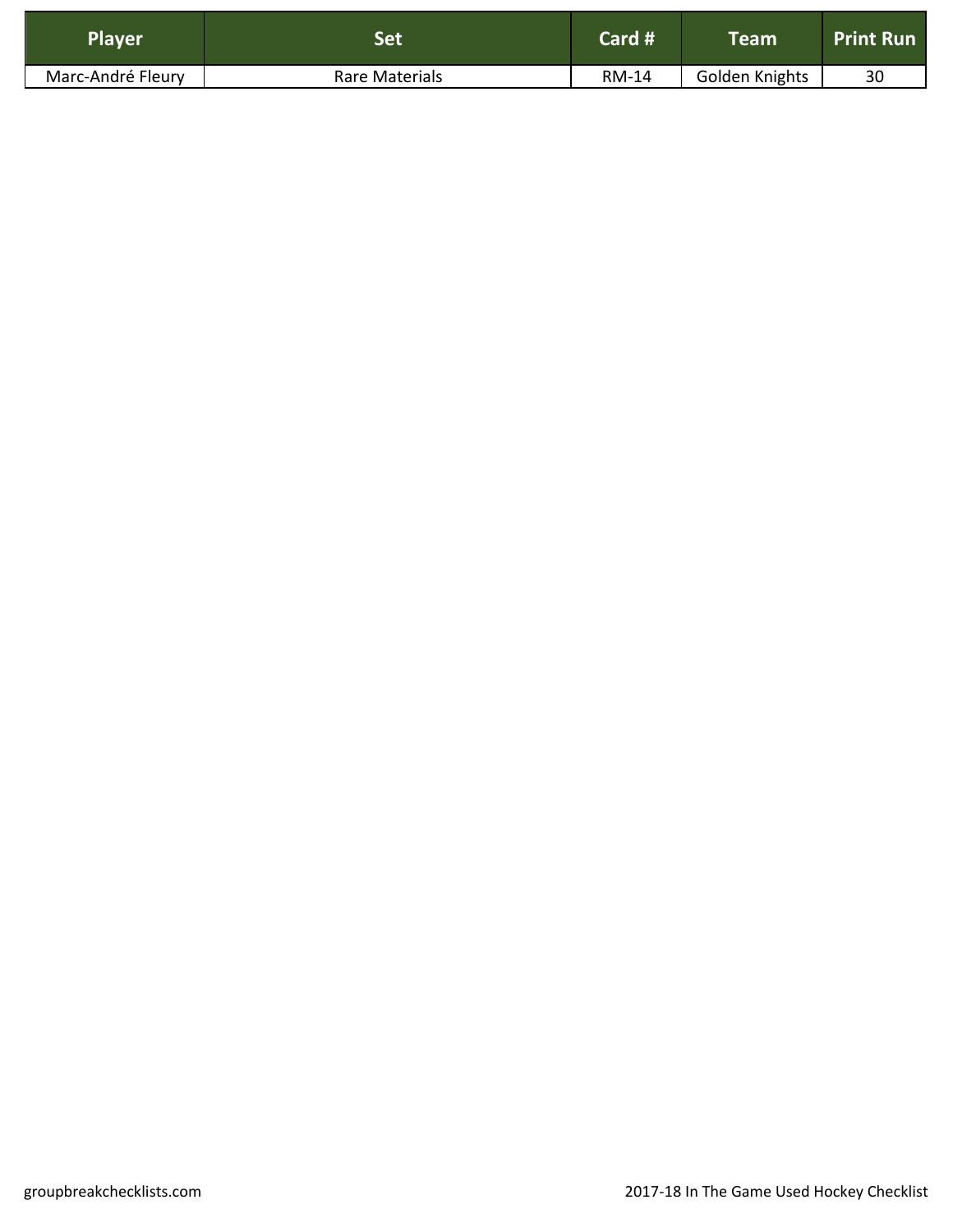| <b>Player</b> | <b>Set</b>             | Card #  | <b>Team</b>       | <b>Print Run</b> |
|---------------|------------------------|---------|-------------------|------------------|
| Arturs Irbe   | The Lettermen          | TL-AI1  | <b>Hurricanes</b> |                  |
| John Garrett  | In The Game Used Auto  | GUA-JG1 | <b>Hurricanes</b> | -72              |
| Ron Francis   | <b>Induction Years</b> | $IY-24$ | <b>Hurricanes</b> | 61               |
| Ron Francis   | The Lettermen          | TL-RF1  | <b>Hurricanes</b> |                  |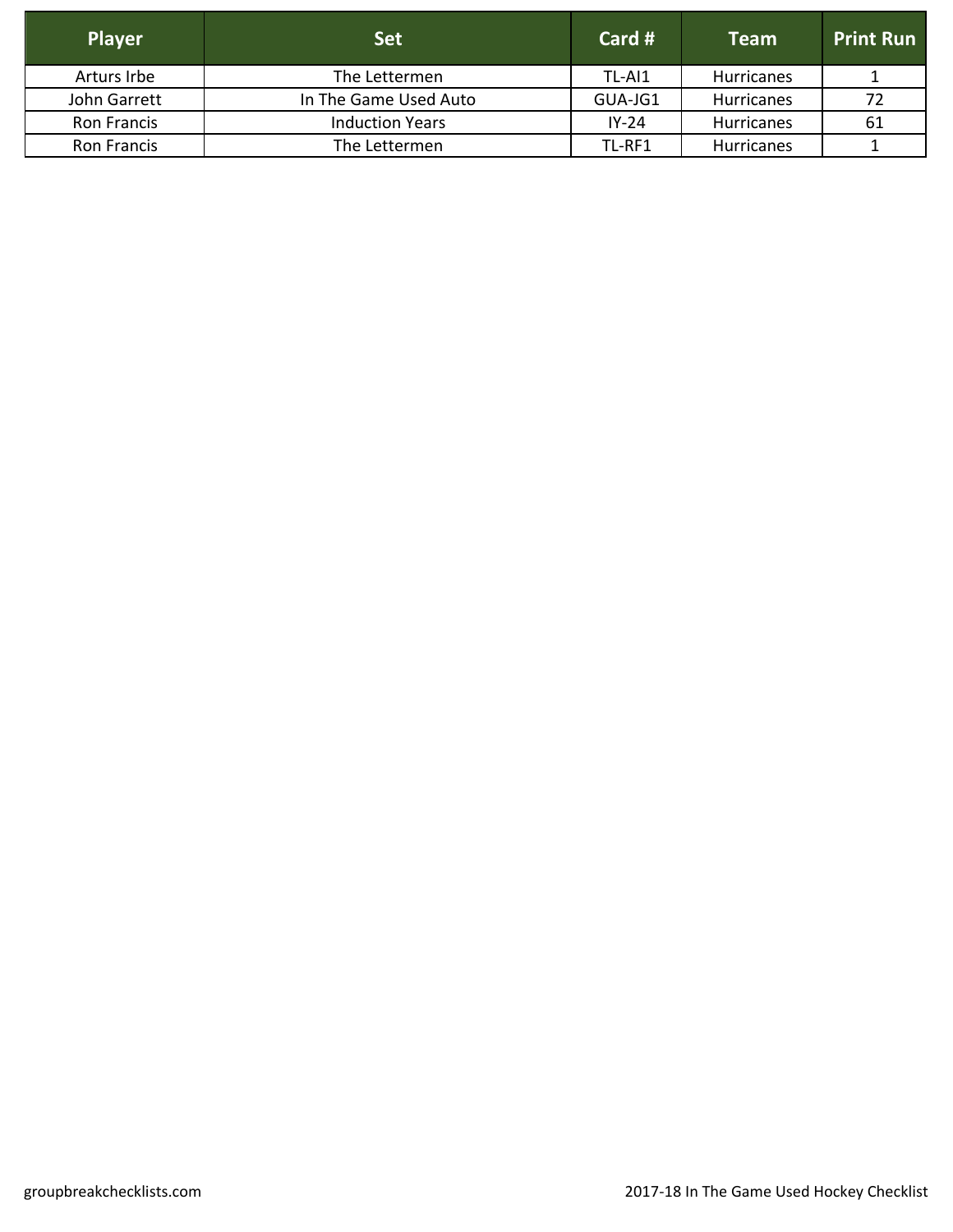| Player                | <b>Set</b>                       | Card #         | <b>Team</b>      | <b>Print Run</b> |
|-----------------------|----------------------------------|----------------|------------------|------------------|
| <b>Billy Smith</b>    | All Time Gr8s + Prime Parallel   | AT8-12         | <b>Islanders</b> | 82               |
| <b>Billy Smith</b>    | In The Game Used Dual Auto       | <b>GUA2-01</b> | <b>Islanders</b> | 29               |
| <b>Billy Smith</b>    | Rare Materials                   | <b>RM-01</b>   | <b>Islanders</b> | 33               |
| <b>Billy Smith</b>    | The Lettermen                    | TL-BS1         | <b>Islanders</b> | $\mathbf{1}$     |
| <b>Bryan Berard</b>   | The Lettermen                    | TL-BB2         | Islanders        | $\mathbf{1}$     |
| <b>Bryan Trottier</b> | All Time Rivals + Prime Parallel | <b>ATR-05</b>  | <b>Islanders</b> | 75               |
| <b>Bryan Trottier</b> | Dynamic Duos + Prime Parallel    | <b>DD-13</b>   | Islanders        | 89               |
| <b>Bryan Trottier</b> | <b>Induction Years</b>           | $IY-41$        | <b>Islanders</b> | 48               |
| <b>Clark Gillies</b>  | <b>Induction Years</b>           | $IY-20$        | <b>Islanders</b> | 48               |
| <b>Clark Gillies</b>  | The Dirty Dozen                  | <b>TDD-02</b>  | <b>Islanders</b> | 11               |
| <b>Clark Gillies</b>  | The Hard 8                       | TH8-03         | Islanders        | 41               |
| Denis Potvin          | All Time Gr8s + Prime Parallel   | AT8-08         | <b>Islanders</b> | 82               |
| Denis Potvin          | All Time Rivals + Prime Parallel | <b>ATR-05</b>  | Islanders        | 75               |
| Denis Potvin          | <b>Induction Years</b>           | $IY-05$        | <b>Islanders</b> | 36               |
| Glenn Resch           | In The Game Used Dual Auto       | <b>GUA2-01</b> | <b>Islanders</b> | 29               |
| <b>John Tavares</b>   | All Time Gr8s + Prime Parallel   | AT8-06         | Islanders        | 82               |
| Mike Bossy            | All Time Rivals + Prime Parallel | <b>ATR-05</b>  | <b>Islanders</b> | 75               |
| Mike Bossy            | Dynamic Duos + Prime Parallel    | <b>DD-13</b>   | <b>Islanders</b> | 89               |
| Mike Bossy            | <b>Induction Years</b>           | $IY-05$        | <b>Islanders</b> | 36               |
| Mike Bossy            | The Final Curtain                | <b>TFC-06</b>  | <b>Islanders</b> | 42               |
| Pat LaFontaine        | <b>Induction Years</b>           | $IY-22$        | Islanders        | 48               |
| Pat LaFontaine        | The Chosen Few                   | TCF-PL1        | Islanders        | $\mathbf{1}$     |
| Pat LaFontaine        | The Lettermen                    | TL-PL1         | <b>Islanders</b> | $\mathbf 1$      |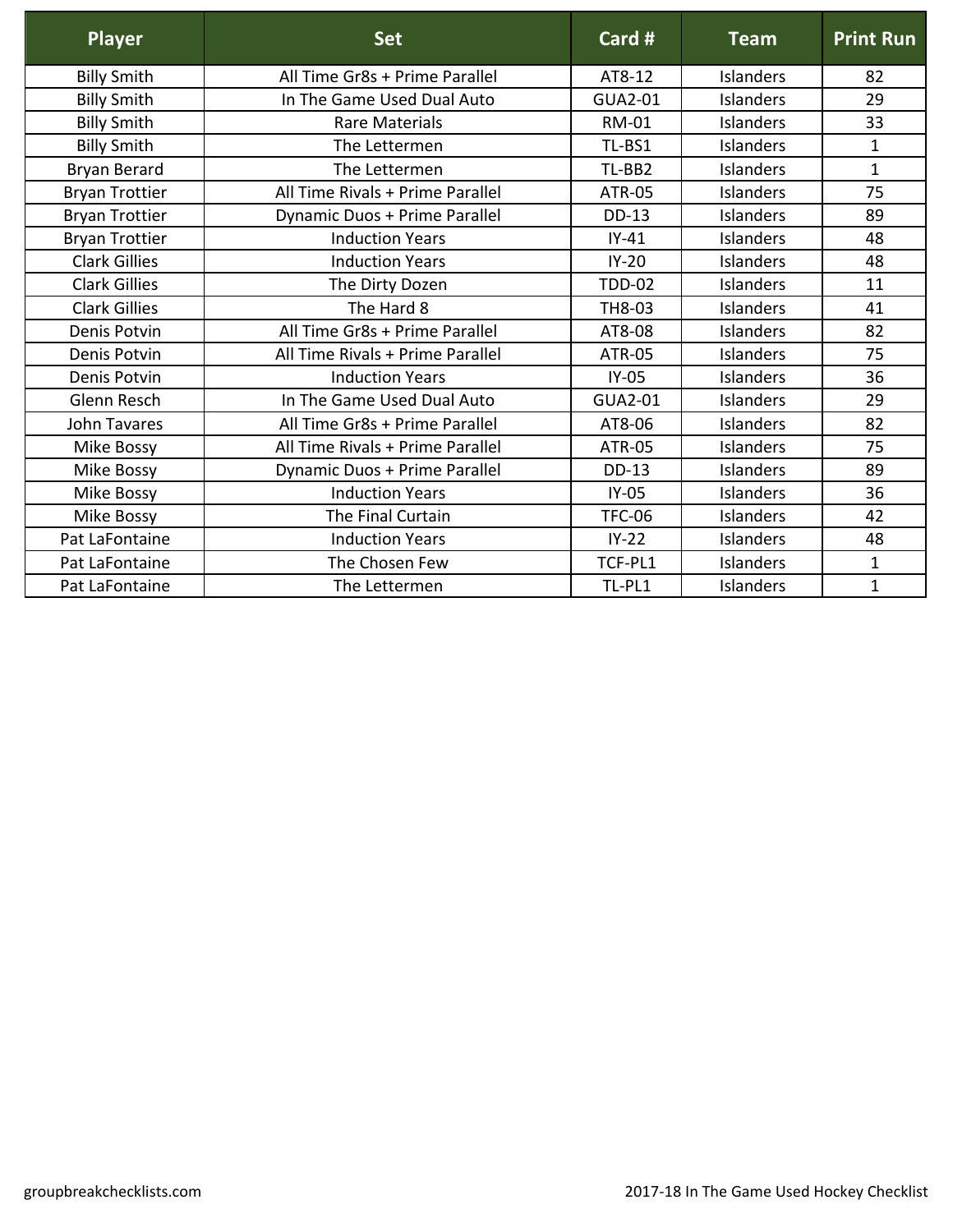| <b>Player</b>        | <b>Set</b>                                 | Card #         | <b>Team</b>  | <b>Print Run</b> |
|----------------------|--------------------------------------------|----------------|--------------|------------------|
| Dave Taylor          | The Lettermen                              | TL-DT1         | <b>Kings</b> | 1                |
| Drew Doughty         | The Lettermen                              | TL-DD1         | <b>Kings</b> | $\mathbf{1}$     |
| Luc Robitaille       | <b>Induction Years</b>                     | $IY-29$        | Kings        | 61               |
| Marcel Dionne        | All Time Gr8s + Prime Parallel             | AT8-11         | <b>Kings</b> | 82               |
| Marcel Dionne        | In The Game Used Dual Auto                 | <b>GUA2-08</b> | <b>Kings</b> | 30               |
| <b>Marcel Dionne</b> | In The Game Used Triple Auto               | <b>GUA3-05</b> | Kings        | 16               |
| Marcel Dionne        | <b>Induction Years</b>                     | $IY-16$        | Kings        | 38               |
| Marcel Dionne        | The Chosen Few                             | TCF-MD1        | Kings        | $\mathbf{1}$     |
| Marcel Dionne        | The Final Curtain                          | <b>TFC-01</b>  | <b>Kings</b> | 33               |
| Marcel Dionne        | The Nickname Hall of Fame + Prime Parallel | <b>NHF-28</b>  | Kings        | 82               |
| Marty McSorley       | The Dirty Dozen                            | <b>TDD-01</b>  | <b>Kings</b> | 11               |
| Marty McSorley       | The Hard 8                                 | TH8-02         | <b>Kings</b> | 41               |
| Rob Blake            | All Time Gr8s + Prime Parallel             | AT8-01         | <b>Kings</b> | 82               |
| Rob Blake            | Dynamic Duos + Prime Parallel              | <b>DD-08</b>   | <b>Kings</b> | 89               |
| Rob Blake            | <b>Induction Years</b>                     | $IY-38$        | <b>Kings</b> | 61               |
| Rob Blake            | The Lettermen                              | TL-RB1         | Kings        | 1                |
| Rogie Vachon         | All Time Gr8s + Prime Parallel             | AT8-12         | <b>Kings</b> | 82               |
| Rogie Vachon         | In The Game Used Dual Auto                 | <b>GUA2-08</b> | <b>Kings</b> | 30               |
| Rogie Vachon         | <b>Induction Years</b>                     | $IY-37$        | <b>Kings</b> | 61               |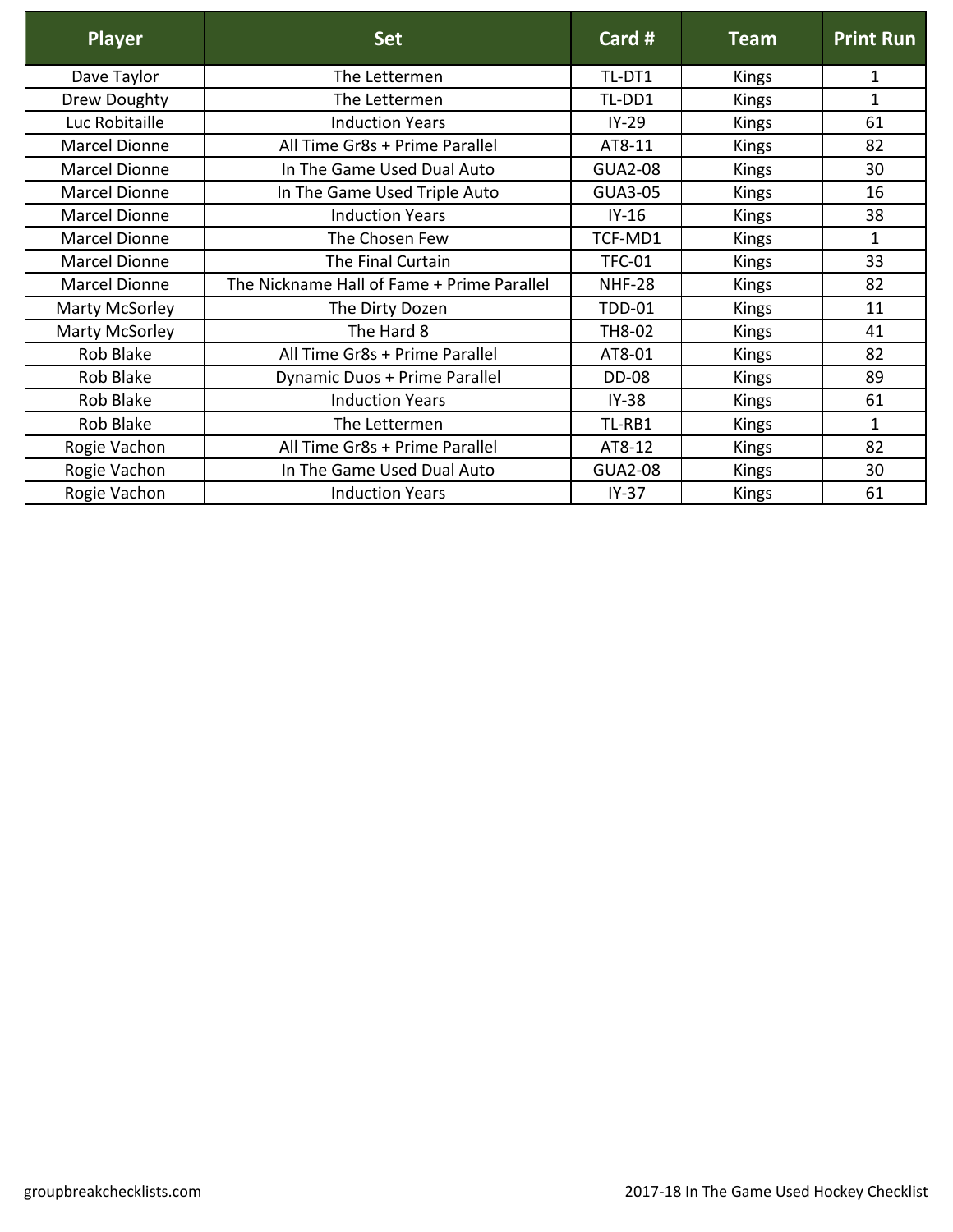| <b>Player</b>      | Set                            | Card $#$ | <b>Team</b> | <b>Print Run</b> |
|--------------------|--------------------------------|----------|-------------|------------------|
| Martin St. Louis   | All Time Gr8s + Prime Parallel | AT8-10   | Lightning   | -82              |
| Steven Stamkos     | All Time Gr8s + Prime Parallel | AT8-06   | Lightning   | -82              |
| Vincent Lecavalier | All Time Gr8s + Prime Parallel | AT8-10   | Lightning   | 82               |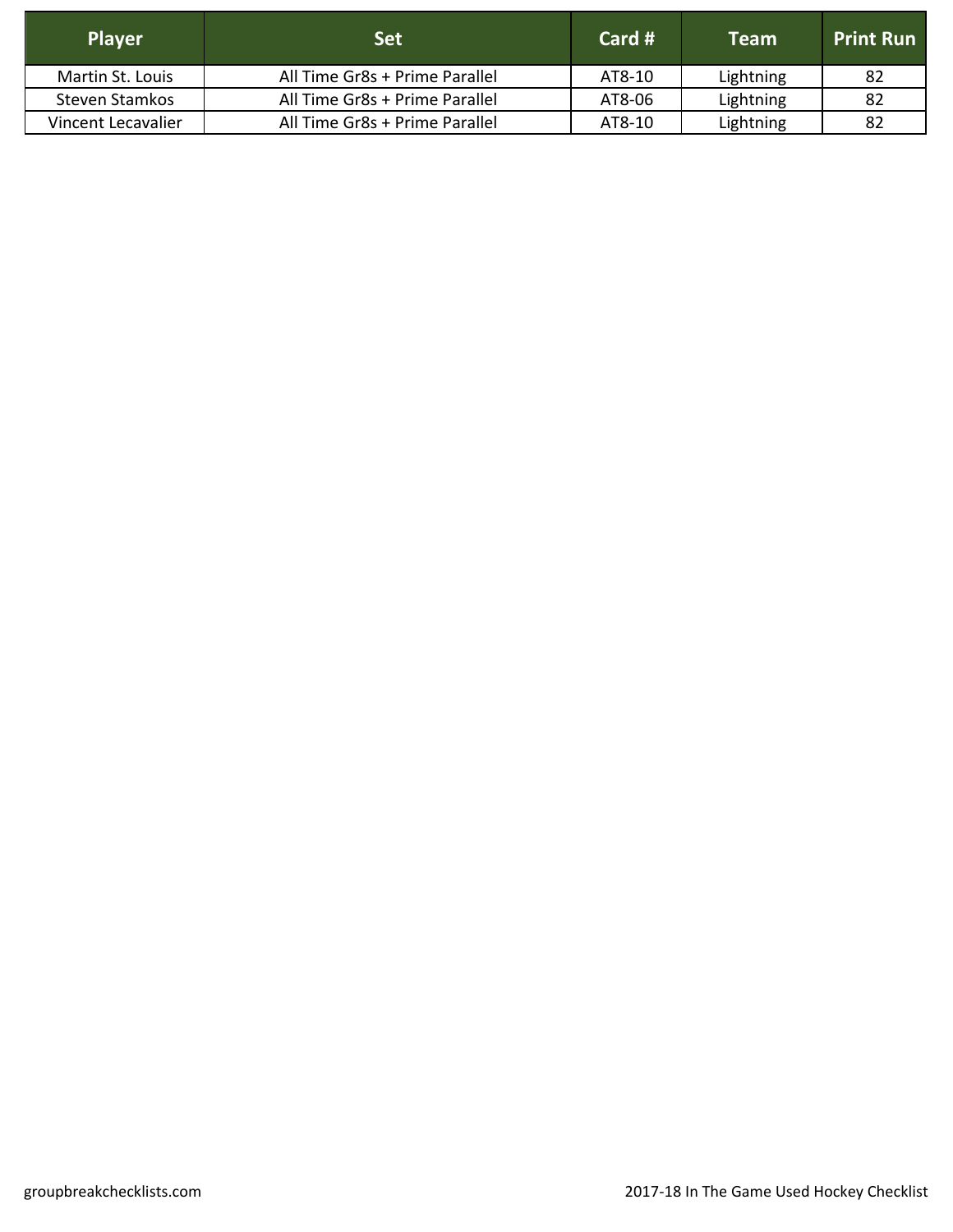| <b>Player</b>                | <b>Set</b>                                                | Card #            | <b>Team</b> | <b>Print Run</b> |
|------------------------------|-----------------------------------------------------------|-------------------|-------------|------------------|
| Ace Bailey                   | <b>Induction Years</b>                                    | $IY-01$           | Maple Leafs | 14               |
| <b>Ace Bailey</b>            | Vintage Memorabilia                                       | $VM-01$           | Maple Leafs | 12               |
| Ace Bailey                   | Vintage Memorabilia 3                                     | VM3-02            | Maple Leafs | 14               |
| <b>Ace Bailey</b>            | Vintage Memorabilia 6                                     | VM6-04            | Maple Leafs | 11               |
| <b>Allan Stanley</b>         | <b>Induction Years</b>                                    | IY-09             | Maple Leafs | 13               |
| <b>Bill Barilko</b>          | The Nickname Hall of Fame + Prime Parallel                | <b>NHF-05</b>     | Maple Leafs | 12               |
| <b>Bill Barilko</b>          | Vintage Memorabilia                                       | <b>VM-04</b>      | Maple Leafs | 13               |
| <b>Bill Barilko</b>          | Vintage Memorabilia 12                                    | GU12-03           | Maple Leafs | 3                |
| <b>Bill Barilko</b>          | Vintage Memorabilia 3                                     | VM3-01            | Maple Leafs | 14               |
| <b>Bill Barilko</b>          | Vintage Memorabilia 8                                     | VM8-01            | Maple Leafs | 9                |
| <b>Bob Pulford</b>           | <b>Induction Years</b>                                    | $IY-05$           | Maple Leafs | 36               |
| <b>Bobby Baun</b>            | All Time Rivals + Prime Parallel                          | <b>ATR-01</b>     | Maple Leafs | 75               |
| <b>Bobby Baun</b>            | All Time Rivals + Prime Parallel                          | <b>ATR-04</b>     | Maple Leafs | 75               |
| <b>Bobby Baun</b>            | The Final Curtain                                         | <b>TFC-10</b>     | Maple Leafs | 34               |
| <b>Bobby Baun</b>            | Vintage Memorabilia 8                                     | VM8-05            | Maple Leafs | 11               |
| <b>Borje Salming</b>         | All Time Gr8s + Prime Parallel                            | AT8-08            | Maple Leafs | 82               |
| <b>Borje Salming</b>         | <b>Induction Years</b>                                    | $IY-41$           | Maple Leafs | 48               |
| <b>Busher Jackson</b>        | <b>Induction Years</b>                                    | $IY-30$           | Maple Leafs | 12               |
| <b>Busher Jackson</b>        | Vintage Memorabilia                                       | <b>VM-08</b>      | Maple Leafs | 13               |
| <b>Busher Jackson</b>        | Vintage Memorabilia 12                                    | GU12-03           | Maple Leafs | 3                |
| <b>Busher Jackson</b>        | Vintage Memorabilia 12                                    | GU12-01           | Maple Leafs | 3                |
| <b>Busher Jackson</b>        | Vintage Memorabilia 2                                     | VM2-02            | Maple Leafs | 12               |
| <b>Busher Jackson</b>        | Vintage Memorabilia 3                                     | VM3-06            | Maple Leafs | 9                |
| <b>Busher Jackson</b>        | Vintage Memorabilia 8                                     | VM8-04            | Maple Leafs | 9                |
| Charlie Conacher             | <b>Induction Years</b>                                    | $IY-14$           | Maple Leafs | 4                |
| Charlie Conacher             | Vintage Memorabilia 12                                    | GU12-03           | Maple Leafs | 3                |
| Charlie Conacher             | Vintage Memorabilia 2                                     | $VM2-13$          | Maple Leafs | 10               |
| Charlie Conacher             | Vintage Memorabilia 3                                     | VM3-06            | Maple Leafs | 9                |
| Charlie Conacher             | Vintage Memorabilia 6                                     | VM6-04            | Maple Leafs | 11               |
| Charlie Conacher             | Vintage Memorabilia 8                                     | <b>VM8-04</b>     | Maple Leafs | 9                |
| Darryl Sittler               | All Time Gr8s + Prime Parallel                            | AT8-11            | Maple Leafs | 82               |
| Darryl Sittler               | <b>Induction Years</b>                                    | $IY-42$           | Maple Leafs | 36               |
| Darryl Sittler               | The Final Curtain                                         | <b>TFC-16</b>     | Maple Leafs | 42               |
| Darryl Sittler               | The Lettermen                                             | TL-DS1            | Maple Leafs | $\mathbf 1$      |
| Dave Keon                    | All Time Gr8s + Prime Parallel                            | AT8-07            | Maple Leafs | 82               |
| Dave Keon                    | All Time Rivals + Prime Parallel                          | ATR-01            | Maple Leafs | 75               |
| Dave Keon                    | <b>Induction Years</b>                                    | $IY-32$           | Maple Leafs | 36               |
| Dave Keon                    | Rare Materials                                            | <b>RM-06</b>      | Maple Leafs | 30               |
| Dave Keon                    | The Final Curtain                                         | <b>TFC-04</b>     | Maple Leafs | 35               |
| Dave Keon                    | The Lettermen                                             | TL-DK1            | Maple Leafs | $\mathbf 1$<br>3 |
| Dave Keon                    | Vintage Memorabilia 12                                    | GU12-03           | Maple Leafs |                  |
| Dave Keon                    | Vintage Memorabilia 6                                     | VM6-07            | Maple Leafs | 11               |
| Dave Keon                    | Vintage Memorabilia 8                                     | VM8-03            | Maple Leafs | 12               |
| Dave Keon                    | Vintage Memorabilia 8<br>All Time Rivals + Prime Parallel | VM8-05            | Maple Leafs | 11<br>76         |
| Doug Gilmour<br>Doug Gilmour | <b>Induction Years</b>                                    | ATR-11<br>$IY-26$ | Maple Leafs | 61               |
|                              |                                                           |                   | Maple Leafs |                  |
| Doug Gilmour                 | Rare Materials                                            | <b>RM-08</b>      | Maple Leafs | 31               |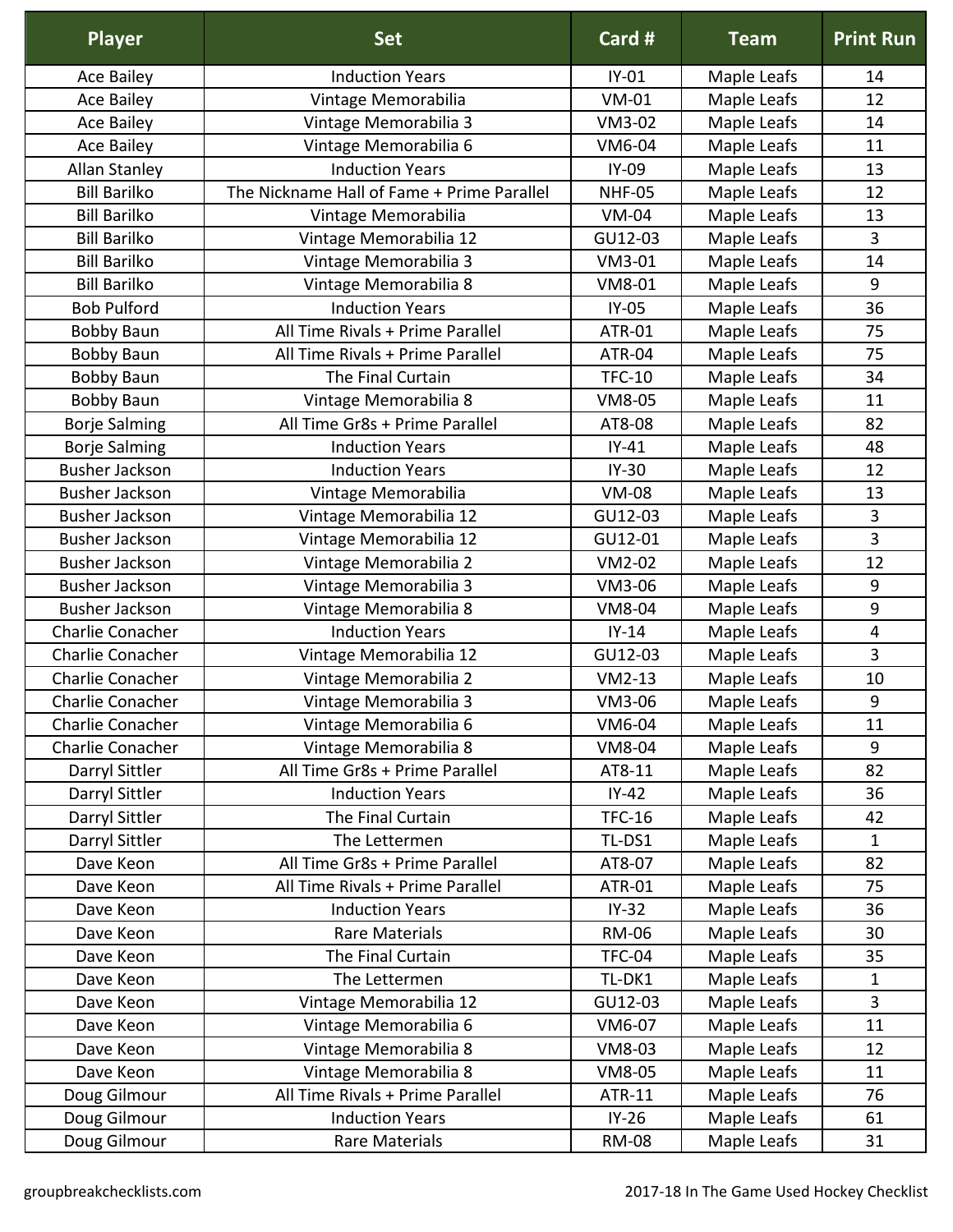| <b>Player</b>           | <b>Set</b>                                 | Card #        | <b>Team</b> | <b>Print Run</b> |
|-------------------------|--------------------------------------------|---------------|-------------|------------------|
| Doug Gilmour            | The Lettermen                              | TL-DG1        | Maple Leafs | 1                |
| Doug Gilmour            | The Nickname Hall of Fame + Prime Parallel | <b>NHF-12</b> | Maple Leafs | 82               |
| <b>Felix Potvin</b>     | All Time Gr8s + Prime Parallel             | AT8-09        | Maple Leafs | 82               |
| <b>Felix Potvin</b>     | The Lettermen                              | TL-FP1        | Maple Leafs | $\mathbf 1$      |
| <b>Felix Potvin</b>     | The Nickname Hall of Fame + Prime Parallel | <b>NHF-15</b> | Maple Leafs | 82               |
| Frank Mahovlich         | All Time Gr8s + Prime Parallel             | AT8-07        | Maple Leafs | 82               |
| Frank Mahovlich         | <b>Induction Years</b>                     | IY-09         | Maple Leafs | 13               |
| Frank Mahovlich         | The Chosen Few                             | TCF-FM1       | Maple Leafs | $\mathbf 1$      |
| Frank Mahovlich         | Vintage Memorabilia 12                     | GU12-03       | Maple Leafs | 3                |
| Frank Mahovlich         | Vintage Memorabilia 4                      | VM4-03        | Maple Leafs | 18               |
| Frank Mahovlich         | Vintage Memorabilia 6                      | VM6-07        | Maple Leafs | 11               |
| <b>Frank Mahovlich</b>  | Vintage Memorabilia 8                      | VM8-03        | Maple Leafs | 12               |
| <b>Frank Mahovlich</b>  | Vintage Memorabilia 8                      | VM8-05        | Maple Leafs | 11               |
| Frank Nighbor           | All Time Rivals + Prime Parallel           | <b>ATR-12</b> | Maple Leafs | $\overline{7}$   |
| Frank Nighbor           | <b>Induction Years</b>                     | $IY-46$       | Maple Leafs | 3                |
| Frank Nighbor           | <b>Induction Years</b>                     | $IY-12$       | Maple Leafs | $\overline{7}$   |
| Frank Nighbor           | Vintage Memorabilia                        | $VM-17$       | Maple Leafs | 13               |
| Frank Nighbor           | Vintage Memorabilia 12                     | GU12-01       | Maple Leafs | $\overline{3}$   |
| Frank Nighbor           | Vintage Memorabilia 2                      | VM2-01        | Maple Leafs | 10               |
| Frank Nighbor           | Vintage Memorabilia 3                      | VM3-05        | Maple Leafs | 12               |
| Frank Nighbor           | Vintage Memorabilia 6                      | VM6-03        | Maple Leafs | 4                |
| George Armstrong        | All Time Rivals + Prime Parallel           | ATR-04        | Maple Leafs | 75               |
| George Armstrong        | <b>Induction Years</b>                     | $IY-01$       | Maple Leafs | 14               |
| George Armstrong        | The Final Curtain                          | <b>TFC-11</b> | Maple Leafs | 29               |
| George Armstrong        | The Nickname Hall of Fame + Prime Parallel | <b>NHF-17</b> | Maple Leafs | 13               |
| George Armstrong        | Vintage Memorabilia                        | $VM-19$       | Maple Leafs | 9                |
| George Armstrong        | Vintage Memorabilia 12                     | GU12-03       | Maple Leafs | 3                |
| George Armstrong        | Vintage Memorabilia 2                      | VM2-07        | Maple Leafs | 17               |
| George Armstrong        | Vintage Memorabilia 3                      | VM3-01        | Maple Leafs | 14               |
| George Armstrong        | Vintage Memorabilia 6                      | VM6-07        | Maple Leafs | 11               |
| <b>George Armstrong</b> | Vintage Memorabilia 8                      | VM8-05        | Maple Leafs | 11               |
| George Armstrong        | Vintage Memorabilia 8                      | VM8-03        | Maple Leafs | 12               |
| Hap Day                 | <b>Induction Years</b>                     | $IY-14$       | Maple Leafs | $\overline{4}$   |
| Hap Day                 | Vintage Memorabilia                        | $VM-23$       | Maple Leafs | 13               |
| Hap Day                 | Vintage Memorabilia 12                     | GU12-01       | Maple Leafs | $\overline{3}$   |
| Hap Day                 | Vintage Memorabilia 3                      | VM3-02        | Maple Leafs | 14               |
| Hap Day                 | Vintage Memorabilia 6                      | VM6-04        | Maple Leafs | 11               |
| Jack Adams              | Vintage Memorabilia                        | $VM-25$       | Maple Leafs | 13               |
| <b>Jack Adams</b>       | Vintage Memorabilia 12                     | GU12-01       | Maple Leafs | 3                |
| <b>Jack Adams</b>       | Vintage Memorabilia 3                      | VM3-05        | Maple Leafs | 12               |
| <b>Jack Adams</b>       | Vintage Memorabilia 4                      | VM4-04        | Maple Leafs | 10               |
| Jack Adams              | Vintage Memorabilia 6                      | VM6-03        | Maple Leafs | 4                |
| Joe Primeau             | <b>Induction Years</b>                     | $IY-44$       | Maple Leafs | 9                |
| Joe Primeau             | Vintage Memorabilia                        | <b>VM-28</b>  | Maple Leafs | 13               |
| Joe Primeau             | Vintage Memorabilia 12                     | GU12-03       | Maple Leafs | 3                |
| Joe Primeau             | Vintage Memorabilia 2                      | $VM2-11$      | Maple Leafs | 10               |
| Joe Primeau             | Vintage Memorabilia 3                      | VM3-06        | Maple Leafs | 9                |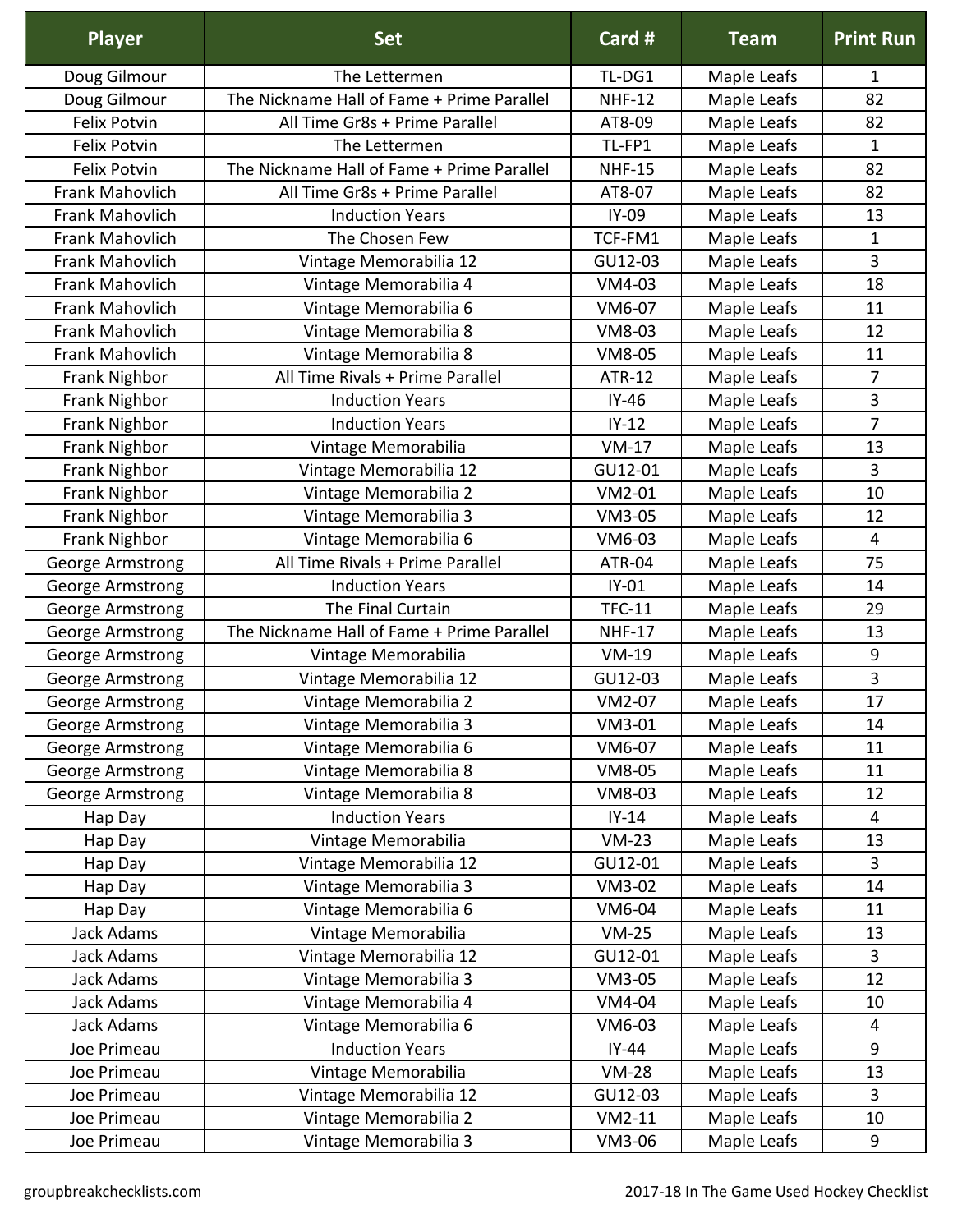| <b>Player</b>         | <b>Set</b>                                 | Card #        | <b>Team</b> | <b>Print Run</b>        |
|-----------------------|--------------------------------------------|---------------|-------------|-------------------------|
| Joe Primeau           | Vintage Memorabilia 3                      | VM3-07        | Maple Leafs | 12                      |
| Joe Primeau           | Vintage Memorabilia 6                      | VM6-04        | Maple Leafs | 11                      |
| Joe Primeau           | Vintage Memorabilia 8                      | <b>VM8-04</b> | Maple Leafs | 9                       |
| Johnny Bower          | <b>Induction Years</b>                     | $IY-07$       | Maple Leafs | 13                      |
| Johnny Bower          | The Final Curtain                          | <b>TFC-18</b> | Maple Leafs | 27                      |
| Johnny Bower          | The Nickname Hall of Fame + Prime Parallel | <b>NHF-26</b> | Maple Leafs | 17                      |
| Johnny Bower          | Vintage Memorabilia 12                     | GU12-03       | Maple Leafs | $\overline{3}$          |
| Johnny Bower          | Vintage Memorabilia 4                      | VM4-06        | Maple Leafs | 12                      |
| Johnny Bower          | Vintage Memorabilia 6                      | VM6-07        | Maple Leafs | 11                      |
| King Clancy           | All Time Rivals + Prime Parallel           | <b>ATR-12</b> | Maple Leafs | 7                       |
| King Clancy           | <b>Induction Years</b>                     | $IY-34$       | Maple Leafs | 8                       |
| King Clancy           | Vintage Memorabilia                        | <b>VM-29</b>  | Maple Leafs | 13                      |
| <b>King Clancy</b>    | Vintage Memorabilia 12                     | GU12-03       | Maple Leafs | 3                       |
| <b>King Clancy</b>    | Vintage Memorabilia 12                     | GU12-01       | Maple Leafs | 3                       |
| <b>King Clancy</b>    | Vintage Memorabilia 2                      | VM2-06        | Maple Leafs | 11                      |
| King Clancy           | Vintage Memorabilia 3                      | VM3-02        | Maple Leafs | 14                      |
| <b>King Clancy</b>    | Vintage Memorabilia 4                      | VM4-04        | Maple Leafs | 10                      |
| <b>King Clancy</b>    | Vintage Memorabilia 6                      | VM6-03        | Maple Leafs | $\overline{4}$          |
| King Clancy           | Vintage Memorabilia 6                      | VM6-04        | Maple Leafs | 11                      |
| <b>Ted Kennedy</b>    | <b>Induction Years</b>                     | <b>IY-08</b>  | Maple Leafs | 10                      |
| <b>Ted Kennedy</b>    | Vintage Memorabilia 12                     | GU12-03       | Maple Leafs | 3                       |
| <b>Ted Kennedy</b>    | Vintage Memorabilia 8                      | VM8-01        | Maple Leafs | 9                       |
| Tie Domi              | The Dirty Dozen                            | <b>TDD-01</b> | Maple Leafs | 11                      |
| Tie Domi              | The Hard 8                                 | TH8-01        | Maple Leafs | 41                      |
| <b>Tiger Williams</b> | The Dirty Dozen                            | <b>TDD-01</b> | Maple Leafs | 11                      |
| <b>Tiger Williams</b> | The Hard 8                                 | TH8-03        | Maple Leafs | 41                      |
| Tim Horton            | All Time Gr8s + Prime Parallel             | AT8-03        | Maple Leafs | 82                      |
| Tim Horton            | All Time Rivals + Prime Parallel           | ATR-04        | Maple Leafs | 75                      |
| Tim Horton            | All Time Rivals + Prime Parallel           | ATR-01        | Maple Leafs | 75                      |
| Tim Horton            | <b>Induction Years</b>                     | $IY-07$       | Maple Leafs | 13                      |
| Tim Horton            | <b>Rare Materials</b>                      | <b>RM-24</b>  | Maple Leafs | 30                      |
| <b>Tim Horton</b>     | The Final Curtain                          | <b>TFC-19</b> | Maple Leafs | 35                      |
| <b>Tim Horton</b>     | Vintage Memorabilia 12                     | GU12-03       | Maple Leafs | 3                       |
| Tim Horton            | Vintage Memorabilia 2                      | VM2-07        | Maple Leafs | 17                      |
| <b>Tim Horton</b>     | Vintage Memorabilia 3                      | VM3-01        | Maple Leafs | 14                      |
| <b>Tim Horton</b>     | Vintage Memorabilia 6                      | VM6-07        | Maple Leafs | 11                      |
| <b>Turk Broda</b>     | Vintage Memorabilia                        | <b>VM-40</b>  | Maple Leafs | 13                      |
| Turk Broda            | Vintage Memorabilia 12                     | GU12-03       | Maple Leafs | 3                       |
| <b>Turk Broda</b>     | Vintage Memorabilia 2                      | $VM2-15$      | Maple Leafs | 11                      |
| Turk Broda            | Vintage Memorabilia 3                      | VM3-03        | Maple Leafs | 12                      |
| Turk Broda            | Vintage Memorabilia 4                      | VM4-01        | Maple Leafs | 10                      |
| Turk Broda            | Vintage Memorabilia 4                      | VM4-06        | Maple Leafs | 12                      |
| <b>Turk Broda</b>     | Vintage Memorabilia 6                      | VM6-04        | Maple Leafs | 11                      |
| Turk Broda            | Vintage Memorabilia 8                      | VM8-01        | Maple Leafs | 9                       |
| Turk Broda            | Vintage Memorabilia 8                      | VM8-06        | Maple Leafs | $\overline{\mathbf{4}}$ |
| <b>Wendel Clark</b>   | The Nickname Hall of Fame + Prime Parallel | <b>NHF-40</b> | Maple Leafs | 82                      |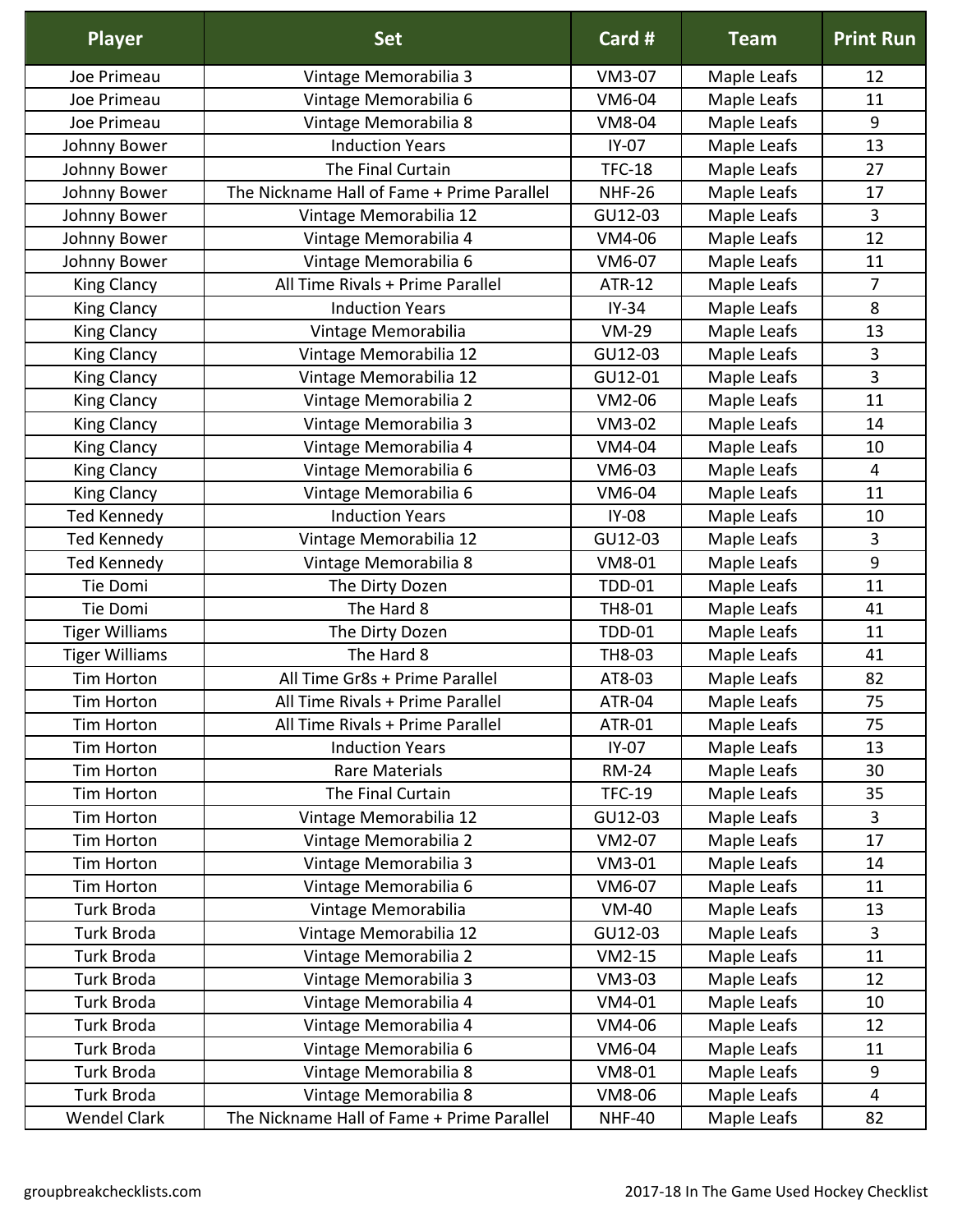| <b>Charline Labonte</b><br>In The Game Used Auto<br>GUA-CL1<br>None<br>72<br><b>Charline Labonte</b><br><b>GUA2-07</b><br>58<br>In The Game Used Dual Auto<br>None<br>Charline Labonte<br>GUA3-03<br>34<br>In The Game Used Triple Auto<br>None<br>7<br><b>Clint Benedict</b><br>All Time Rivals + Prime Parallel<br><b>ATR-12</b><br>None<br>IY-04<br><b>Clint Benedict</b><br>9<br><b>Induction Years</b><br>None<br><b>Clint Benedict</b><br>VM-09<br>13<br>Vintage Memorabilia<br>None<br>GU12-01<br>3<br><b>Clint Benedict</b><br>Vintage Memorabilia 12<br>None<br><b>Clint Benedict</b><br>Vintage Memorabilia 2<br><b>VM2-04</b><br>11<br>None<br><b>Clint Benedict</b><br>8<br>Vintage Memorabilia 2<br><b>VM2-08</b><br>None<br><b>Clint Benedict</b><br>Vintage Memorabilia 2<br>$VM2-14$<br>6<br>None<br><b>Clint Benedict</b><br>Vintage Memorabilia 6<br>VM6-03<br>$\overline{4}$<br>None<br><b>Induction Years</b><br>$IY-46$<br>3<br>Cyclone Taylor<br>None<br>6<br>The Nickname Hall of Fame + Prime Parallel<br><b>NHF-09</b><br>Cyclone Taylor<br>None<br>6<br>Cyclone Taylor<br>Vintage Memorabilia<br>$VM-10$<br>None<br>3<br>Cyclone Taylor<br>Vintage Memorabilia 12<br>GU12-01<br>None<br>Vintage Memorabilia 3<br>VM3-09<br>Cyclone Taylor<br>None<br>4<br>Cyclone Taylor<br>Vintage Memorabilia 6<br>4<br>VM6-03<br>None<br>Joe Veleno<br>In The Game Used Auto<br>GUA-JV1<br>73<br>None<br>Joe Veleno<br>In The Game Used Dual Auto<br><b>GUA2-05</b><br>60<br>None<br>GUA2-10<br>In The Game Used Dual Auto<br>60<br>Joe Veleno<br>None<br>Joe Veleno<br>In The Game Used Triple Auto<br>GUA3-02<br>52<br>None<br>SPES-JV1<br>Super Patch Exclusive Signatures<br>73<br>Joe Veleno<br>None<br>In The Game Used Auto<br>72<br>Kim St-Pierre<br>GUA-KS1<br>None<br><b>GUA2-07</b><br>Kim St-Pierre<br>In The Game Used Dual Auto<br>58<br>None<br>Kim St-Pierre<br>In The Game Used Triple Auto<br>GUA3-03<br>34<br>None<br>Manon Rheaume<br>In The Game Used Triple Auto<br>GUA3-03<br>None<br>34<br>$IY-34$<br>8<br>Paddy Moran<br><b>Induction Years</b><br>None<br>Paddy Moran<br>$VM-33$<br>Vintage Memorabilia<br>None<br>11<br>3<br>Vintage Memorabilia 12<br>GU12-01<br>Paddy Moran<br>None<br>6<br>$VM2-14$<br>Paddy Moran<br>Vintage Memorabilia 2<br>None<br>Paddy Moran<br>Vintage Memorabilia 8<br>VM8-06<br>None<br>4<br><b>Induction Years</b><br>Percy LeSueur<br>$IY-40$<br>None<br>11<br>Vintage Memorabilia<br>$VM-34$<br>9<br>Percy LeSueur<br>None<br>VM2-09<br>Percy LeSueur<br>Vintage Memorabilia 2<br>4<br>None<br>Vintage Memorabilia 6<br>VM6-03<br>Percy LeSueur<br>None<br>4<br>Vintage Memorabilia 8<br>VM8-06<br>Percy LeSueur<br>None<br>4<br><b>Induction Years</b><br>$IY-48$<br>Roy Worters<br>None<br>16<br><b>VM-36</b><br>Vintage Memorabilia<br>13<br>Roy Worters<br>None<br>Vintage Memorabilia 2<br>VM2-04<br>Roy Worters<br>None<br>11<br>Vintage Memorabilia 4<br>Roy Worters<br>VM4-01<br>10<br>None<br>VM8-06<br>Vintage Memorabilia 8<br>$\overline{4}$<br>Roy Worters<br>None<br>All Time Gr8s + Prime Parallel<br>None/Russia<br><b>Alexander Maltsev</b><br>82<br>AT8-05<br>Alexander Yakushev<br>All Time Gr8s + Prime Parallel<br>None/Russia<br>82<br>AT8-05<br><b>Boris Mikhailov</b><br>All Time Gr8s + Prime Parallel<br>AT8-05<br>None/Russia<br>82<br>None/Russia<br>Valeri Kharlamov<br>All Time Gr8s + Prime Parallel<br>AT8-05<br>82<br>None/Russia<br>Valeri Kharlamov<br><b>Induction Years</b><br>$IY-33$<br>48 | <b>Player</b>    | <b>Set</b>                     | Card # | <b>Team</b> | <b>Print Run</b> |
|----------------------------------------------------------------------------------------------------------------------------------------------------------------------------------------------------------------------------------------------------------------------------------------------------------------------------------------------------------------------------------------------------------------------------------------------------------------------------------------------------------------------------------------------------------------------------------------------------------------------------------------------------------------------------------------------------------------------------------------------------------------------------------------------------------------------------------------------------------------------------------------------------------------------------------------------------------------------------------------------------------------------------------------------------------------------------------------------------------------------------------------------------------------------------------------------------------------------------------------------------------------------------------------------------------------------------------------------------------------------------------------------------------------------------------------------------------------------------------------------------------------------------------------------------------------------------------------------------------------------------------------------------------------------------------------------------------------------------------------------------------------------------------------------------------------------------------------------------------------------------------------------------------------------------------------------------------------------------------------------------------------------------------------------------------------------------------------------------------------------------------------------------------------------------------------------------------------------------------------------------------------------------------------------------------------------------------------------------------------------------------------------------------------------------------------------------------------------------------------------------------------------------------------------------------------------------------------------------------------------------------------------------------------------------------------------------------------------------------------------------------------------------------------------------------------------------------------------------------------------------------------------------------------------------------------------------------------------------------------------------------------------------------------------------------------------------------------------------------------------------------------------------------------------------------------------------------------------------------------------------------------------------------------------------------------------------------------------------------------------------------------------------------------------------------------------------------------------------------------------------------|------------------|--------------------------------|--------|-------------|------------------|
|                                                                                                                                                                                                                                                                                                                                                                                                                                                                                                                                                                                                                                                                                                                                                                                                                                                                                                                                                                                                                                                                                                                                                                                                                                                                                                                                                                                                                                                                                                                                                                                                                                                                                                                                                                                                                                                                                                                                                                                                                                                                                                                                                                                                                                                                                                                                                                                                                                                                                                                                                                                                                                                                                                                                                                                                                                                                                                                                                                                                                                                                                                                                                                                                                                                                                                                                                                                                                                                                                                          |                  |                                |        |             |                  |
|                                                                                                                                                                                                                                                                                                                                                                                                                                                                                                                                                                                                                                                                                                                                                                                                                                                                                                                                                                                                                                                                                                                                                                                                                                                                                                                                                                                                                                                                                                                                                                                                                                                                                                                                                                                                                                                                                                                                                                                                                                                                                                                                                                                                                                                                                                                                                                                                                                                                                                                                                                                                                                                                                                                                                                                                                                                                                                                                                                                                                                                                                                                                                                                                                                                                                                                                                                                                                                                                                                          |                  |                                |        |             |                  |
|                                                                                                                                                                                                                                                                                                                                                                                                                                                                                                                                                                                                                                                                                                                                                                                                                                                                                                                                                                                                                                                                                                                                                                                                                                                                                                                                                                                                                                                                                                                                                                                                                                                                                                                                                                                                                                                                                                                                                                                                                                                                                                                                                                                                                                                                                                                                                                                                                                                                                                                                                                                                                                                                                                                                                                                                                                                                                                                                                                                                                                                                                                                                                                                                                                                                                                                                                                                                                                                                                                          |                  |                                |        |             |                  |
|                                                                                                                                                                                                                                                                                                                                                                                                                                                                                                                                                                                                                                                                                                                                                                                                                                                                                                                                                                                                                                                                                                                                                                                                                                                                                                                                                                                                                                                                                                                                                                                                                                                                                                                                                                                                                                                                                                                                                                                                                                                                                                                                                                                                                                                                                                                                                                                                                                                                                                                                                                                                                                                                                                                                                                                                                                                                                                                                                                                                                                                                                                                                                                                                                                                                                                                                                                                                                                                                                                          |                  |                                |        |             |                  |
|                                                                                                                                                                                                                                                                                                                                                                                                                                                                                                                                                                                                                                                                                                                                                                                                                                                                                                                                                                                                                                                                                                                                                                                                                                                                                                                                                                                                                                                                                                                                                                                                                                                                                                                                                                                                                                                                                                                                                                                                                                                                                                                                                                                                                                                                                                                                                                                                                                                                                                                                                                                                                                                                                                                                                                                                                                                                                                                                                                                                                                                                                                                                                                                                                                                                                                                                                                                                                                                                                                          |                  |                                |        |             |                  |
|                                                                                                                                                                                                                                                                                                                                                                                                                                                                                                                                                                                                                                                                                                                                                                                                                                                                                                                                                                                                                                                                                                                                                                                                                                                                                                                                                                                                                                                                                                                                                                                                                                                                                                                                                                                                                                                                                                                                                                                                                                                                                                                                                                                                                                                                                                                                                                                                                                                                                                                                                                                                                                                                                                                                                                                                                                                                                                                                                                                                                                                                                                                                                                                                                                                                                                                                                                                                                                                                                                          |                  |                                |        |             |                  |
|                                                                                                                                                                                                                                                                                                                                                                                                                                                                                                                                                                                                                                                                                                                                                                                                                                                                                                                                                                                                                                                                                                                                                                                                                                                                                                                                                                                                                                                                                                                                                                                                                                                                                                                                                                                                                                                                                                                                                                                                                                                                                                                                                                                                                                                                                                                                                                                                                                                                                                                                                                                                                                                                                                                                                                                                                                                                                                                                                                                                                                                                                                                                                                                                                                                                                                                                                                                                                                                                                                          |                  |                                |        |             |                  |
|                                                                                                                                                                                                                                                                                                                                                                                                                                                                                                                                                                                                                                                                                                                                                                                                                                                                                                                                                                                                                                                                                                                                                                                                                                                                                                                                                                                                                                                                                                                                                                                                                                                                                                                                                                                                                                                                                                                                                                                                                                                                                                                                                                                                                                                                                                                                                                                                                                                                                                                                                                                                                                                                                                                                                                                                                                                                                                                                                                                                                                                                                                                                                                                                                                                                                                                                                                                                                                                                                                          |                  |                                |        |             |                  |
|                                                                                                                                                                                                                                                                                                                                                                                                                                                                                                                                                                                                                                                                                                                                                                                                                                                                                                                                                                                                                                                                                                                                                                                                                                                                                                                                                                                                                                                                                                                                                                                                                                                                                                                                                                                                                                                                                                                                                                                                                                                                                                                                                                                                                                                                                                                                                                                                                                                                                                                                                                                                                                                                                                                                                                                                                                                                                                                                                                                                                                                                                                                                                                                                                                                                                                                                                                                                                                                                                                          |                  |                                |        |             |                  |
|                                                                                                                                                                                                                                                                                                                                                                                                                                                                                                                                                                                                                                                                                                                                                                                                                                                                                                                                                                                                                                                                                                                                                                                                                                                                                                                                                                                                                                                                                                                                                                                                                                                                                                                                                                                                                                                                                                                                                                                                                                                                                                                                                                                                                                                                                                                                                                                                                                                                                                                                                                                                                                                                                                                                                                                                                                                                                                                                                                                                                                                                                                                                                                                                                                                                                                                                                                                                                                                                                                          |                  |                                |        |             |                  |
|                                                                                                                                                                                                                                                                                                                                                                                                                                                                                                                                                                                                                                                                                                                                                                                                                                                                                                                                                                                                                                                                                                                                                                                                                                                                                                                                                                                                                                                                                                                                                                                                                                                                                                                                                                                                                                                                                                                                                                                                                                                                                                                                                                                                                                                                                                                                                                                                                                                                                                                                                                                                                                                                                                                                                                                                                                                                                                                                                                                                                                                                                                                                                                                                                                                                                                                                                                                                                                                                                                          |                  |                                |        |             |                  |
|                                                                                                                                                                                                                                                                                                                                                                                                                                                                                                                                                                                                                                                                                                                                                                                                                                                                                                                                                                                                                                                                                                                                                                                                                                                                                                                                                                                                                                                                                                                                                                                                                                                                                                                                                                                                                                                                                                                                                                                                                                                                                                                                                                                                                                                                                                                                                                                                                                                                                                                                                                                                                                                                                                                                                                                                                                                                                                                                                                                                                                                                                                                                                                                                                                                                                                                                                                                                                                                                                                          |                  |                                |        |             |                  |
|                                                                                                                                                                                                                                                                                                                                                                                                                                                                                                                                                                                                                                                                                                                                                                                                                                                                                                                                                                                                                                                                                                                                                                                                                                                                                                                                                                                                                                                                                                                                                                                                                                                                                                                                                                                                                                                                                                                                                                                                                                                                                                                                                                                                                                                                                                                                                                                                                                                                                                                                                                                                                                                                                                                                                                                                                                                                                                                                                                                                                                                                                                                                                                                                                                                                                                                                                                                                                                                                                                          |                  |                                |        |             |                  |
|                                                                                                                                                                                                                                                                                                                                                                                                                                                                                                                                                                                                                                                                                                                                                                                                                                                                                                                                                                                                                                                                                                                                                                                                                                                                                                                                                                                                                                                                                                                                                                                                                                                                                                                                                                                                                                                                                                                                                                                                                                                                                                                                                                                                                                                                                                                                                                                                                                                                                                                                                                                                                                                                                                                                                                                                                                                                                                                                                                                                                                                                                                                                                                                                                                                                                                                                                                                                                                                                                                          |                  |                                |        |             |                  |
|                                                                                                                                                                                                                                                                                                                                                                                                                                                                                                                                                                                                                                                                                                                                                                                                                                                                                                                                                                                                                                                                                                                                                                                                                                                                                                                                                                                                                                                                                                                                                                                                                                                                                                                                                                                                                                                                                                                                                                                                                                                                                                                                                                                                                                                                                                                                                                                                                                                                                                                                                                                                                                                                                                                                                                                                                                                                                                                                                                                                                                                                                                                                                                                                                                                                                                                                                                                                                                                                                                          |                  |                                |        |             |                  |
|                                                                                                                                                                                                                                                                                                                                                                                                                                                                                                                                                                                                                                                                                                                                                                                                                                                                                                                                                                                                                                                                                                                                                                                                                                                                                                                                                                                                                                                                                                                                                                                                                                                                                                                                                                                                                                                                                                                                                                                                                                                                                                                                                                                                                                                                                                                                                                                                                                                                                                                                                                                                                                                                                                                                                                                                                                                                                                                                                                                                                                                                                                                                                                                                                                                                                                                                                                                                                                                                                                          |                  |                                |        |             |                  |
|                                                                                                                                                                                                                                                                                                                                                                                                                                                                                                                                                                                                                                                                                                                                                                                                                                                                                                                                                                                                                                                                                                                                                                                                                                                                                                                                                                                                                                                                                                                                                                                                                                                                                                                                                                                                                                                                                                                                                                                                                                                                                                                                                                                                                                                                                                                                                                                                                                                                                                                                                                                                                                                                                                                                                                                                                                                                                                                                                                                                                                                                                                                                                                                                                                                                                                                                                                                                                                                                                                          |                  |                                |        |             |                  |
|                                                                                                                                                                                                                                                                                                                                                                                                                                                                                                                                                                                                                                                                                                                                                                                                                                                                                                                                                                                                                                                                                                                                                                                                                                                                                                                                                                                                                                                                                                                                                                                                                                                                                                                                                                                                                                                                                                                                                                                                                                                                                                                                                                                                                                                                                                                                                                                                                                                                                                                                                                                                                                                                                                                                                                                                                                                                                                                                                                                                                                                                                                                                                                                                                                                                                                                                                                                                                                                                                                          |                  |                                |        |             |                  |
|                                                                                                                                                                                                                                                                                                                                                                                                                                                                                                                                                                                                                                                                                                                                                                                                                                                                                                                                                                                                                                                                                                                                                                                                                                                                                                                                                                                                                                                                                                                                                                                                                                                                                                                                                                                                                                                                                                                                                                                                                                                                                                                                                                                                                                                                                                                                                                                                                                                                                                                                                                                                                                                                                                                                                                                                                                                                                                                                                                                                                                                                                                                                                                                                                                                                                                                                                                                                                                                                                                          |                  |                                |        |             |                  |
|                                                                                                                                                                                                                                                                                                                                                                                                                                                                                                                                                                                                                                                                                                                                                                                                                                                                                                                                                                                                                                                                                                                                                                                                                                                                                                                                                                                                                                                                                                                                                                                                                                                                                                                                                                                                                                                                                                                                                                                                                                                                                                                                                                                                                                                                                                                                                                                                                                                                                                                                                                                                                                                                                                                                                                                                                                                                                                                                                                                                                                                                                                                                                                                                                                                                                                                                                                                                                                                                                                          |                  |                                |        |             |                  |
|                                                                                                                                                                                                                                                                                                                                                                                                                                                                                                                                                                                                                                                                                                                                                                                                                                                                                                                                                                                                                                                                                                                                                                                                                                                                                                                                                                                                                                                                                                                                                                                                                                                                                                                                                                                                                                                                                                                                                                                                                                                                                                                                                                                                                                                                                                                                                                                                                                                                                                                                                                                                                                                                                                                                                                                                                                                                                                                                                                                                                                                                                                                                                                                                                                                                                                                                                                                                                                                                                                          |                  |                                |        |             |                  |
|                                                                                                                                                                                                                                                                                                                                                                                                                                                                                                                                                                                                                                                                                                                                                                                                                                                                                                                                                                                                                                                                                                                                                                                                                                                                                                                                                                                                                                                                                                                                                                                                                                                                                                                                                                                                                                                                                                                                                                                                                                                                                                                                                                                                                                                                                                                                                                                                                                                                                                                                                                                                                                                                                                                                                                                                                                                                                                                                                                                                                                                                                                                                                                                                                                                                                                                                                                                                                                                                                                          |                  |                                |        |             |                  |
|                                                                                                                                                                                                                                                                                                                                                                                                                                                                                                                                                                                                                                                                                                                                                                                                                                                                                                                                                                                                                                                                                                                                                                                                                                                                                                                                                                                                                                                                                                                                                                                                                                                                                                                                                                                                                                                                                                                                                                                                                                                                                                                                                                                                                                                                                                                                                                                                                                                                                                                                                                                                                                                                                                                                                                                                                                                                                                                                                                                                                                                                                                                                                                                                                                                                                                                                                                                                                                                                                                          |                  |                                |        |             |                  |
|                                                                                                                                                                                                                                                                                                                                                                                                                                                                                                                                                                                                                                                                                                                                                                                                                                                                                                                                                                                                                                                                                                                                                                                                                                                                                                                                                                                                                                                                                                                                                                                                                                                                                                                                                                                                                                                                                                                                                                                                                                                                                                                                                                                                                                                                                                                                                                                                                                                                                                                                                                                                                                                                                                                                                                                                                                                                                                                                                                                                                                                                                                                                                                                                                                                                                                                                                                                                                                                                                                          |                  |                                |        |             |                  |
|                                                                                                                                                                                                                                                                                                                                                                                                                                                                                                                                                                                                                                                                                                                                                                                                                                                                                                                                                                                                                                                                                                                                                                                                                                                                                                                                                                                                                                                                                                                                                                                                                                                                                                                                                                                                                                                                                                                                                                                                                                                                                                                                                                                                                                                                                                                                                                                                                                                                                                                                                                                                                                                                                                                                                                                                                                                                                                                                                                                                                                                                                                                                                                                                                                                                                                                                                                                                                                                                                                          |                  |                                |        |             |                  |
|                                                                                                                                                                                                                                                                                                                                                                                                                                                                                                                                                                                                                                                                                                                                                                                                                                                                                                                                                                                                                                                                                                                                                                                                                                                                                                                                                                                                                                                                                                                                                                                                                                                                                                                                                                                                                                                                                                                                                                                                                                                                                                                                                                                                                                                                                                                                                                                                                                                                                                                                                                                                                                                                                                                                                                                                                                                                                                                                                                                                                                                                                                                                                                                                                                                                                                                                                                                                                                                                                                          |                  |                                |        |             |                  |
|                                                                                                                                                                                                                                                                                                                                                                                                                                                                                                                                                                                                                                                                                                                                                                                                                                                                                                                                                                                                                                                                                                                                                                                                                                                                                                                                                                                                                                                                                                                                                                                                                                                                                                                                                                                                                                                                                                                                                                                                                                                                                                                                                                                                                                                                                                                                                                                                                                                                                                                                                                                                                                                                                                                                                                                                                                                                                                                                                                                                                                                                                                                                                                                                                                                                                                                                                                                                                                                                                                          |                  |                                |        |             |                  |
|                                                                                                                                                                                                                                                                                                                                                                                                                                                                                                                                                                                                                                                                                                                                                                                                                                                                                                                                                                                                                                                                                                                                                                                                                                                                                                                                                                                                                                                                                                                                                                                                                                                                                                                                                                                                                                                                                                                                                                                                                                                                                                                                                                                                                                                                                                                                                                                                                                                                                                                                                                                                                                                                                                                                                                                                                                                                                                                                                                                                                                                                                                                                                                                                                                                                                                                                                                                                                                                                                                          |                  |                                |        |             |                  |
|                                                                                                                                                                                                                                                                                                                                                                                                                                                                                                                                                                                                                                                                                                                                                                                                                                                                                                                                                                                                                                                                                                                                                                                                                                                                                                                                                                                                                                                                                                                                                                                                                                                                                                                                                                                                                                                                                                                                                                                                                                                                                                                                                                                                                                                                                                                                                                                                                                                                                                                                                                                                                                                                                                                                                                                                                                                                                                                                                                                                                                                                                                                                                                                                                                                                                                                                                                                                                                                                                                          |                  |                                |        |             |                  |
|                                                                                                                                                                                                                                                                                                                                                                                                                                                                                                                                                                                                                                                                                                                                                                                                                                                                                                                                                                                                                                                                                                                                                                                                                                                                                                                                                                                                                                                                                                                                                                                                                                                                                                                                                                                                                                                                                                                                                                                                                                                                                                                                                                                                                                                                                                                                                                                                                                                                                                                                                                                                                                                                                                                                                                                                                                                                                                                                                                                                                                                                                                                                                                                                                                                                                                                                                                                                                                                                                                          |                  |                                |        |             |                  |
|                                                                                                                                                                                                                                                                                                                                                                                                                                                                                                                                                                                                                                                                                                                                                                                                                                                                                                                                                                                                                                                                                                                                                                                                                                                                                                                                                                                                                                                                                                                                                                                                                                                                                                                                                                                                                                                                                                                                                                                                                                                                                                                                                                                                                                                                                                                                                                                                                                                                                                                                                                                                                                                                                                                                                                                                                                                                                                                                                                                                                                                                                                                                                                                                                                                                                                                                                                                                                                                                                                          |                  |                                |        |             |                  |
|                                                                                                                                                                                                                                                                                                                                                                                                                                                                                                                                                                                                                                                                                                                                                                                                                                                                                                                                                                                                                                                                                                                                                                                                                                                                                                                                                                                                                                                                                                                                                                                                                                                                                                                                                                                                                                                                                                                                                                                                                                                                                                                                                                                                                                                                                                                                                                                                                                                                                                                                                                                                                                                                                                                                                                                                                                                                                                                                                                                                                                                                                                                                                                                                                                                                                                                                                                                                                                                                                                          |                  |                                |        |             |                  |
|                                                                                                                                                                                                                                                                                                                                                                                                                                                                                                                                                                                                                                                                                                                                                                                                                                                                                                                                                                                                                                                                                                                                                                                                                                                                                                                                                                                                                                                                                                                                                                                                                                                                                                                                                                                                                                                                                                                                                                                                                                                                                                                                                                                                                                                                                                                                                                                                                                                                                                                                                                                                                                                                                                                                                                                                                                                                                                                                                                                                                                                                                                                                                                                                                                                                                                                                                                                                                                                                                                          |                  |                                |        |             |                  |
|                                                                                                                                                                                                                                                                                                                                                                                                                                                                                                                                                                                                                                                                                                                                                                                                                                                                                                                                                                                                                                                                                                                                                                                                                                                                                                                                                                                                                                                                                                                                                                                                                                                                                                                                                                                                                                                                                                                                                                                                                                                                                                                                                                                                                                                                                                                                                                                                                                                                                                                                                                                                                                                                                                                                                                                                                                                                                                                                                                                                                                                                                                                                                                                                                                                                                                                                                                                                                                                                                                          |                  |                                |        |             |                  |
|                                                                                                                                                                                                                                                                                                                                                                                                                                                                                                                                                                                                                                                                                                                                                                                                                                                                                                                                                                                                                                                                                                                                                                                                                                                                                                                                                                                                                                                                                                                                                                                                                                                                                                                                                                                                                                                                                                                                                                                                                                                                                                                                                                                                                                                                                                                                                                                                                                                                                                                                                                                                                                                                                                                                                                                                                                                                                                                                                                                                                                                                                                                                                                                                                                                                                                                                                                                                                                                                                                          |                  |                                |        |             |                  |
|                                                                                                                                                                                                                                                                                                                                                                                                                                                                                                                                                                                                                                                                                                                                                                                                                                                                                                                                                                                                                                                                                                                                                                                                                                                                                                                                                                                                                                                                                                                                                                                                                                                                                                                                                                                                                                                                                                                                                                                                                                                                                                                                                                                                                                                                                                                                                                                                                                                                                                                                                                                                                                                                                                                                                                                                                                                                                                                                                                                                                                                                                                                                                                                                                                                                                                                                                                                                                                                                                                          |                  |                                |        |             |                  |
|                                                                                                                                                                                                                                                                                                                                                                                                                                                                                                                                                                                                                                                                                                                                                                                                                                                                                                                                                                                                                                                                                                                                                                                                                                                                                                                                                                                                                                                                                                                                                                                                                                                                                                                                                                                                                                                                                                                                                                                                                                                                                                                                                                                                                                                                                                                                                                                                                                                                                                                                                                                                                                                                                                                                                                                                                                                                                                                                                                                                                                                                                                                                                                                                                                                                                                                                                                                                                                                                                                          |                  |                                |        |             |                  |
|                                                                                                                                                                                                                                                                                                                                                                                                                                                                                                                                                                                                                                                                                                                                                                                                                                                                                                                                                                                                                                                                                                                                                                                                                                                                                                                                                                                                                                                                                                                                                                                                                                                                                                                                                                                                                                                                                                                                                                                                                                                                                                                                                                                                                                                                                                                                                                                                                                                                                                                                                                                                                                                                                                                                                                                                                                                                                                                                                                                                                                                                                                                                                                                                                                                                                                                                                                                                                                                                                                          |                  |                                |        |             |                  |
|                                                                                                                                                                                                                                                                                                                                                                                                                                                                                                                                                                                                                                                                                                                                                                                                                                                                                                                                                                                                                                                                                                                                                                                                                                                                                                                                                                                                                                                                                                                                                                                                                                                                                                                                                                                                                                                                                                                                                                                                                                                                                                                                                                                                                                                                                                                                                                                                                                                                                                                                                                                                                                                                                                                                                                                                                                                                                                                                                                                                                                                                                                                                                                                                                                                                                                                                                                                                                                                                                                          |                  |                                |        |             |                  |
|                                                                                                                                                                                                                                                                                                                                                                                                                                                                                                                                                                                                                                                                                                                                                                                                                                                                                                                                                                                                                                                                                                                                                                                                                                                                                                                                                                                                                                                                                                                                                                                                                                                                                                                                                                                                                                                                                                                                                                                                                                                                                                                                                                                                                                                                                                                                                                                                                                                                                                                                                                                                                                                                                                                                                                                                                                                                                                                                                                                                                                                                                                                                                                                                                                                                                                                                                                                                                                                                                                          |                  |                                |        |             |                  |
|                                                                                                                                                                                                                                                                                                                                                                                                                                                                                                                                                                                                                                                                                                                                                                                                                                                                                                                                                                                                                                                                                                                                                                                                                                                                                                                                                                                                                                                                                                                                                                                                                                                                                                                                                                                                                                                                                                                                                                                                                                                                                                                                                                                                                                                                                                                                                                                                                                                                                                                                                                                                                                                                                                                                                                                                                                                                                                                                                                                                                                                                                                                                                                                                                                                                                                                                                                                                                                                                                                          |                  |                                |        |             |                  |
|                                                                                                                                                                                                                                                                                                                                                                                                                                                                                                                                                                                                                                                                                                                                                                                                                                                                                                                                                                                                                                                                                                                                                                                                                                                                                                                                                                                                                                                                                                                                                                                                                                                                                                                                                                                                                                                                                                                                                                                                                                                                                                                                                                                                                                                                                                                                                                                                                                                                                                                                                                                                                                                                                                                                                                                                                                                                                                                                                                                                                                                                                                                                                                                                                                                                                                                                                                                                                                                                                                          |                  |                                |        |             |                  |
|                                                                                                                                                                                                                                                                                                                                                                                                                                                                                                                                                                                                                                                                                                                                                                                                                                                                                                                                                                                                                                                                                                                                                                                                                                                                                                                                                                                                                                                                                                                                                                                                                                                                                                                                                                                                                                                                                                                                                                                                                                                                                                                                                                                                                                                                                                                                                                                                                                                                                                                                                                                                                                                                                                                                                                                                                                                                                                                                                                                                                                                                                                                                                                                                                                                                                                                                                                                                                                                                                                          |                  |                                |        |             |                  |
|                                                                                                                                                                                                                                                                                                                                                                                                                                                                                                                                                                                                                                                                                                                                                                                                                                                                                                                                                                                                                                                                                                                                                                                                                                                                                                                                                                                                                                                                                                                                                                                                                                                                                                                                                                                                                                                                                                                                                                                                                                                                                                                                                                                                                                                                                                                                                                                                                                                                                                                                                                                                                                                                                                                                                                                                                                                                                                                                                                                                                                                                                                                                                                                                                                                                                                                                                                                                                                                                                                          |                  |                                |        |             |                  |
|                                                                                                                                                                                                                                                                                                                                                                                                                                                                                                                                                                                                                                                                                                                                                                                                                                                                                                                                                                                                                                                                                                                                                                                                                                                                                                                                                                                                                                                                                                                                                                                                                                                                                                                                                                                                                                                                                                                                                                                                                                                                                                                                                                                                                                                                                                                                                                                                                                                                                                                                                                                                                                                                                                                                                                                                                                                                                                                                                                                                                                                                                                                                                                                                                                                                                                                                                                                                                                                                                                          |                  |                                |        |             |                  |
|                                                                                                                                                                                                                                                                                                                                                                                                                                                                                                                                                                                                                                                                                                                                                                                                                                                                                                                                                                                                                                                                                                                                                                                                                                                                                                                                                                                                                                                                                                                                                                                                                                                                                                                                                                                                                                                                                                                                                                                                                                                                                                                                                                                                                                                                                                                                                                                                                                                                                                                                                                                                                                                                                                                                                                                                                                                                                                                                                                                                                                                                                                                                                                                                                                                                                                                                                                                                                                                                                                          | Vladimir Myshkin | All Time Gr8s + Prime Parallel | AT8-05 | None/Russia | 82               |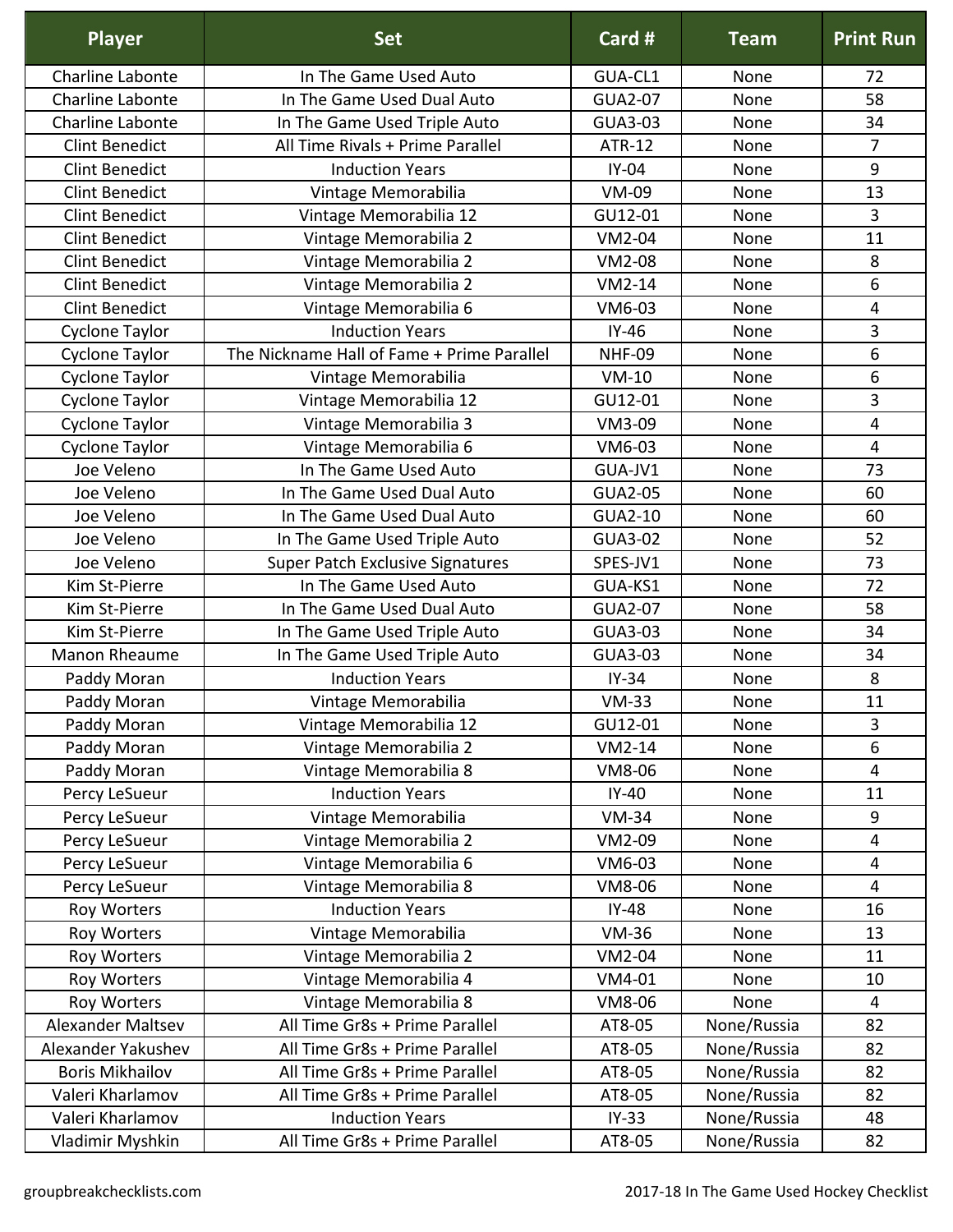| <b>Player</b>            | <b>Set</b>                     | Card $#$ | <b>Team</b> | <b>Print Run</b> |
|--------------------------|--------------------------------|----------|-------------|------------------|
| <b>Vladislav Tretiak</b> | All Time Gr8s + Prime Parallel | AT8-05   | None/Russia | -82              |
| <b>Vladislav Tretiak</b> | <b>Induction Years</b>         | IY-42    | None/Russia | 36               |
| <b>Vladislav Tretiak</b> | The Chosen Few                 | TCF-VT1  | None/Russia |                  |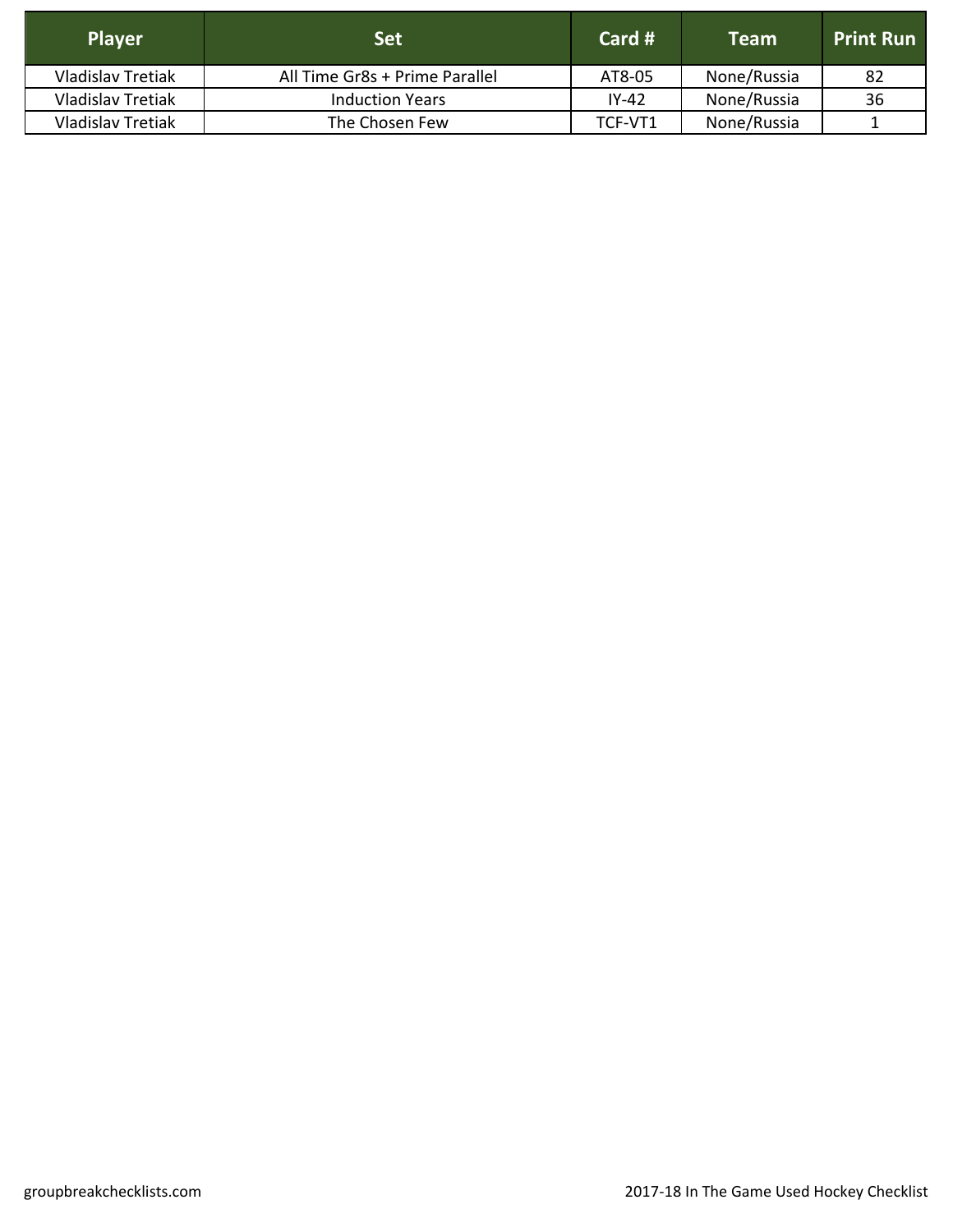| <b>Player</b>         | <b>Set</b>                                 | Card #         | <b>Team</b>   | <b>Print Run</b> |
|-----------------------|--------------------------------------------|----------------|---------------|------------------|
| <b>Bill Ranford</b>   | In The Game Used Dual Auto                 | <b>GUA2-02</b> | Ollers        | 29               |
| <b>Connor McDavid</b> | All Time Gr8s + Prime Parallel             | AT8-06         | Oilers        | 82               |
| <b>Connor McDavid</b> | <b>Rare Materials</b>                      | <b>RM-04</b>   | Oilers        | 30               |
| <b>Connor McDavid</b> | The Lettermen                              | <b>TL-MAF</b>  | Oilers        | $\mathbf{1}$     |
| Georges Laraque       | The Dirty Dozen                            | <b>TDD-01</b>  | Oilers        | 11               |
| Georges Laraque       | The Hard 8                                 | TH8-01         | Oilers        | 41               |
| Glenn Anderson        | <b>Induction Years</b>                     | $IY-43$        | <b>Oilers</b> | 61               |
| <b>Grant Fuhr</b>     | All Time Gr8s + Prime Parallel             | AT8-09         | Oilers        | 82               |
| <b>Grant Fuhr</b>     | All Time Rivals + Prime Parallel           | ATR-11         | Oilers        | 76               |
| <b>Grant Fuhr</b>     | In The Game Used Dual Auto                 | <b>GUA2-02</b> | Oilers        | 29               |
| <b>Grant Fuhr</b>     | <b>Induction Years</b>                     | $IY-22$        | Oilers        | 48               |
| <b>Grant Fuhr</b>     | The Nickname Hall of Fame + Prime Parallel | <b>NHF-41</b>  | Oilers        | 82               |
| Jari Kurri            | <b>Induction Years</b>                     | $IY-25$        | Ollers        | 48               |
| <b>Mark Messier</b>   | All Time Rivals + Prime Parallel           | <b>ATR-07</b>  | Ollers        | 76               |
| <b>Mark Messier</b>   | All Time Rivals + Prime Parallel           | ATR-11         | Ollers        | 76               |
| <b>Mark Messier</b>   | <b>Induction Years</b>                     | $IY-24$        | Ollers        | 61               |
| Mark Messier          | The Lettermen                              | TL-MM2         | Ollers        | $\mathbf{1}$     |
| <b>Mark Messier</b>   | The Nickname Hall of Fame + Prime Parallel | <b>NHF-30</b>  | Ollers        | 81               |
| Paul Coffey           | All Time Gr8s + Prime Parallel             | AT8-01         | Oilers        | 82               |
| Paul Coffey           | Dynamic Duos + Prime Parallel              | DD-16          | Oilers        | 76               |
| Paul Coffey           | <b>Induction Years</b>                     | $IY-06$        | Oilers        | 48               |
| Paul Coffey           | The Lettermen                              | TL-PC1         | Oilers        | $\mathbf{1}$     |
| Wayne Gretzky         | All Time Gr8s + Prime Parallel             | AT8-02         | Oilers        | 84               |
| Wayne Gretzky         | All Time Gr8s + Prime Parallel             | AT8-03         | Oilers        | 82               |
| Wayne Gretzky         | All Time Rivals + Prime Parallel           | ATR-11         | Oilers        | 76               |
| Wayne Gretzky         | Dynamic Duos + Prime Parallel              | DD-01          | Oilers        | 89               |
| Wayne Gretzky         | Dynamic Duos + Prime Parallel              | DD-16          | Oilers        | 76               |
| Wayne Gretzky         | <b>Induction Years</b>                     | $IY-28$        | <b>Oilers</b> | 48               |
| Wayne Gretzky         | <b>Induction Years</b>                     | $IY-27$        | <b>Oilers</b> | 48               |
| Wayne Gretzky         | <b>Rare Materials</b>                      | <b>RM-26</b>   | <b>Oilers</b> | 27               |
| Wayne Gretzky         | The Chosen Few                             | TCF-WG1        | Oilers        | $\mathbf{1}$     |
| Wayne Gretzky         | The Chosen Few                             | TCF-WG2        | Oilers        | $\mathbf{1}$     |
| Wayne Gretzky         | The Chosen Few                             | TCF-WG3        | Oilers        | $\mathbf{1}$     |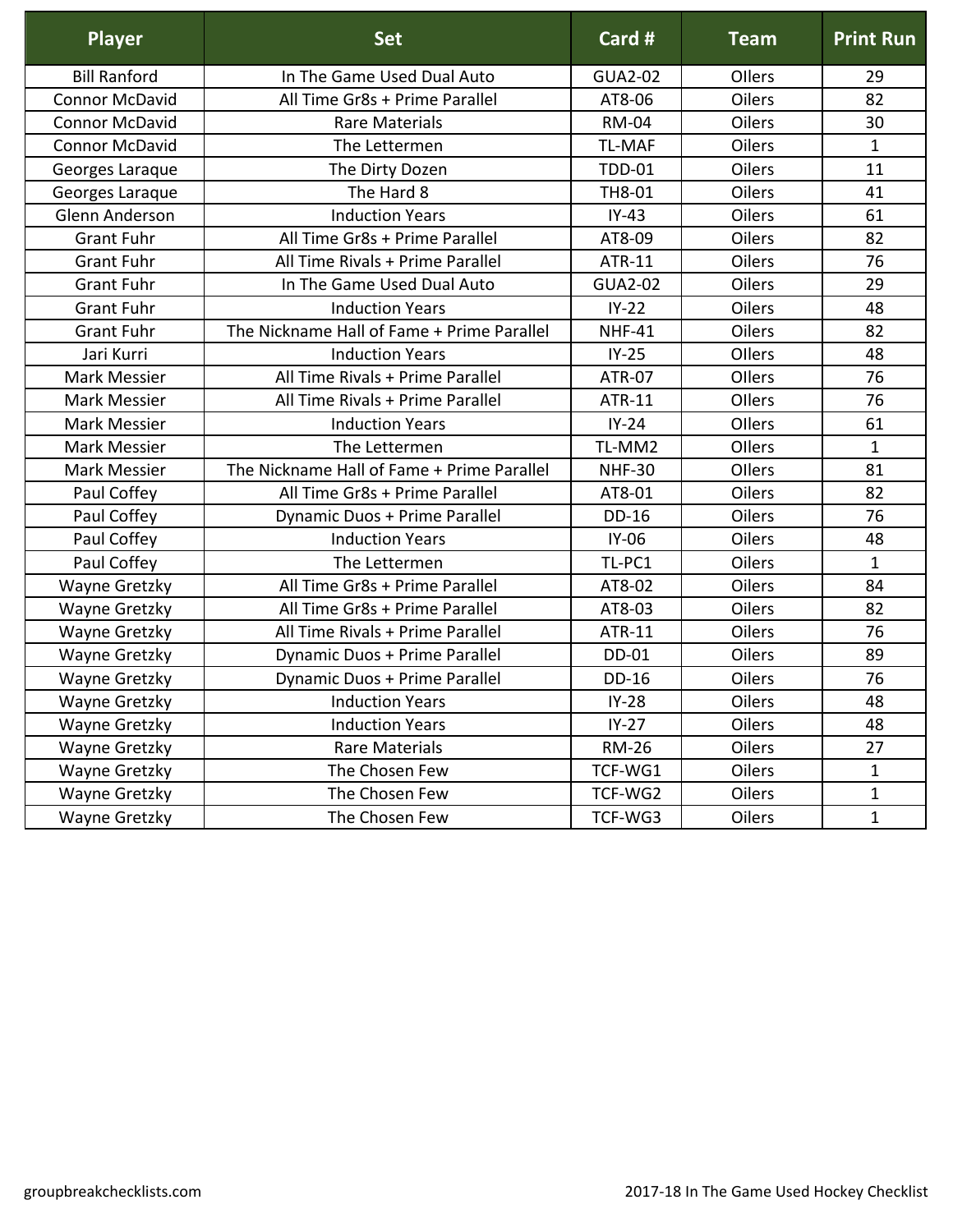| <b>Player</b>   |               | Card # | $\mathsf{T}$ eam $^{\mathsf{l}}$ | <b>Print Run</b> |
|-----------------|---------------|--------|----------------------------------|------------------|
| Rob Niedermayer | The Lettermen | TL-RN2 | Panthers                         |                  |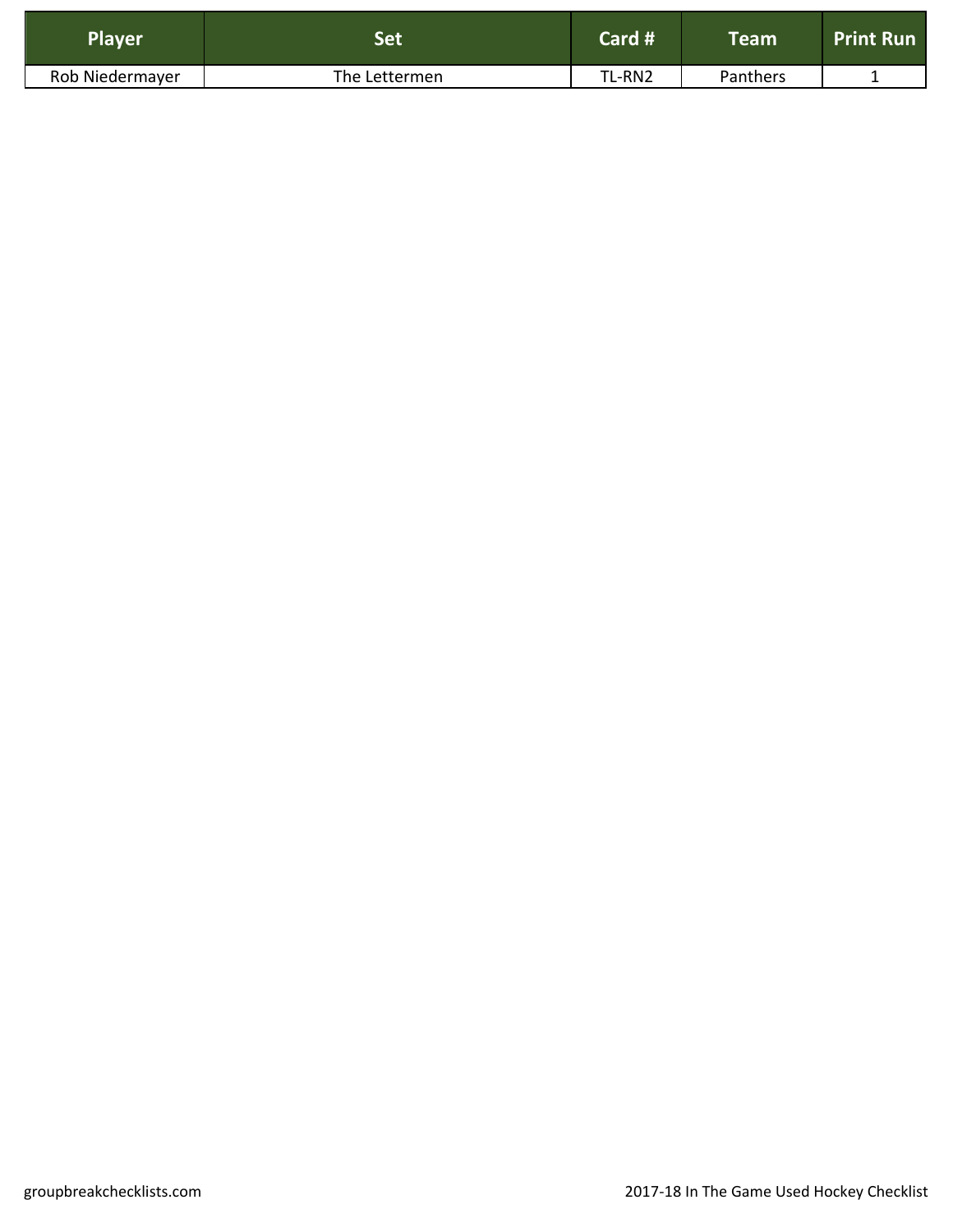| <b>Player</b>        | <b>Set</b>                                 | Card #        | <b>Team</b> | <b>Print Run</b> |
|----------------------|--------------------------------------------|---------------|-------------|------------------|
| Evgeni Malkin        | All Time Gr8s + Prime Parallel             | AT8-06        | Penguins    | 82               |
| Evgeni Malkin        | The Lettermen                              | TL-EM1        | Penguins    | $\mathbf 1$      |
| Jaromír Jágr         | All Time Gr8s + Prime Parallel             | AT8-04        | Penguins    | 82               |
| Jaromír Jágr         | Dynamic Duos + Prime Parallel              | <b>DD-10</b>  | Penguins    | 89               |
| Jaromír Jágr         | <b>Rare Materials</b>                      | <b>RM-11</b>  | Penguins    | 33               |
| Jaromír Jágr         | The Lettermen                              | $TL-JJ1$      | Penguins    | 1                |
| Joe Mullen           | <b>Induction Years</b>                     | $IY-28$       | Penguins    | 48               |
| Mario Lemieux        | All Time Gr8s + Prime Parallel             | AT8-03        | Penguins    | 82               |
| Mario Lemieux        | All Time Gr8s + Prime Parallel             | AT8-02        | Penguins    | 84               |
| Mario Lemieux        | Dynamic Duos + Prime Parallel              | <b>DD-10</b>  | Penguins    | 89               |
| Mario Lemieux        | Dynamic Duos + Prime Parallel              | DD-01         | Penguins    | 89               |
| Mario Lemieux        | <b>Induction Years</b>                     | $IY-41$       | Penguins    | 48               |
| Mario Lemieux        | Rare Materials                             | <b>RM-15</b>  | Penguins    | 30               |
| Mario Lemieux        | The Lettermen                              | TL-ML1        | Penguins    | 1                |
| Mario Lemieux        | The Nickname Hall of Fame + Prime Parallel | <b>NHF-29</b> | Penguins    | 79               |
| <b>Sidney Crosby</b> | All Time Gr8s + Prime Parallel             | AT8-06        | Penguins    | 82               |
| <b>Sidney Crosby</b> | The Chosen Few                             | TCF-SC1       | Penguins    | $\mathbf{1}$     |
| Tom Barrasso         | The Chosen Few                             | TCF-TB1       | Penguins    | 1                |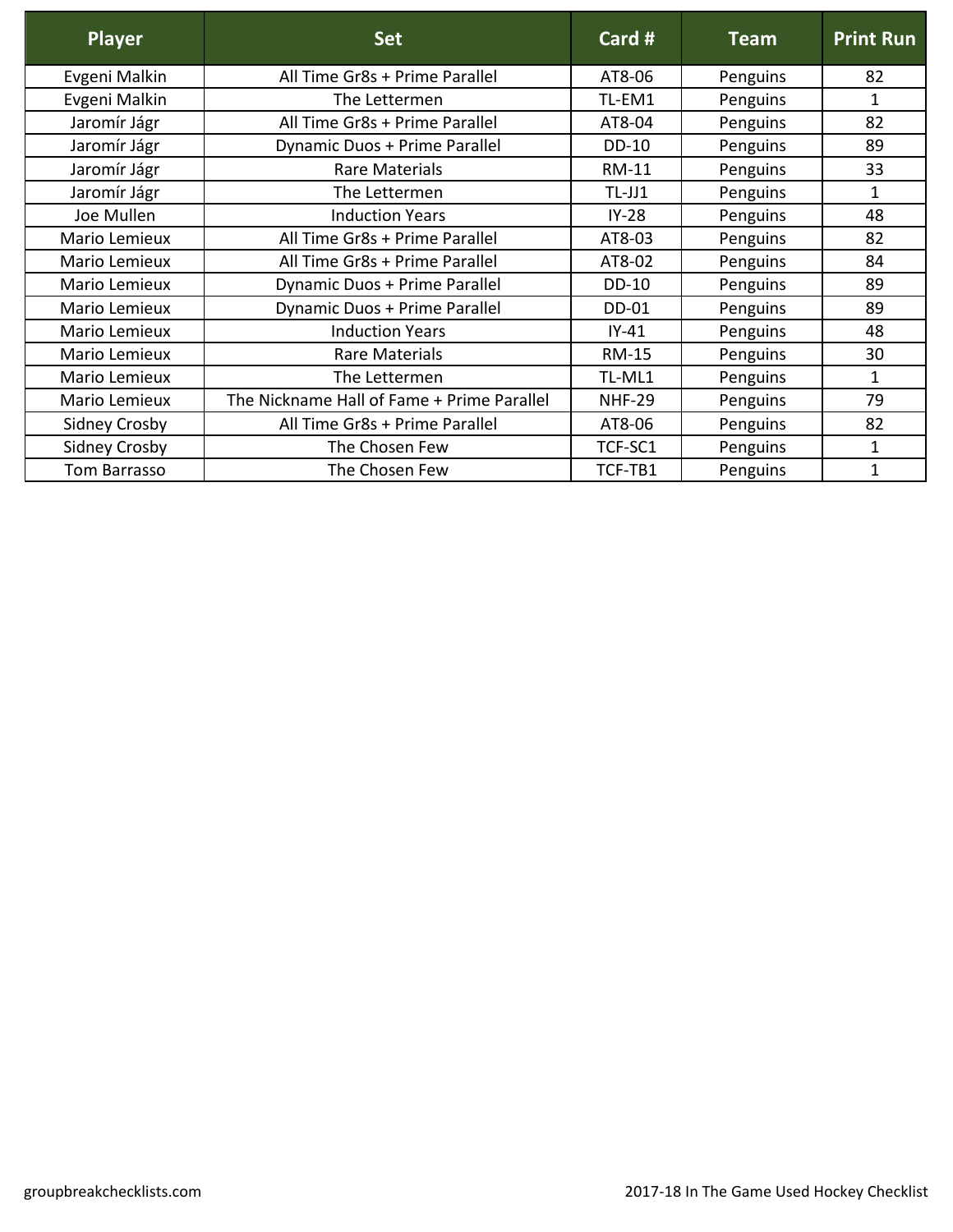| <b>Player</b>       | <b>Set</b>                                 | Card #        | <b>Team</b> | <b>Print Run</b> |
|---------------------|--------------------------------------------|---------------|-------------|------------------|
| Anders Hedberg      | All Time Rivals + Prime Parallel           | ATR-05        | Rangers     | 75               |
| Andy Bathgate       | <b>Induction Years</b>                     | $IY-02$       | Rangers     | 16               |
| <b>Brian Leetch</b> | All Time Rivals + Prime Parallel           | <b>ATR-07</b> | Rangers     | 76               |
| <b>Brian Leetch</b> | <b>Induction Years</b>                     | $IY-36$       | Rangers     | 61               |
| <b>Brian Leetch</b> | <b>Rare Materials</b>                      | <b>RM-03</b>  | Rangers     | 33               |
| <b>Brian Leetch</b> | The Lettermen                              | TL-BL1        | Rangers     | $\mathbf{1}$     |
| Chuck Rayner        | The Chosen Few                             | TCF-CR1       | Rangers     | $\mathbf{1}$     |
| Dutch Hiller        | Vintage Memorabilia                        | $VM-13$       | Rangers     | 12               |
| <b>Ed Giacomin</b>  | All Time Gr8s + Prime Parallel             | AT8-12        | Rangers     | 82               |
| <b>Ed Giacomin</b>  | All Time Rivals + Prime Parallel           | <b>ATR-02</b> | Rangers     | 75               |
| <b>Ed Giacomin</b>  | <b>Induction Years</b>                     | $IY-13$       | Rangers     | 36               |
| Henrik Lundqvist    | The Nickname Hall of Fame + Prime Parallel | <b>NHF-22</b> | Rangers     | 82               |
| Jean Ratelle        | All Time Rivals + Prime Parallel           | <b>ATR-02</b> | Rangers     | 75               |
| Jean Ratelle        | <b>Induction Years</b>                     | $IY-11$       | Rangers     | 36               |
| Jean Ratelle        | The Final Curtain                          | <b>TFC-14</b> | Rangers     | 27               |
| Jean Ratelle        | The Lettermen                              | TL-JR2        | Rangers     | $\mathbf{1}$     |
| John Davidson       | All Time Rivals + Prime Parallel           | <b>ATR-05</b> | Rangers     | 75               |
| Mike Richter        | All Time Gr8s + Prime Parallel             | AT8-09        | Rangers     | 82               |
| Mike Richter        | All Time Rivals + Prime Parallel           | <b>ATR-07</b> | Rangers     | 76               |
| <b>Rod Gilbert</b>  | All Time Rivals + Prime Parallel           | <b>ATR-02</b> | Rangers     | 75               |
| <b>Rod Gilbert</b>  | <b>Induction Years</b>                     | $IY-15$       | Rangers     | 31               |
| <b>Rod Gilbert</b>  | The Final Curtain                          | <b>TFC-12</b> | Rangers     | 29               |
| <b>Rod Gilbert</b>  | The Lettermen                              | TL-RG1        | Rangers     | 1                |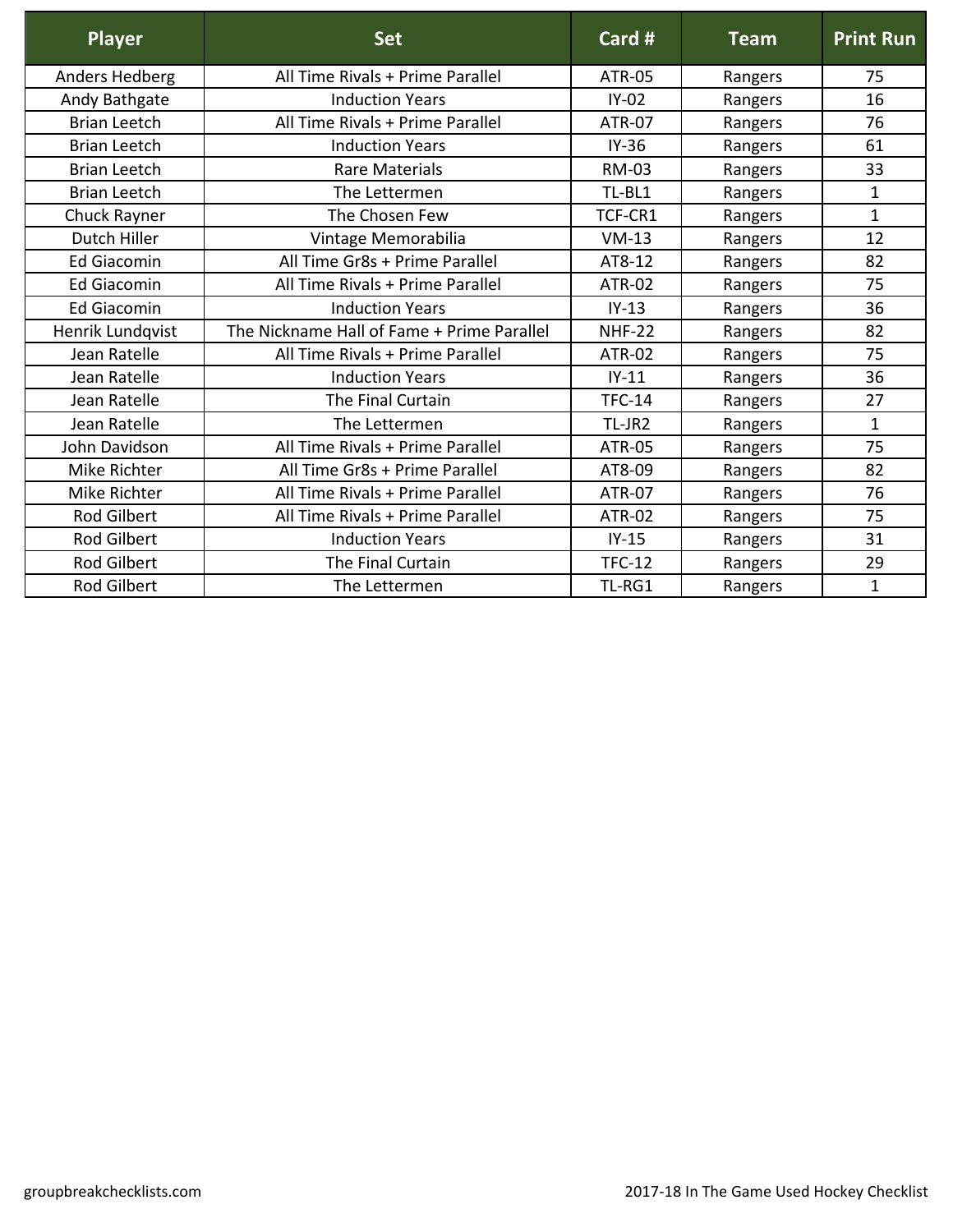| <b>Player</b>           | <b>Set</b>                                 | Card #         | <b>Team</b>      | <b>Print Run</b> |
|-------------------------|--------------------------------------------|----------------|------------------|------------------|
| Alex Delvecchio         | All Time Gr8s + Prime Parallel             | AT8-07         | <b>Red Wings</b> | 82               |
| Alex Delvecchio         | All Time Rivals + Prime Parallel           | <b>ATR-04</b>  | <b>Red Wings</b> | 75               |
| Alex Delvecchio         | In The Game Used Auto                      | GUA-AD1        | <b>Red Wings</b> | 50               |
| Alex Delvecchio         | <b>Induction Years</b>                     | $IY-07$        | <b>Red Wings</b> | 13               |
| Alex Delvecchio         | The Nickname Hall of Fame + Prime Parallel | <b>NHF-02</b>  | <b>Red Wings</b> | 39               |
| Alex Delvecchio         | Vintage Memorabilia 6                      | VM6-06         | <b>Red Wings</b> | 13               |
| <b>Bob Probert</b>      | The Dirty Dozen                            | <b>TDD-01</b>  | <b>Red Wings</b> | 11               |
| <b>Bob Probert</b>      | The Hard 8                                 | TH8-02         | <b>Red Wings</b> | 41               |
| Brendan Shanahan        | <b>Induction Years</b>                     | $IY-45$        | <b>Red Wings</b> | 61               |
| Brendan Shanahan        | <b>Rare Materials</b>                      | <b>RM-02</b>   | <b>Red Wings</b> | 30               |
| <b>Chris Chelios</b>    | All Time Gr8s + Prime Parallel             | AT8-01         | <b>Red Wings</b> | 82               |
| <b>Chris Chelios</b>    | All Time Rivals + Prime Parallel           | <b>ATR-10</b>  | <b>Red Wings</b> | 76               |
| <b>Chris Chelios</b>    | <b>Induction Years</b>                     | $IY-45$        | <b>Red Wings</b> | 61               |
| Chris Osgood            | In The Game Used Dual Auto                 | <b>GUA2-09</b> | <b>Red Wings</b> | 26               |
| Darren McCarty          | The Dirty Dozen                            | <b>TDD-01</b>  | <b>Red Wings</b> | 11               |
| Darren McCarty          | The Hard 8                                 | TH8-01         | <b>Red Wings</b> | 41               |
| Gordie Howe             | All Time Gr8s + Prime Parallel             | AT8-03         | <b>Red Wings</b> | 82               |
| Gordie Howe             | All Time Gr8s + Prime Parallel             | AT8-07         | <b>Red Wings</b> | 82               |
| Gordie Howe             | All Time Rivals + Prime Parallel           | ATR-09         | <b>Red Wings</b> | 76               |
| Gordie Howe             | All Time Rivals + Prime Parallel           | ATR-04         | <b>Red Wings</b> | 75               |
| Gordie Howe             | In The Game Used Triple Auto               | <b>GUA3-04</b> | <b>Red Wings</b> | 16               |
| Gordie Howe             | <b>Induction Years</b>                     | $IY-03$        | <b>Red Wings</b> | 14               |
| Gordie Howe             | The Final Curtain                          | <b>TFC-07</b>  | <b>Red Wings</b> | 35               |
| Gordie Howe             | The Nickname Hall of Fame + Prime Parallel | <b>NHF-20</b>  | <b>Red Wings</b> | 54               |
| Gordie Howe             | Vintage Memorabilia                        | $VM-22$        | <b>Red Wings</b> | 25               |
| Gordie Howe             | Vintage Memorabilia 3                      | VM3-09         | <b>Red Wings</b> | $\overline{4}$   |
| Gordie Howe             | Vintage Memorabilia 4                      | VM4-02         | <b>Red Wings</b> | 14               |
| Gordie Howe             | Vintage Memorabilia 4                      | VM4-03         | <b>Red Wings</b> | 18               |
| Gordie Howe             | Vintage Memorabilia 6                      | VM6-06         | <b>Red Wings</b> | 13               |
| Gordie Howe             | Vintage Memorabilia 8                      | VM8-03         | <b>Red Wings</b> | 12               |
| Gordie Howe             | Vintage Memorabilia 8                      | <b>VM8-02</b>  | <b>Red Wings</b> | 12               |
| Harry Lumley            | <b>Induction Years</b>                     | $IY-39$        | <b>Red Wings</b> | 13               |
| Henrik Zetterberg       | <b>Rare Materials</b>                      | <b>RM-09</b>   | <b>Red Wings</b> | 33               |
| Igor Larionov           | <b>Induction Years</b>                     | $IY-43$        | <b>Red Wings</b> | 61               |
| Joe Kocur               | The Dirty Dozen                            | <b>TDD-02</b>  | <b>Red Wings</b> | 11               |
| Joe Kocur               | The Hard 8                                 | TH8-02         | <b>Red Wings</b> | 41               |
| Marcel Pronovost        | <b>Induction Years</b>                     | $IY-02$        | <b>Red Wings</b> | 16               |
| <b>Marcel Pronovost</b> | Vintage Memorabilia 3                      | <b>VM3-04</b>  | <b>Red Wings</b> | 12               |
| Marcel Pronovost        | Vintage Memorabilia 6                      | VM6-06         | <b>Red Wings</b> | 13               |
| Nicklas Lidstrom        | All Time Gr8s + Prime Parallel             | AT8-04         | Red WIngs        | 82               |
| Nicklas Lidstrom        | All Time Gr8s + Prime Parallel             | AT8-01         | Red WIngs        | 82               |
| Nicklas Lidstrom        | <b>Induction Years</b>                     | $IY-21$        | Red WIngs        | 61               |
| Nicklas Lidstrom        | The Chosen Few                             | TCF-NL1        | Red WIngs        | $\mathbf 1$      |
| Norm Ullman             | All Time Gr8s + Prime Parallel             | AT8-07         | Red WIngs        | 82               |
| Norm Ullman             | All Time Rivals + Prime Parallel           | ATR-09         | Red WIngs        | 76               |
| Norm Ullman             | <b>Induction Years</b>                     | $IY-15$        | Red WIngs        | 31               |
| Norm Ullman             | Vintage Memorabilia 6                      | VM6-06         | <b>Red WIngs</b> | 13               |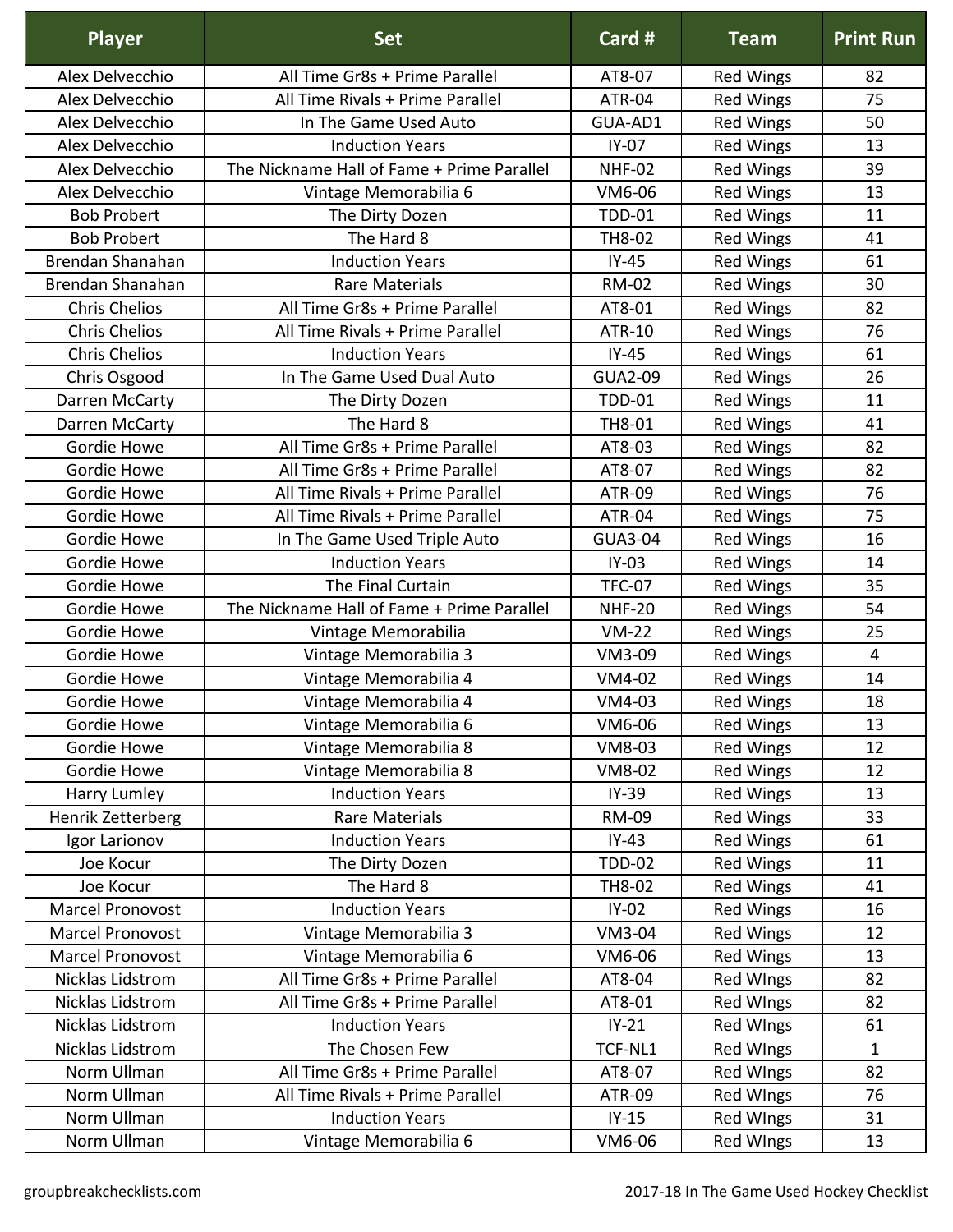| <b>Player</b>        | <b>Set</b>                                 | Card #        | <b>Team</b>      | <b>Print Run</b> |
|----------------------|--------------------------------------------|---------------|------------------|------------------|
| Pavel Datsyuk        | The Lettermen                              | TL-PD1        | <b>Red WIngs</b> | 1                |
| Red Kelly            | Vintage Memorabilia 4                      | VM4-02        | <b>Red WIngs</b> | 14               |
| Red Kelly            | Vintage Memorabilia 6                      | VM6-07        | <b>Red WIngs</b> | 11               |
| Roger Crozier        | Vintage Memorabilia 4                      | VM4-06        | <b>Red WIngs</b> | 12               |
| Sergei Fedorov       | All Time Gr8s + Prime Parallel             | AT8-02        | <b>Red WIngs</b> | 84               |
| Sergei Fedorov       | <b>Induction Years</b>                     | $IY-21$       | Red WIngs        | 61               |
| Sergei Fedorov       | The Lettermen                              | TL-SF1        | <b>Red WIngs</b> | $\mathbf{1}$     |
| <b>Steve Yzerman</b> | <b>Induction Years</b>                     | $IY-29$       | <b>Red WIngs</b> | 61               |
| <b>Ted Lindsay</b>   | The Final Curtain                          | <b>TFC-17</b> | <b>Red WIngs</b> | 33               |
| <b>Ted Lindsay</b>   | The Nickname Hall of Fame + Prime Parallel | <b>NHF-37</b> | <b>Red WIngs</b> | 42               |
| <b>Ted Lindsay</b>   | Vintage Memorabilia 6                      | VM6-06        | <b>Red WIngs</b> | 13               |
| <b>Ted Lindsay</b>   | Vintage Memorabilia 8                      | VM8-02        | <b>Red WIngs</b> | 12               |
| <b>Ted Lindsay</b>   | Vintage Memorabilia 8                      | VM8-01        | <b>Red WIngs</b> | 9                |
| Terry Sawchuk        | All Time Rivals + Prime Parallel           | <b>ATR-09</b> | <b>Red WIngs</b> | 76               |
| <b>Terry Sawchuk</b> | All Time Rivals + Prime Parallel           | ATR-04        | <b>Red WIngs</b> | 75               |
| <b>Terry Sawchuk</b> | <b>Induction Years</b>                     | $IY-30$       | Red WIngs        | 12               |
| <b>Terry Sawchuk</b> | The Chosen Few                             | TCF-TS1       | <b>Red WIngs</b> | $\mathbf{1}$     |
| <b>Terry Sawchuk</b> | The Final Curtain                          | <b>TFC-18</b> | Red WIngs        | 27               |
| <b>Terry Sawchuk</b> | Vintage Memorabilia                        | $VM-37$       | <b>Red WIngs</b> | 25               |
| <b>Terry Sawchuk</b> | Vintage Memorabilia 3                      | <b>VM3-08</b> | Red WIngs        | 22               |
| <b>Terry Sawchuk</b> | Vintage Memorabilia 4                      | VM4-06        | <b>Red WIngs</b> | 12               |
| <b>Terry Sawchuk</b> | Vintage Memorabilia 6                      | VM6-06        | <b>Red WIngs</b> | 13               |
| <b>Terry Sawchuk</b> | Vintage Memorabilia 8                      | <b>VM8-02</b> | <b>Red WIngs</b> | 12               |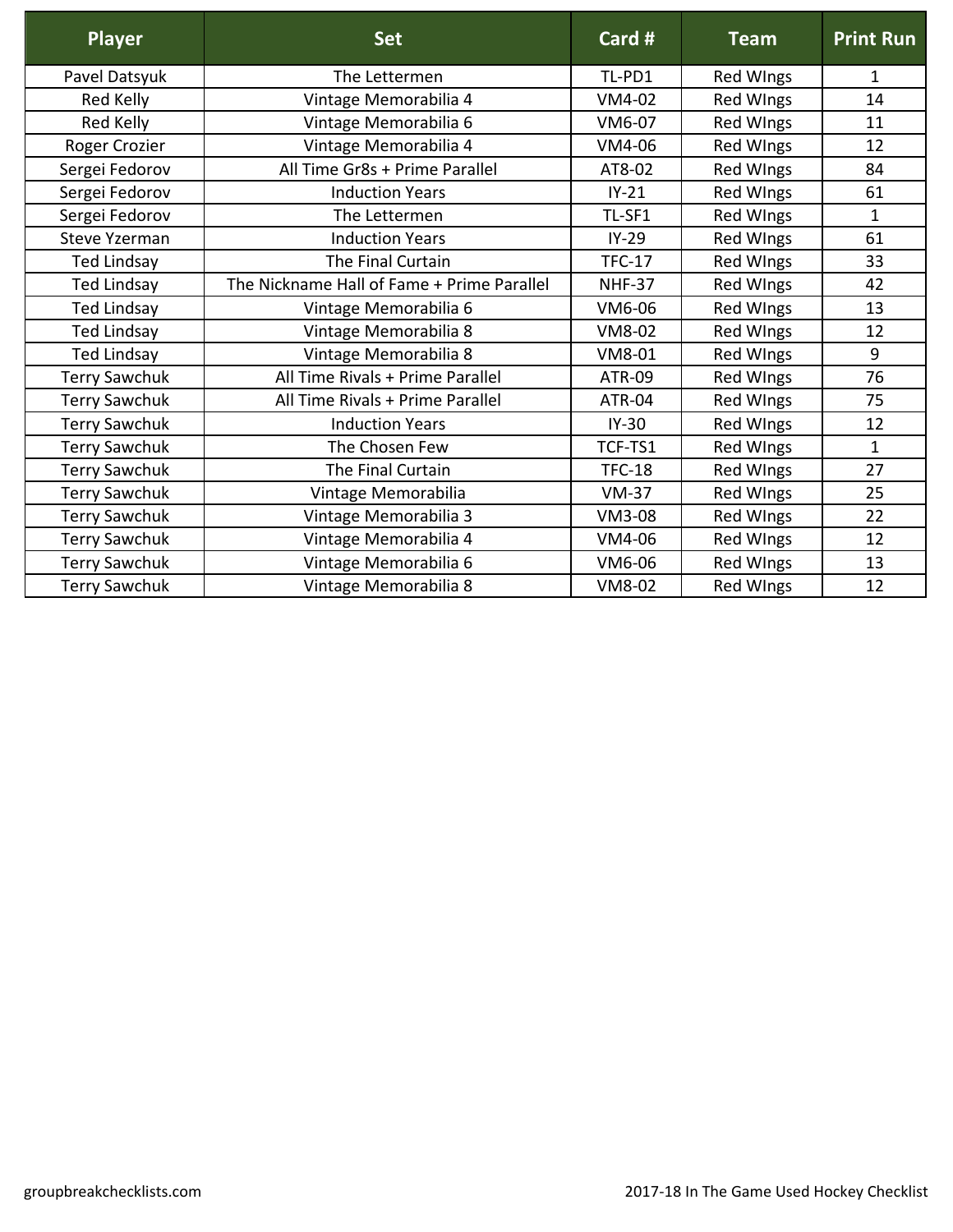| <b>Player</b>            | <b>Set</b>                                 | Card #         | <b>Team</b> | <b>Print Run</b> |
|--------------------------|--------------------------------------------|----------------|-------------|------------------|
| Alexander Mogilny        | The Lettermen                              | TL-AM1         | Sabres      | $\mathbf{1}$     |
| Dave Andreychuk          | <b>Induction Years</b>                     | $IY-37$        | Sabres      | 61               |
| Dave Andreychuk          | The Lettermen                              | TL-DA2         | Sabres      | $\mathbf{1}$     |
| <b>Dominik Hasek</b>     | All Time Gr8s + Prime Parallel             | AT8-09         | Sabres      | 82               |
| <b>Dominik Hasek</b>     | <b>Induction Years</b>                     | $IY-23$        | Sabres      | 61               |
| <b>Dominik Hasek</b>     | <b>Rare Materials</b>                      | <b>RM-07</b>   | Sabres      | 33               |
| <b>Dominik Hasek</b>     | The Chosen Few                             | TCF-DH1        | Sabres      | $\mathbf{1}$     |
| Dominik Hasek            | The Nickname Hall of Fame + Prime Parallel | <b>NHF-11</b>  | Sabres      | 82               |
| <b>Gilbert Perreault</b> | All Time Gr8s + Prime Parallel             | AT8-11         | Sabres      | 82               |
| <b>Gilbert Perreault</b> | In The Game Used Auto                      | GUA-GP1        | Sabres      | 52               |
| <b>Gilbert Perreault</b> | In The Game Used Dual Auto                 | <b>GUA2-03</b> | Sabres      | 50               |
| <b>Gilbert Perreault</b> | <b>Induction Years</b>                     | $IY-42$        | Sabres      | 36               |
| <b>Gilbert Perreault</b> | The Final Curtain                          | <b>TFC-06</b>  | Sabres      | 42               |
| Jack Eichel              | In The Game Used Auto                      | GUA-JE1        | Sabres      | 73               |
| Jack Eichel              | In The Game Used Dual Auto                 | <b>GUA2-03</b> | Sabres      | 50               |
| <b>Jack Eichel</b>       | In The Game Used Dual Auto                 | <b>GUA2-04</b> | Sabres      | 60               |
| Jack Eichel              | In The Game Used Dual Auto                 | <b>GUA2-12</b> | Sabres      | 58               |
| <b>Jack Eichel</b>       | In The Game Used Triple Auto               | GUA3-01        | Sabres      | 52               |
| Jack Eichel              | <b>Rare Materials</b>                      | <b>RM-10</b>   | Sabres      | 34               |
| <b>Jack Eichel</b>       | Super Patch Exclusive Signatures           | SPES-JE1       | Sabres      | 73               |
| Matthew Barnaby          | The Dirty Dozen                            | <b>TDD-02</b>  | Sabres      | 11               |
| Phil Housley             | All Time Gr8s + Prime Parallel             | AT8-01         | Sabres      | 82               |
| Phil Housley             | In The Game Used Dual Auto                 | <b>GUA2-12</b> | Sabres      | 58               |
| Phil Housley             | <b>Induction Years</b>                     | $IY-21$        | Sabres      | 61               |
| <b>Rick Martin</b>       | All Time Gr8s + Prime Parallel             | AT8-11         | Sabres      | 82               |
| <b>Rick Martin</b>       | The Final Curtain                          | <b>TFC-04</b>  | Sabres      | 35               |
| Rob Ray                  | The Dirty Dozen                            | <b>TDD-02</b>  | Sabres      | 11               |
| Rob Ray                  | The Hard 8                                 | TH8-01         | Sabres      | 41               |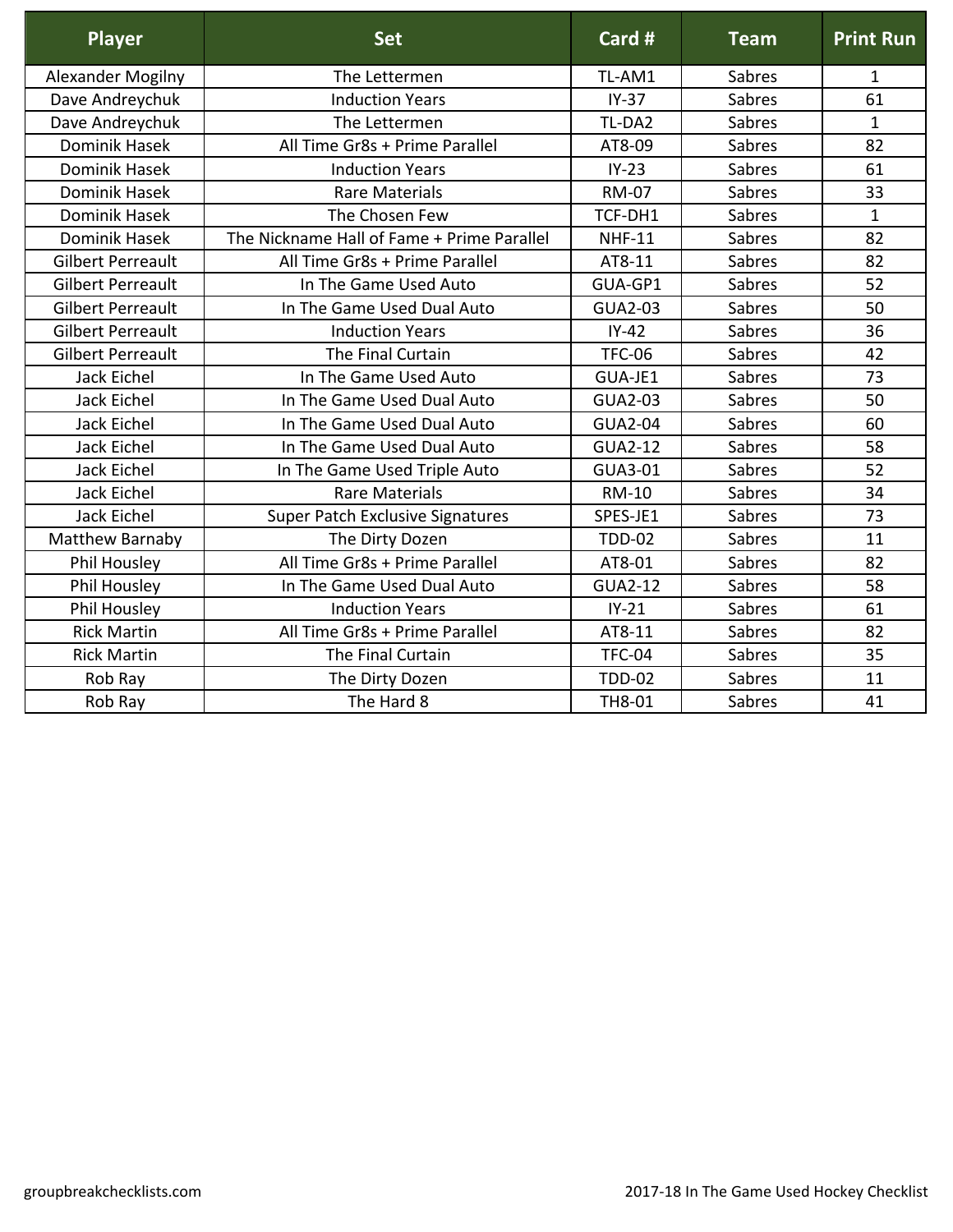| <b>Player</b>     | <b>Set</b>                                 | Card #        | <b>Team</b>     | <b>Print Run</b> |
|-------------------|--------------------------------------------|---------------|-----------------|------------------|
| Daniel Alfredsson | All Time Gr8s + Prime Parallel             | AT8-10        | <b>Senators</b> | 82               |
| Daniel Alfredsson | The Lettermen                              | TL-DA1        | <b>Senators</b> |                  |
| Daniel Alfredsson | The Nickname Hall of Fame + Prime Parallel | <b>NHF-10</b> | Senators        | 82               |
| Patrick Lalime    | In The Game Used Auto                      | GUA-PL1       | <b>Senators</b> | 66               |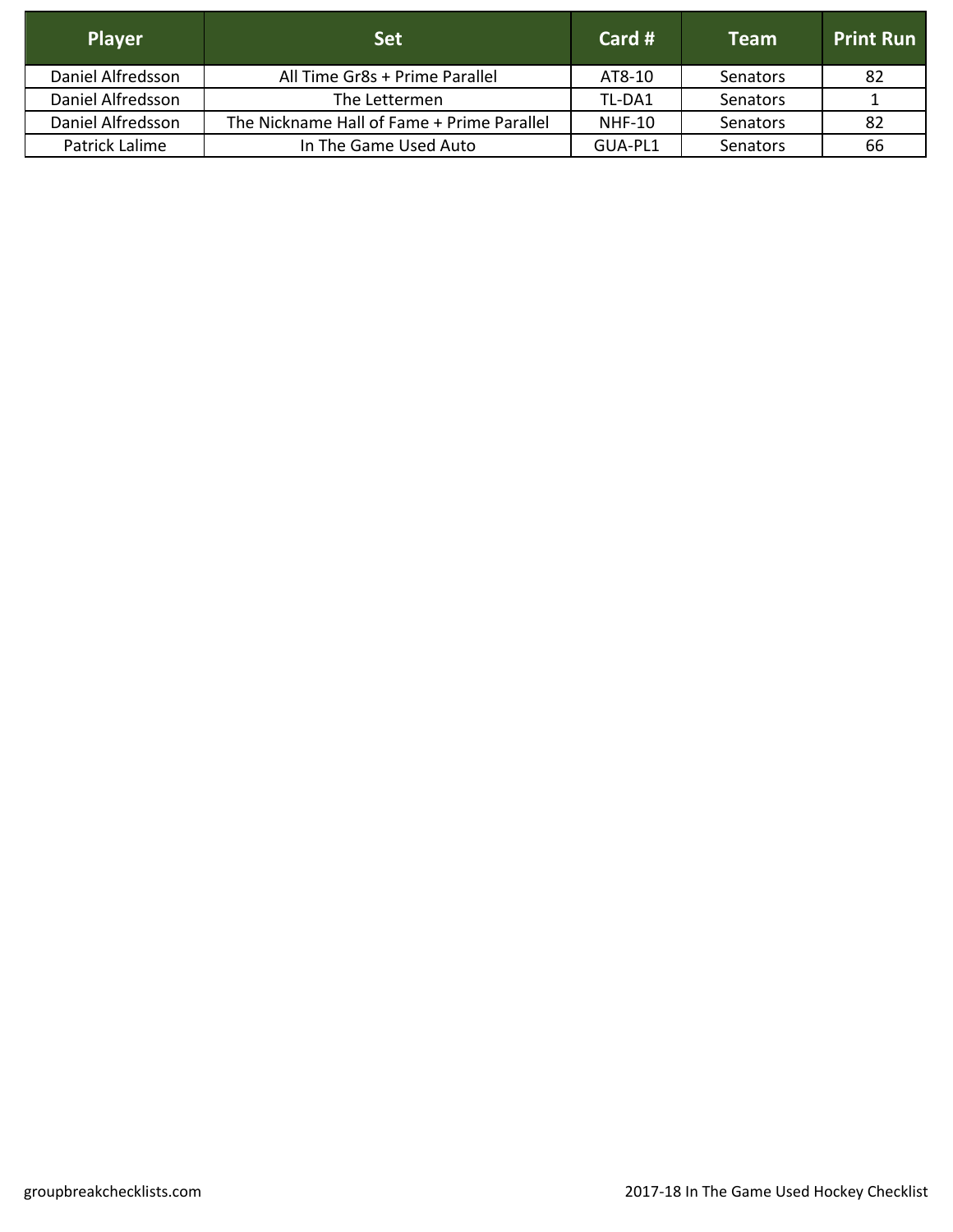| <b>Player</b>      | <b>Set</b>                     | Card # | <b>Team</b>   | <b>Print Run</b> |
|--------------------|--------------------------------|--------|---------------|------------------|
| <b>Brent Burns</b> | The Lettermen                  | TL-BB1 | <b>Sharks</b> |                  |
| Jeff Friesen       | The Lettermen                  | TL-JF1 | <b>Sharks</b> |                  |
| Joe Thornton       | All Time Gr8s + Prime Parallel | AT8-10 | <b>Sharks</b> | 82               |
| Patrick Marleau    | All Time Gr8s + Prime Parallel | AT8-10 | <b>Sharks</b> | 82               |
| Patrick Marleau    | The Lettermen                  | TL-PM1 | <b>Sharks</b> |                  |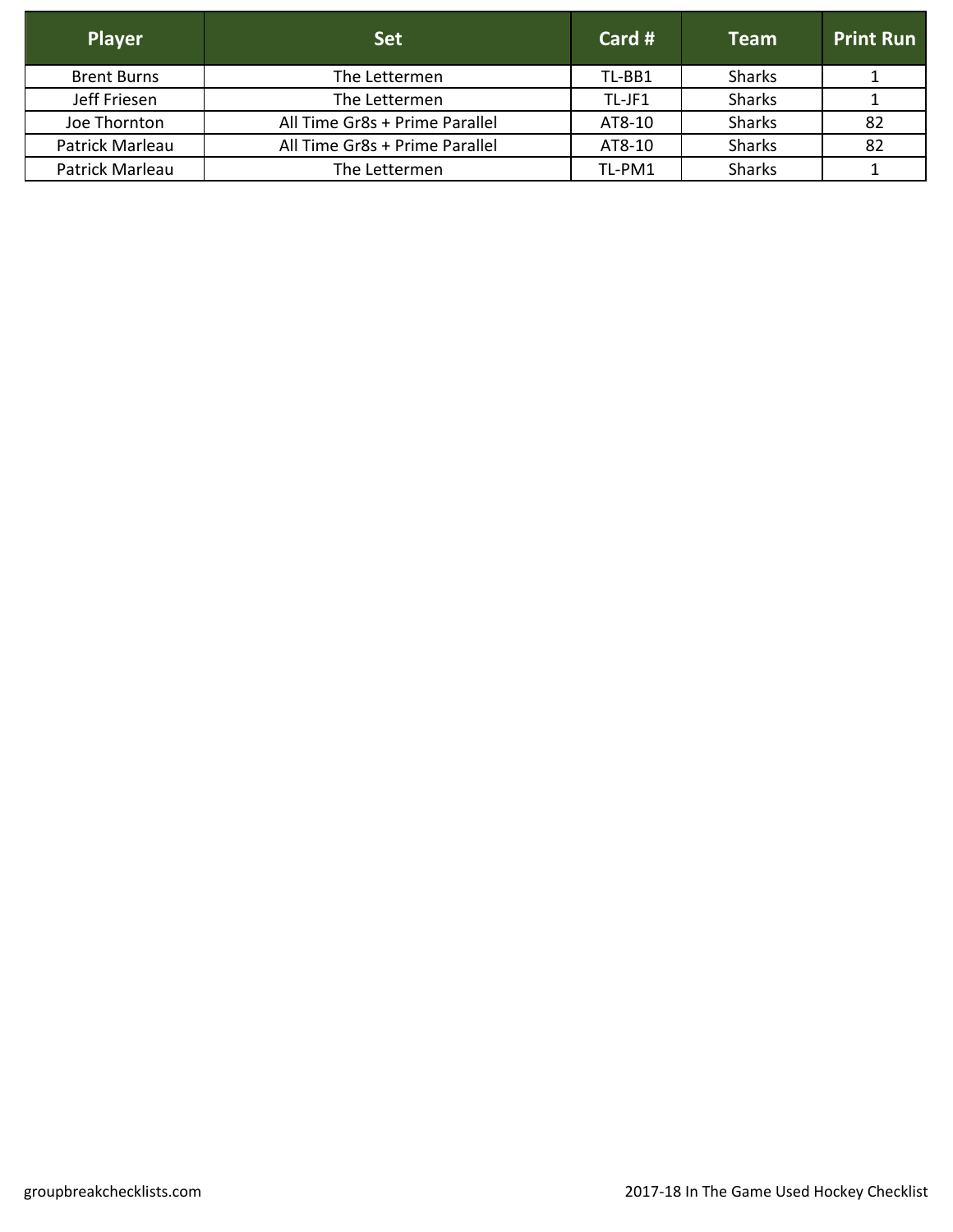| <b>Player</b>   | <b>Set</b>                     | Card #        | <b>Team</b>  | <b>Print Run</b> |
|-----------------|--------------------------------|---------------|--------------|------------------|
| Dino Ciccarelli | <b>Induction Years</b>         | $IY-36$       | <b>Stars</b> | 61               |
| Mike Modano     | All Time Gr8s + Prime Parallel | AT8-02        | <b>Stars</b> | 84               |
| Mike Modano     | Dynamic Duos + Prime Parallel  | <b>DD-04</b>  | <b>Stars</b> | 89               |
| Mike Modano     | <b>Induction Years</b>         | $IY-23$       | <b>Stars</b> | 61               |
| Mike Modano     | Rare Materials                 | <b>RM-17</b>  | <b>Stars</b> | 33               |
| Mike Modano     | The Lettermen                  | TL-MM1        | <b>Stars</b> |                  |
| Shane Churla    | The Dirty Dozen                | <b>TDD-02</b> | <b>Stars</b> | 11               |